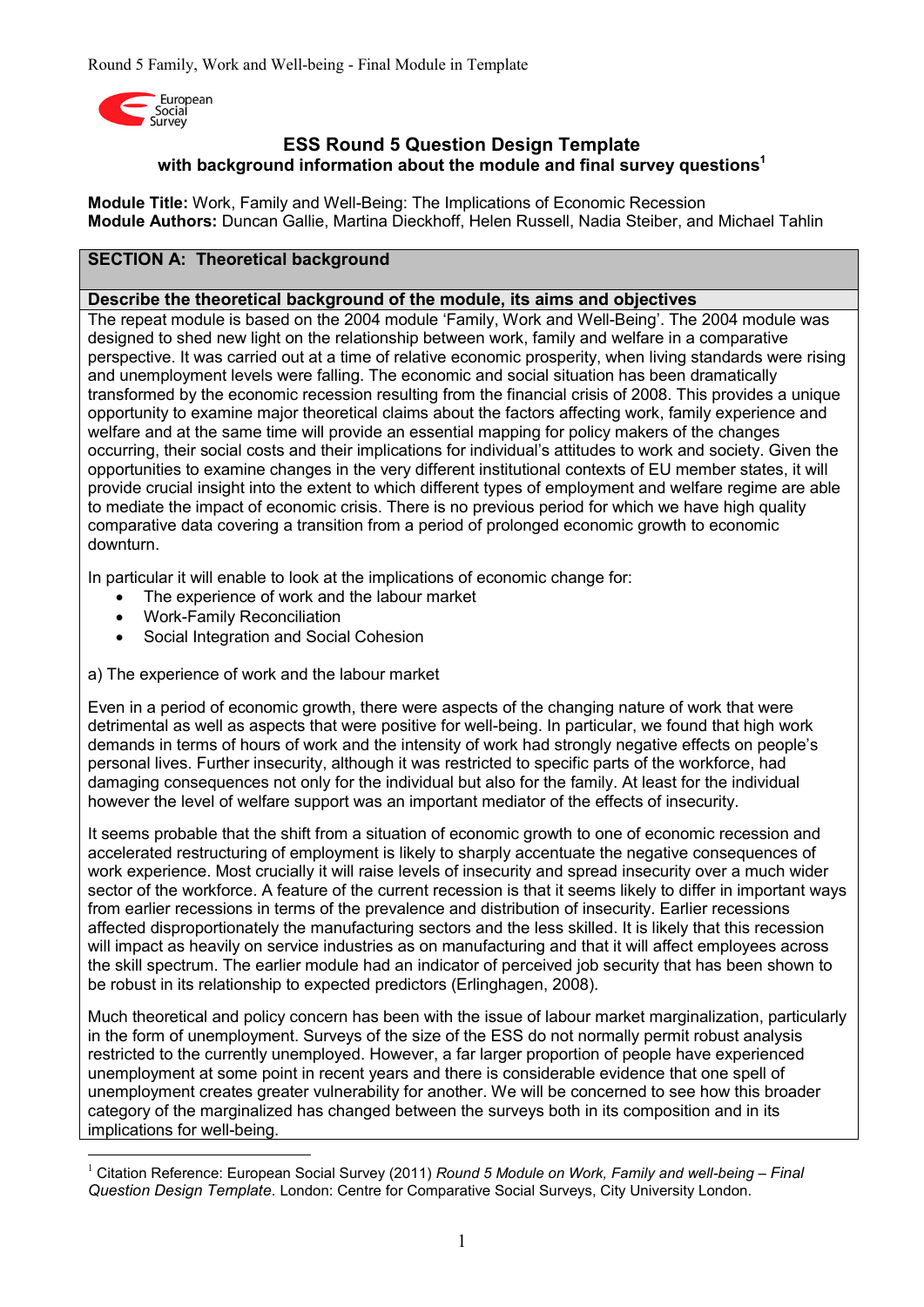Recession could potentially have negative consequences for other work experiences that are important for personal well-being, although our knowledge of these processes is currently rather weak. Brown et al (2007) and Clark (2005) have argued that declining unemployment levels may have been important for such progress as has been made in creating better jobs. Higher unemployment may reverse this, by reducing bargaining influence in the workplace.

It is notable that much of the rise in work intensity in the 1990s was in the earlier part of the decade. Arguably this reflected employers responding to economic crisis by significant reorganizations of the work process to cut costs and increase the output of a reduced workforce. This would be made easier by the relative weakness of collective labour resistance when people are afraid of losing their jobs. However, there are also plausible reasons why an economic downturn might reduce work pressure. Exceptional long hours of work and pressure for more rapid working may be less necessary to meet demand. The new module will make it possible to examine how far these different types of process occur.

Central features of the positive experience of work are skill levels, skill development and the sense of being able to learn new things on the job. The Round 2 module introduced much better measures of work skill than were previously available for comparative research. Tahlin's (2007) analyses have shown that these not only relate sensibly to class differences in all countries but account for much of the class (but not the gender) wage gap. At the same time, there are marked country differences in skills within similar occupational groups (Gallie, 2007b). Tahlin has also used the data to explore country differences in firmbased skill formation, challenging some common conceptions of country patterns. This type of skill formation was more widespread in Britain than in the supposedly training intensive countries of Germany and Sweden. At the same time women were rather similarly disadvantaged in this respect across countries and this was true irrespective of their social class. These differences accounted for a significant part of the gender wage gap in all countries. Dieckoff and Steiber (2009) have used the module to show that women are disadvantaged in opportunities for continuous learning even when human capital, job characteristics and work attitudes are taken into account.

An important issue is whether economic recession undercuts processes of skill development. A repeat of the module will enable us to build on the earlier measures to track trends. Very little is known currently about this. It may be that training budgets are one of the first victims of employers' cost saving measures, or, as suggested by Felstead and Green, there may be a more pronounced stratification of training opportunities (1994). And it may be that individuals are less likely to be able to afford to self-fund courses for personal skill development. An important related issue is whether a slow down in skill development may accentuate problems of skill mismatch. As Galasi (2008) has shown the items in the original module on required job qualifications and own qualifications provide a useful measure of skill mismatch. Recession may also sharply reduce chances of personal advancement as organizations contract with important consequences for people's sense of the opportunities for self-realization. The previous module contained items that tapped both forms of skill acquisition and perceived opportunities for advancement, so it will be valuable to examine how these have changed over time and for what social groups.

The module has also been used to examine differences in the work autonomy of employees – an issue that has been shown to have crucial implications for job satisfaction, psychological stress and even health. Edlund and Gronlund (2008) have tested two common explanations of variations in the level of autonomy and show that the strength of organized labour is considerably more important in accounting for national differences than the skill requirements of production. If this is the case, it raises the issue of whether economic recession will lead to a decline in employee discretion at work (as a result of undercutting the strength of organized labour), with potentially severe consequences for employee wellbeing.

More generally the module will make it possible to examine the issue of the impact of recession on inequality at work. How far are the costs of economic downturn disproportionately carried by the less skilled or more evenly spread across the occupational spectrum? We know from past recessions that unemployment has fallen disproportionately on the non-skilled but we know very little about how it affected inequalities of work conditions among those who remained in employment.

The Employment Strategy of the European Union is formally committed to an improvement in the quality of work through the creation of 'better jobs'. The repeat module will cast light on whether this aspiration has been undermined by the economic crisis and, if so, for which categories of employees and with what consequences for personal well-being.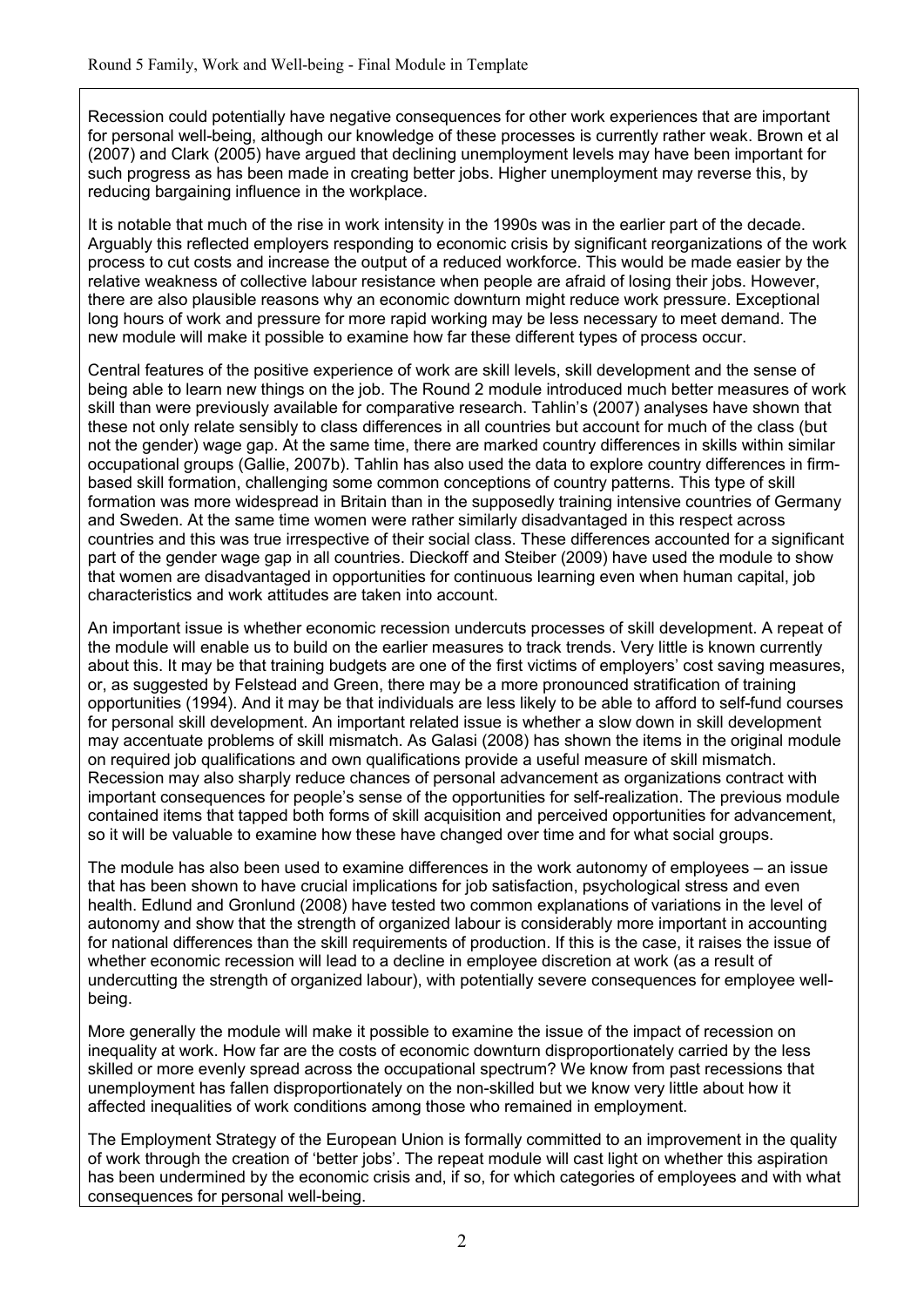#### b) Work-Family Relations

1

A major theme of the earlier module was to explore the distribution and determinants of work-family conflict. A special issue of Social Indicators Research, edited by Fran McGinnity and with contributions from three co-applicants of the current team is wholly devoted to these issues<sup>2</sup>. A major finding was that most of the variation in work-family conflict was explicable in terms of differences in working conditions. Gallie and Russell (2009) show that the length of working hours, the prevalence of asocial working hours, the intensity of work, and the level of job security all had strongly negative effects for work-family conflict and account for much of the inter-country variation in work-life conflict. McGinnity and Calvert (2009) underline the importance of long work hours and greater work pressure for the particularly high levels of work-life conflict experienced by those in professional/managerial jobs. Scherer (2009) found that fixedterm contracts, and the job security associated with them, exacerbate work-life conflict, economic pressure and low life satisfaction. Steiber (2009) uses the data to draw a distinction between time-based and strain-based conflict, showing significant differences by sex in the impact of job security on the two forms of conflict. As Polavieja (2009) and Gash (2009) show the pattern of gender specialization in housework and the difficulty in work-family conciliation have important consequences for the wages associated with gender segregated work and for the labour market outcomes experienced by mothers.

Contrary to much received opinion our analyses indicated that from the mid-1990s the level of workfamily conflict was stable or in some countries declining (Scherer and Steiber). An important factor in this was the reduction of working hours over the period. There can be quite different scenarios as to the likely impact of the new period of recession on these trends. A reduced need of long working hours may make it easier to reconcile conflicting work and family commitments. But greater insecurity, in particular a higher prevalence of labour market marginalization, may aggravate tensions and financial stress in the family. In particular, unemployment research has shown the severe effects of financial deprivation on marital relations – including higher levels of divorce – and it may be that reductions of income for those in work, say due to lower overtime hours or job downgrading, may have comparable effects. The repeat module would be ideal for testing these contrasting hypotheses and hence would permit a significant step forward in our understanding between macro-economic change and family relations.

The spread of labour market insecurity can of course affect members of the household who are not themselves in employment. Women in households with a division of labour based on the traditional breadwinner model may find a severe increase in financial pressures that leads to higher levels of conflict between partners over expenditure. New responsibilities for supporting young adults who normally have exceptional difficulty in obtaining jobs in periods of economic difficulty may similarly place major new strains on family cohesion. Addressing these issues may require some additional information in the new module about the employment experience of other family members.

A notable feature of the last couple of decades has been the rapid erosion of more traditional gender attitudes, in particular about women's obligations to stay at home when children are young and the priority they should give to men in periods when jobs are scarce. The new period of recession raises important questions about the implications and likely continuity of these trends. Previous recessions saw primarily the collapse of the heavy manufacturing industries, which were bastions of male employment. While the evidence is uncertain, they may have encouraged the decline of traditional normative beliefs by enhancing the importance and security of women's earnings in an expanding service sector. If this recession is as severe in its impact on services as on manufacturing it will lead to heavy job loss among women as well as among men, given the concentration of female employment in services. Whereas in the past the persistence of traditional normative patterns may have made an easier transition for women from unemployment into non-activity, this is less likely to be the case now. The tensions in households where female partners are faced by high levels of labour market insecurity may now be as vulnerable to tension as those where the male partner faces labour market marginalization. The module contains a battery of well established indicators of gender traditionalism that will make possible a closer examination of these issues.

An issue that has been the centre of much interest in research on the relations between employment and the family is how insecurity affects people's decisions about family formation. Much of the discussion focused on the implications of the growth of non-standard employment patterns, in particular diverse forms of short-term contract or temporary work. The ESS 2004 module included a question on people's intentions about whether or not to have a child in the next three years. The relatively small sample

<sup>2</sup> Social Indicators Research, Special Issue edited by Frances McGinnity and Christopher Whelan 'Comparing Working-Life Conflict in Europe: Evidence from the European Social Survey', 2009.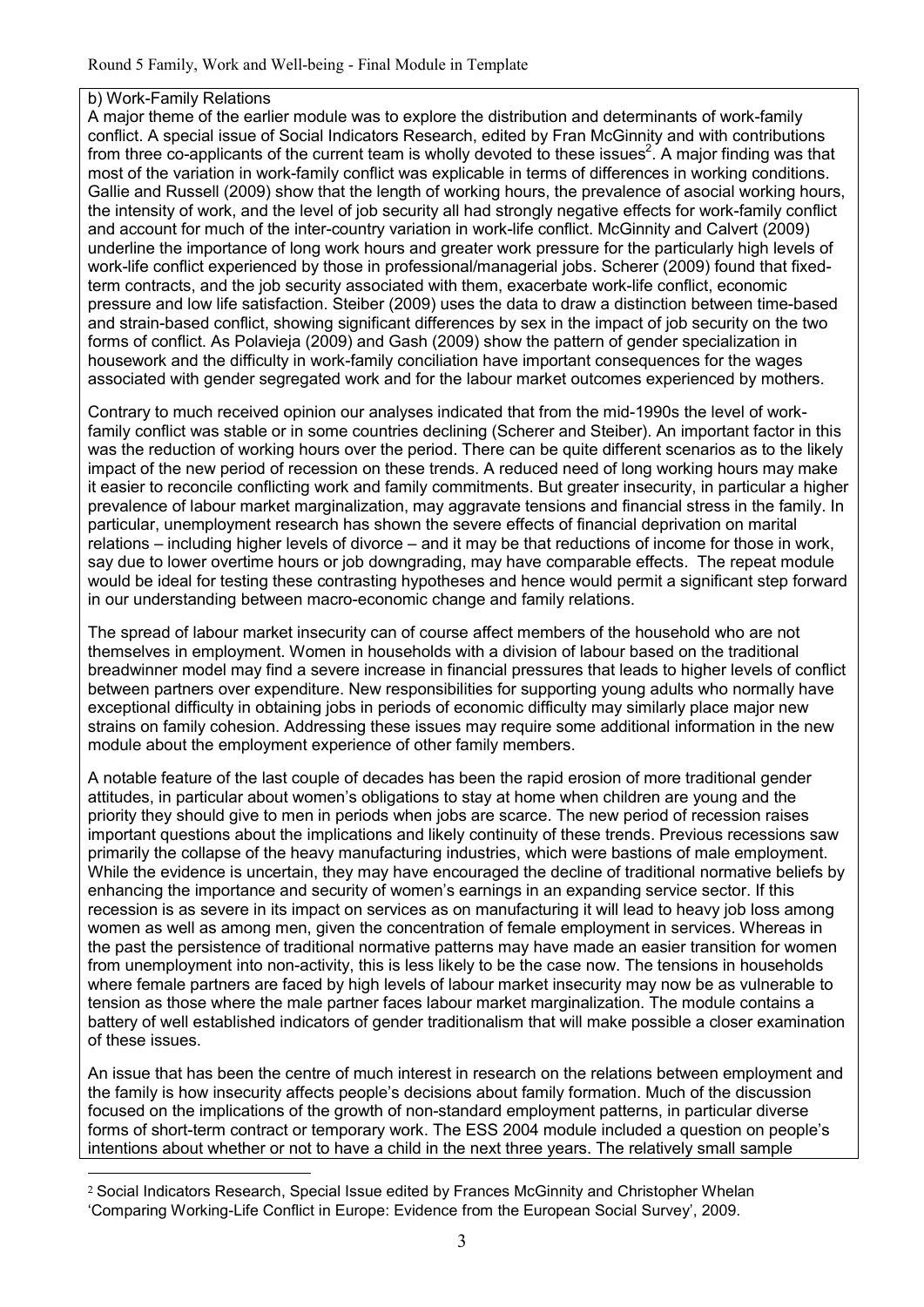numbers for workers on short-term contracts made it difficult to address the issue in the way it was framed at the time. However, a major shift in the level of security in the workforce provides greater scope for seeing whether there is any association between such intentions and the prevailing economic climate, and indeed whether there are differences between the broader categories of secure and insecure.

#### c) Social Integration and Social Cohesion

A central concern both within the academic literature and for policy makers has been the impact of adverse economic conditions on social integration and social cohesion. We would be particularly concerned with three issues: the effect of employment and labour market change on attitudes to work, on social participation in the community and on attitudes to ethnic minorities.

Employment Integration and Work Values. Involvement in employment has come to be seen increasingly by policy makers as a key aspect of social integration. The issue of the nature of change in attitudes to employment is then of central interest. At the broadest level there has been much discussion of whether there is a secular trend for a decline in the 'work ethic', with a decline in the value attached to employment, or whether employment is becoming increasingly important as a source of self-realization. There has been a related debate in the literature about both the trends and determinants of 'work orientations' or the key aspects of a job that people value. This has focused on whether or not there has been a shift from work orientations characterized primarily by a concern for the intrinsic benefits of work to work orientations of a predominantly instrumental type – where work is valued primarily as a source of income for financing more central life preoccupations to do with family and leisure. Theoretical accounts are very conflicting: rising living standards and the increased opportunities for consumption have been advanced by some as likely to favour the growth of instrumentalism but by others as providing a context for the increased salience of intrinsic values of self-realization.

By the same token, there has been little consensus about the likely effects of insecurity and labour market marginalization on work values (Russell 1998). Some theoretical perspectives take the position that work is an essential means for self-realization and personal meaning, with the implication that loss of employment or experience of difficult labour market conditions is unlikely to undermine its importance. Much social policy, on the other hand, is based on an assumption that labour market marginalization may lead to a loss of interest in work, requiring significant financial penalties or incentives to get people to return to stable employment. The role of insecurity with respect to work orientations has been very little examined. However, 'hierarchy of needs' theory provides some strong expectations. This advances the argument that higher order needs for self-realization, which could be expected to translate into strong intrinsic job preferences, are contingent upon people being able to meet their more basic needs, in particular with respect to subsistence. Labour market insecurity is likely to heighten worries about the ability to finance primary needs and could be expected to lead to a shift from intrinsic to extrinsic job values. The 2004 module had a question on the ideal hours that people would wish to work, which can be taken as a proxy of commitment to employment. It also has battery of questions that had been well tested in other surveys on job values. As Agnese et al (2007) have shown, the items in the module provide a useful way of distinguishing 'work-centred' from 'family-centered' work orientations for exploring the change in women's orientations to work. A replication of the module would then provide an excellent opportunity to explore further whether labour market conditions have significant effects on employment commitment and what people value in work.

Community Integration. Involvement in community relationships and activities has long been seen as a crucial aspect of social integration and an important source of resource and support for personal wellbeing. The relationship between work and employment experiences and community integration has a substantial history of theoretical debate. Some have suggested that positive experiences – such as opportunities for decision-making, learning and advancement at work – have 'spillover' effects on people's involvement in out of work activities, while others have argued that participation in leisure and community activities is 'compensatory' in type: those who have negative experiences of work and employment will tend to compensate by greater involvement in out of work activities (Wilensky, 1960; Geurts and Demerouti, 2003). These different theories lead to very different predictions about the effects of economic recession. Following the logic of the first we would expect that decreased chances of skill development, upward mobility and security would translate into lower levels of community involvement; whereas 'compensatory' theory would suggest that there might be increased local activism. Very broadly one can distinguish between different forms of community integration: informal social interaction, the membership of voluntary associations and active civic involvement. The core questionnaire of the module includes useful questions on sociability (C2-C4) and civic activism (B13 to B19), though we will supplement these with additional items capturing satisfaction with different life domains, enabling us to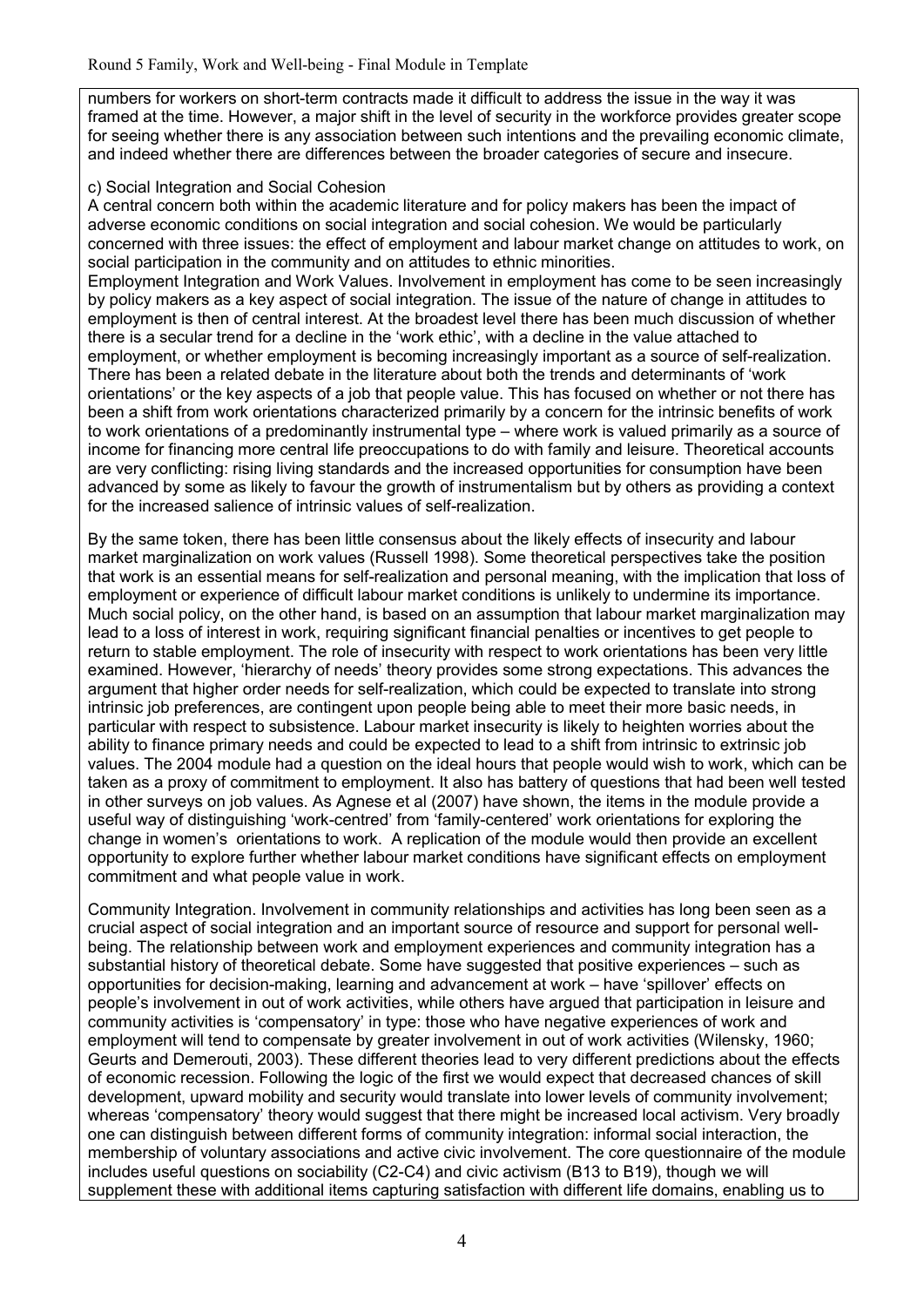broaden our analyses to work-life issues.

Attitudes to Ethnic Minorities. Faced by worries about the size of the workforce at a time of demographic ageing, many countries have allowed a significant expansion of in-migration in recent years. There are signs that this has proved problematic in a period of economic expansion. Van Oorschot (2008) found that there is less informal solidarity towards immigrants than to other disadvantaged groups. Such reactions could be sharply accentuated in periods of economic difficulty, when jobs are scarce. This may in turn have important consequences for attitudes to longer established ethnic minorities. In exploring the mechanisms underlying attitudes to ethnic minorities, the module will enable us to make a significant contribution by examining the effects of the different types of adverse employment experience that it can track. The core ESS includes questions on attitudes to allowing people from different race or ethnic groups to enter the country, as well as about the impact of immigration on the economy, cultural life and the overall quality of life. We will seek to supplement these by some additional items from the round 1 module on immigration.

Social Inequality and Social Welfare. A third issue we would address, central to social cohesion, is the implications of the experience of recession for people's attitudes to social inequality and social welfare. There is some evidence from earlier research that in periods of economic difficulty people become more sympathetic to those in poverty, to a greater degree seeing their difficulties as flowing from structural circumstances and policy errors rather than from individual laziness or incompetence (Gallie and Paugam, 2003). But we know little about the experiences that underlie this and whether these responses are general or confined to those who have themselves experienced adverse experiences. The module would enable us to locate attitudes to inequality and the treatment of the disadvantaged in groups with different employment trajectories in the recession. There is a core question on whether or not 'the government should take measures to reduce differences in income levels', which we will supplement with some items on attitudes to the disadvantaged.

#### *Country Comparisons and the Role of Institutions as Mediators*

A great strength of the ESS is the opportunity it provides to compare the effects of different economic experiences between countries and of similar economic changes in quite diverse institutional contexts.

We would anticipate that, while the current economic downturn is very general across different countries. its severity and the distribution of its effect may be rather different from one country to another. While this may partly reflect differences in industry and occupational composition, it may also be affected by the policies adopted in response to the recession and by the nature of the institutional frameworks that provide differential protection with respect to pay, working conditions and unemployment.

There is now a rich theoretical and empirical literature on these issues which has emphasized in particular the implications of the nature of welfare, production and employment regimes (for overview see Gallie, 2007). Members of the team have already published assessments of the leverage of these different schemas in understanding differences in employment and labour market experience in a period of relative prosperity, in part based on data from the 2004 module. A repeat module will provide an invaluable chance to examine the usefulness of these schemas for understanding the social costs of economic downturn.

The welfare state literature has emphasized the differences between social democratic (universalistic) welfare protection on the one hand and corporatist and liberal welfare systems on the other. An employment regime perspective extends this to issues of the quality of work and employment inclusiveness. The production regime perspective argues for the value of a broad distinction between coordinated market economies (the exemplars of which are Germany and the Scandinavian societies) on the one hand and liberal market economies (such as Britain and the US) on the other for understanding work relations, labour market experience and welfare structure.

The general conclusion from our earlier analyses was that the empirical evidence was most consistent with the expectations of welfare and employment regime theories (although there remained national variations within these categories). But, given the sharp change in economic circumstances, the new module will provide a much more powerful test of many of the arguments. In particular, we will be able to examine whether there are systematic differences between countries closest to specific regime types in the impact of economic downturn on job quality, on the level of labour market insecurity that people experience, and on financial and social deprivation. For instance, there can be quite contrasting expectations about the relative vulnerability of the non-skilled in different regime types. Arguments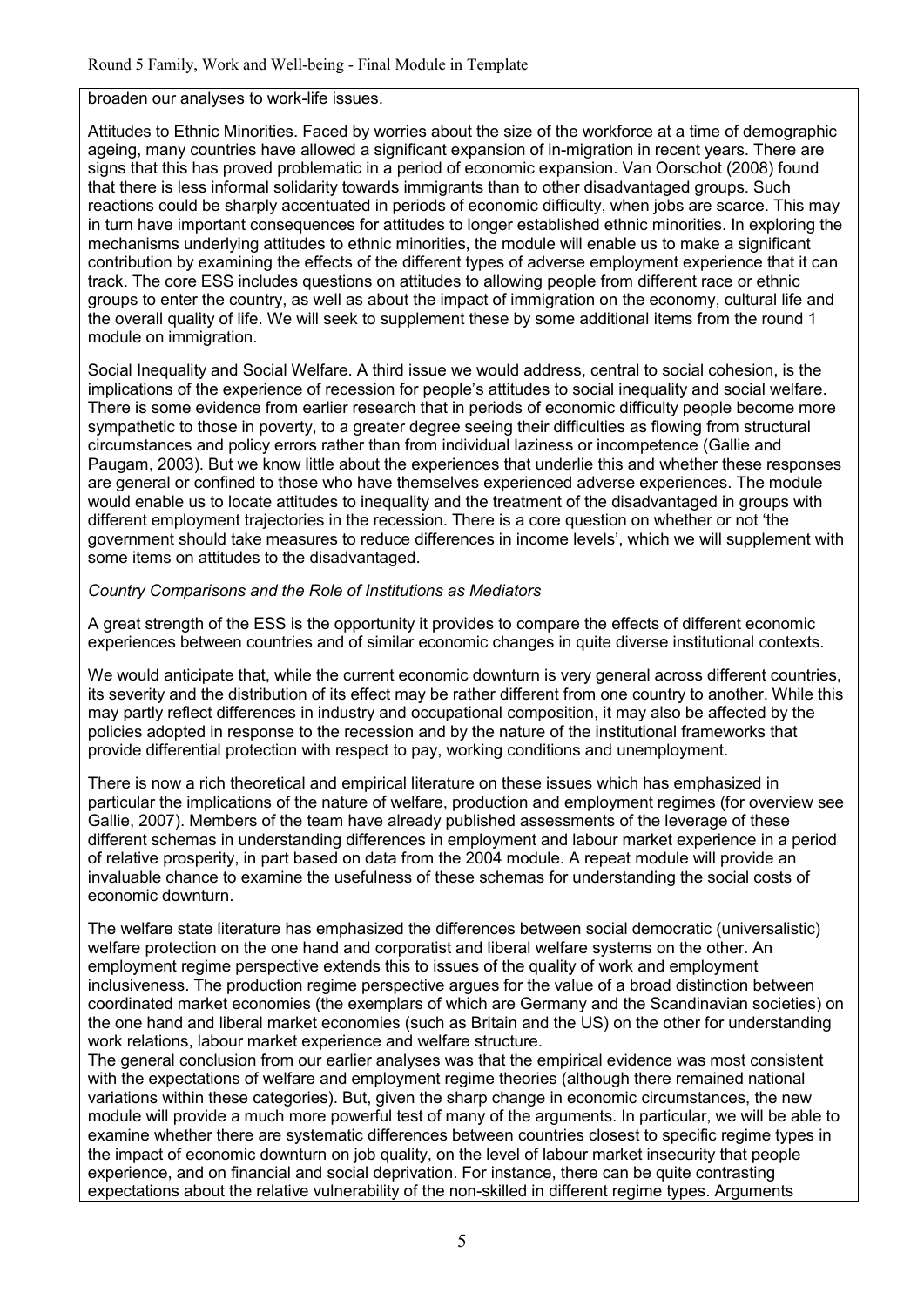emphasizing the importance of skill specificity and employment protection regulations would lead to the expectation that lower skilled employees would be particularly severely affected in 'liberal market' regimes such as the UK, whereas an emphasis on the wage costs of the low skilled could point to a scenario of higher insecurity for the low skilled in the Nordic countries with their more marked wage compression. It will be interesting to see whether countries with stronger workplace and national union influence are associated with greater protection against job and pay downgrading. Earlier analyses (Paugam and Zhou, 2007) have shown that the nature of labour market and unemployment policies influences perceptions of security in a period of relative prosperity and it will be important to see whether this continues to be the case under the much more severe demands associated with economic downturn. Countries have very different retirement regulations and this may affect the relative vulnerability of employees of different ages. We will be able to examine whether any country differences in the experience of labour market insecurity have implications for individual well-being, family work relations and social integration.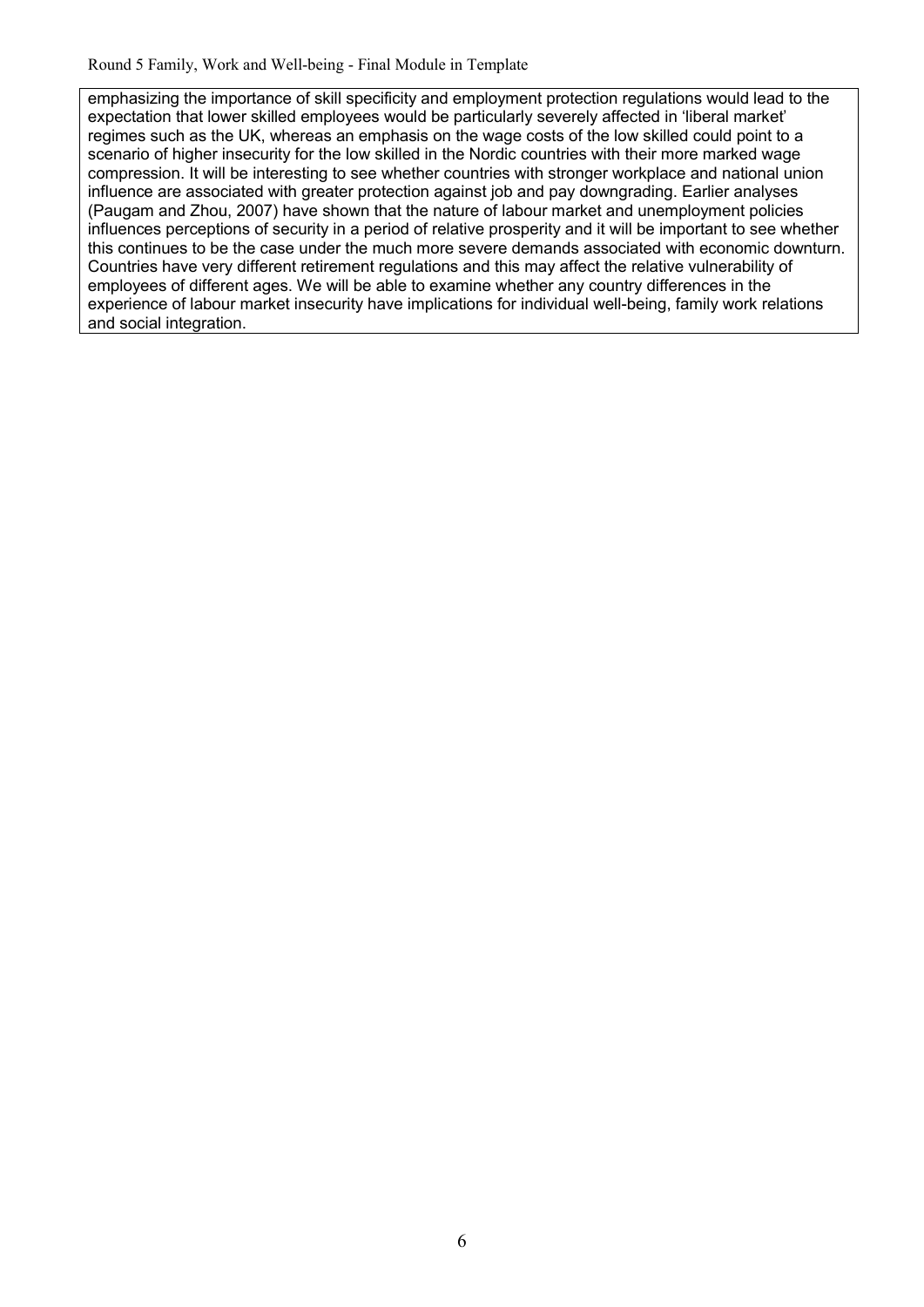**SECTION B. Briefly describe all the concepts to be measured in the module and their expected relationships, either verbally or diagrammatically. Sub concepts do not have to be specified here (these are specified in Section C). Give each concept a 5-8 digit working name [these do not necessarily match the variable names in the round 5 data file]. Identify each concept as simple (S) or complex (C)** 

Top level concept: Skill requirements of the job SKREQJOB (C) Top level concept: Intrinsic Job Quality INTRIN (C) Top level concept : Work Intensity DEMAND (C) Top level concept: Employment Dependence Relations EMPDEPRE (C) Top level concept : Unsocial Work Hours UNSOCHRS (C ) Top level concept : Continuous Training Experience CONTEXP (C) Top level concept: Representation REPRESENT (C) Top level concept: Job Preference Orientation JOBPREF (C) Top level concept : Work to Family Conflict WFCON (C) Top level concept : Gender Traditionalism GENTRAD (C ) Top level concept: Work Life Experience WORKEXP (C) Top level concept: Wage WAGES (C) Top level concept: Housework HSEWORK (C) Top level concept : Wellbeing WELLBEING (C) Top level concept: Trajectories during the Recession TRAJECT (C) Top level concept : Attitudes to the Disadvantaged INEQUAL (C) Top level concept : Nature of Contract – Core item F23 CONTRACT (S) Top level concept : Duration of Temporary Contract TEMPDUR (S) Top level concept : Occupational Tenure OCCTEN (S) Top level concept : Nature of Job Tasks NATJTASK (S) Top level concept : Monitoring Difficulties MONDIFF (S) Top level concept : Effort Motivation EFFMOTIV (S) Top level concept : Skill Transferability SKTRANS (S) Top level concept : Work Colleague Support SUPPORT (S) Top level concept: Effort-Reward Balance ERBALANCE (S) Top level concept : Pay Effort Incentive PAYEFF (S) Top level concept: Work time control TIMEFLEX (S) Top level concept: Health and Safety at Work DANGER (S) Top level concept : Advancement opportunities ADVANCE (S) Top level concept : Job security SECURE (S)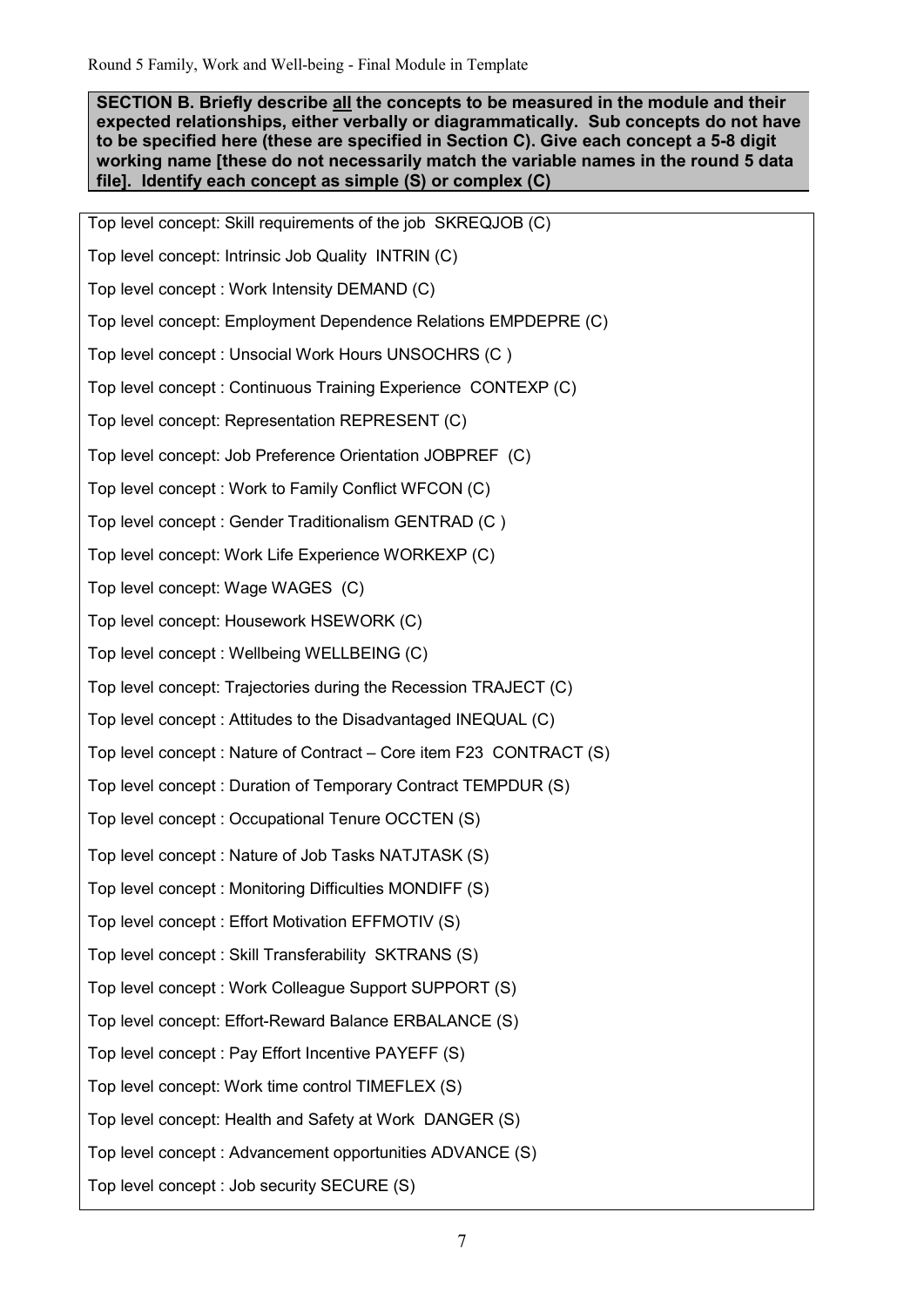Top level concept : Sex of Closest Supervisor SEXSUP (S)

Top level concept : Workplace Sex Segregation WPSEXD (S)

Top level concept : Year of retirement RTRYR (S)

Top level concept : Involuntary retirement WNTRTR (S)

Top level concept : Fertility Plans PLANCHLD (S)

Top level concept : proportion of income provided by the respondent PROPINC (S)

Top level concept: Disagreement about money FINTEN (S)

Top level concept : Working time preferences – Respondent WKHSCH (S)

Top level concept: Working Time Preferences - Partner WKHSCHP (S)

Top level concept : Satisfaction with Work-Life Balance SATWLB (S)

Top level concept : Reasons for Leaving Last Job JOBTERMIN (S)

Top level concept: Employment Commitment EMPCOM (S)

Top level concept: Job Commitment JOBCOM (S)

Top level concept: Subjective Social Isolation SINTEGR (S)

Top level concept : Retirement Plans RETIRE (S)

Top level concept: Job satisfaction JOBSAT (S)

Top level concept: Firm Changes in Employment CHEMP (S)

Top level concept: Financial situation of firm CHFIN (S)

Additional concepts measuring Community Integration, Technical Routine Job, Closeness of Supervisor and Time Spent on Childcare were also intended for inclusion in the round 5 module. However, these have been dropped from the final module either because of lack of space or problematic results from the pilot survey.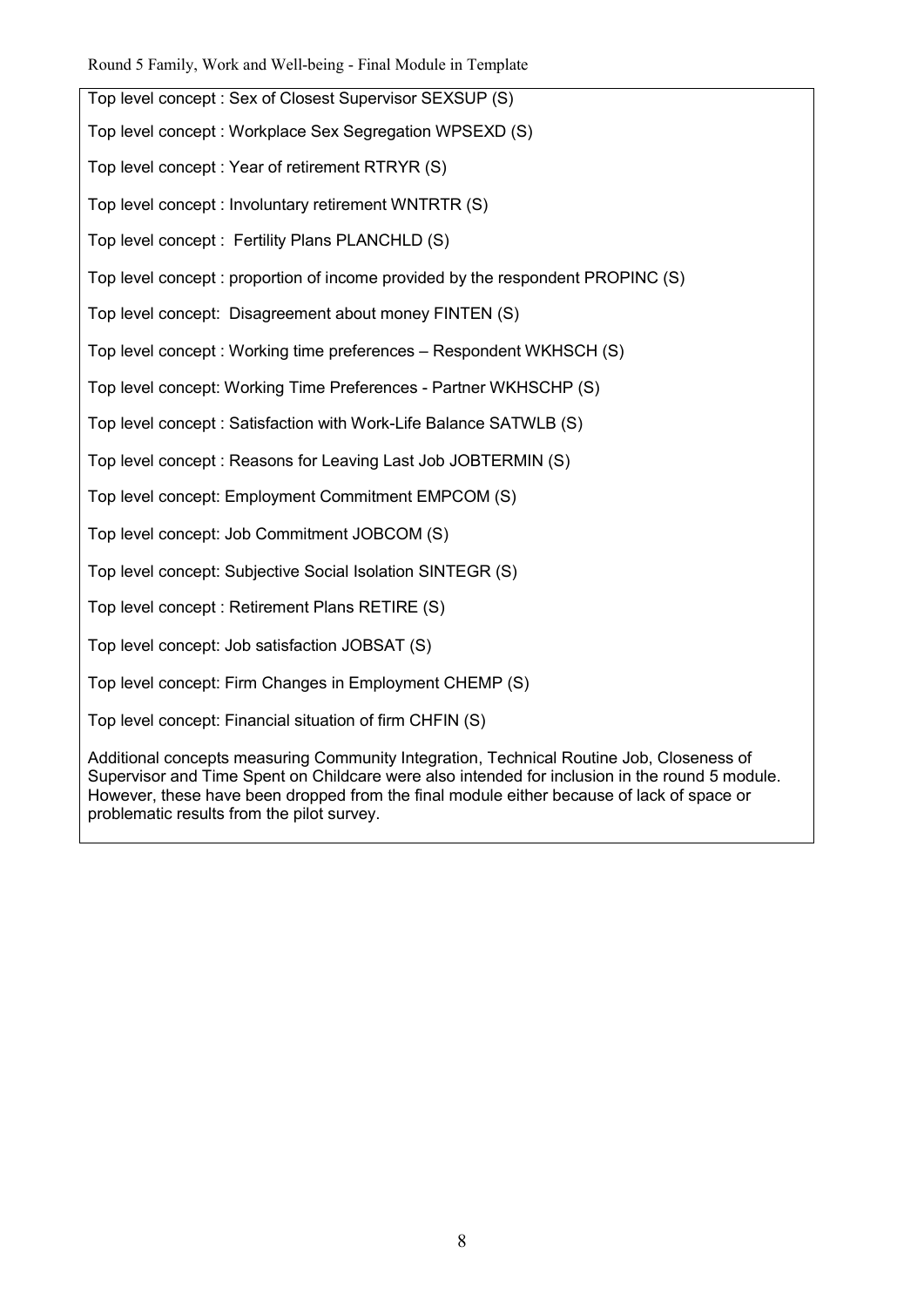**SECTION C: Complex Concepts. For each complex concept listed in Section B, describe it in detail and specify the sub concepts as appropriate.** 

# **COMPLEX CONCEPT NAME: Skill requirements of the job (SKREQJOB)**

## **Describe the concept in detail, outlining the various sub concepts it comprises**

Skill formation is a process, starting in the family (which we abstract from here) well before first school entry and continuing in working life after completed formal education. We look at this process from the viewpoint of the jobs currently held by employees in different countries. The basic idea is to follow a time line: First, to get a certain job, some kind of education is often required. We measure this here by asking how much – if any – schooling is normally required of someone applying for the kind of job that the respondent holds. Second, after entering the job, some amount of training or learning may be necessary before the tasks can be carried out reasonably well. We measure this by asking how long time the initial training or learning typically takes, from the point of job entry. Third, after the initial on-the-job training or learning period is completed, some amount of continuous learning is often required in order to perform at an acceptable level. These three components – prejob-entry educational requirements, post-job-entry initial learning, and continuous learning on the job – together indicate the skill requirements of a job. For a more complete discussion and an empirical application based on ESS 2004, see Tåhlin (2007a).

#### **Expected relationship with other complex and simple concepts**

The following results from cross-sectional wage regressions have been found in virtually all published studies, regardless of time and place (see Rubb, 2003, for a recent overview). The wage effects of both 'required education for the job' (RE) and 'over-education relative to job requirements' (OE) are positive while the wage effect of 'under-education relative to job requirements' (UE) is negative. The impact of RE exceeds the impact of OE and UE. Overeducated workers earn more than correctly matched workers in the same kind of jobs, but less than correctly matched workers with a similar amount of education; while (b) the converse pattern holds for undereducated workers: they earn less than correctly matched workers in the same kind of jobs, but more than correctly matched workers with a similar amount of education.

This model can be used for many other outcomes (apart from wages); for an application to on-the-job training as outcome, e.g., see Korpi and Tåhlin (2009). In general, the model is appropriate for all outcomes that depend on the joint influence of individual education and job skill requirements.

#### **SUB CONCEPT NAME:** Pre-job entry educational requirements.

**Describe the first sub concept in detail outlining any further sub concepts or specifying that it can be measured directly**

See section C, top box.

#### **Expected relationship with other sub concepts**

See section C, top box.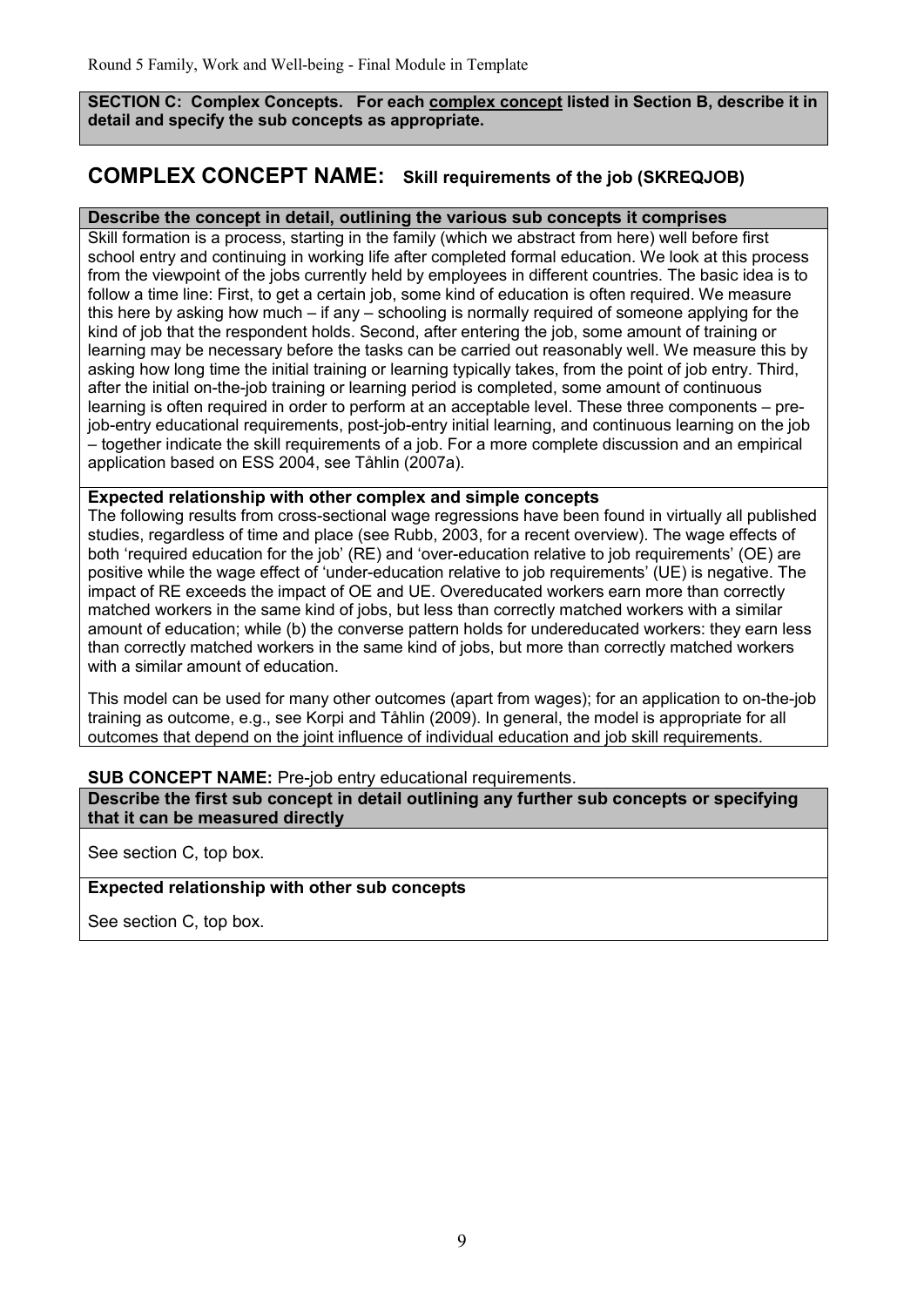**Question item wording** *[Note: G23 in Round 5 was asked as G61 in Round 2 and G24 was asked as G62 in Round 2. A showcard was added to G24 for round 5.]* **G23** If someone was applying nowadays for the job you do now, would they need any education or vocational schooling beyond compulsory education<sup>3</sup>? Yes 1 **ASK G24**  No  $\begin{array}{|c|c|c|c|c|}\n\hline\n2\n\end{array}$  **GO TO G25**  (Don't know)  $\begin{array}{|c|c|}$  8 **ASK IF YES AT G23 (code 1) G24 CARD 77** About how many years of education or vocational schooling beyond compulsory education<sup>4</sup> would they need? Please use this card. Less than 1 year (beyond compulsory school) 01 about 1 year 02 about 2 years 03 about 3 years 04 about 4-5 years 05 about 6-7 years 06 about 8-9 years 07 10 years or more (beyond compulsory school) 08 (Don't know) 88

## **SUB CONCEPT NAME:** Post-job entry educational requirements.

**Describe the sub concept in detail outlining any further sub concepts or specifying that it can be measured directly** See section C, top box.

**Question item wording** *[Note: G25 in Round 5 was asked as G63 in Round 2]*

## **ASK IF MAIN ACTIVITY PAID WORK AND EMPLOYEE (code 1 at G18)**

**G25 CARD 78** If somebody with the right education and qualifications replaced you in your job, how long would it take for them to learn to do the job reasonably well?

- 1 day or less 01
	- 2-6 days 02
	- 1-4 weeks 03
- 1-3 months 04
- more than 3 months, up to 1 year 05
- more than 1 year, up to 2 years 06
- more than 2 years, up to 5 years 07
	- More than 5 years 08
		- (Don't know) 88

 $\frac{1}{2}$  $3$  'Compulsory education' refers to the age until which you are required by law to remain in full-time education.

<sup>&</sup>lt;sup>4</sup> See footnote 128 [in the Round 5 source questionnaire]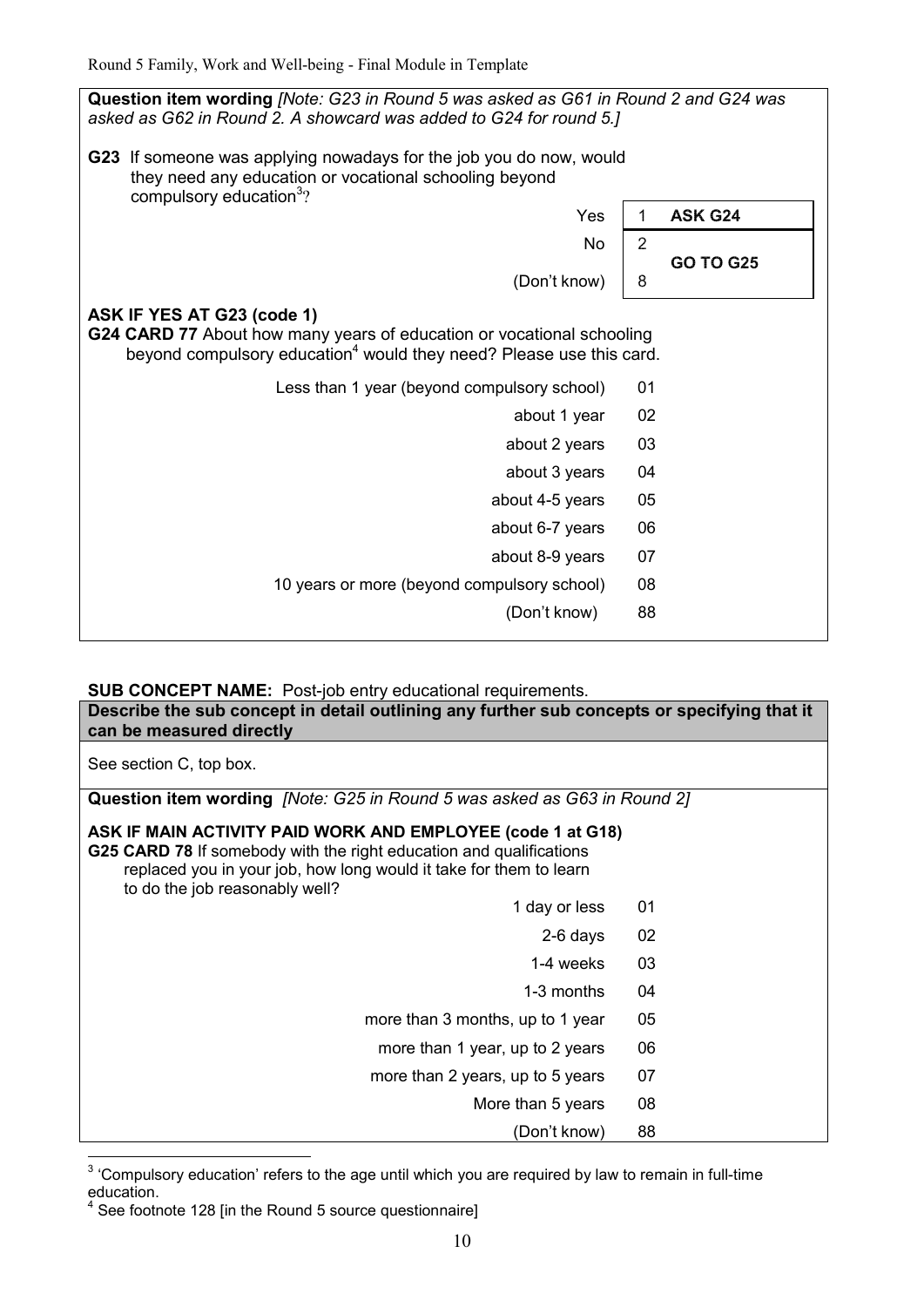#### **SUB CONCEPT NAME:** Continuous learning on the job.

| Describe the sub concept in detail outlining any further sub concepts or specifying that it<br>can be measured directly |                                                                                                                        |                    |                  |            |           |                 |  |  |
|-------------------------------------------------------------------------------------------------------------------------|------------------------------------------------------------------------------------------------------------------------|--------------------|------------------|------------|-----------|-----------------|--|--|
| See section C, top box.                                                                                                 |                                                                                                                        |                    |                  |            |           |                 |  |  |
|                                                                                                                         | Question item wording [Note: G27 in Round 5 was asked as G65 in Round 2]                                               |                    |                  |            |           |                 |  |  |
|                                                                                                                         | <b>CARD 79</b> Using this card, please tell me how true each of the following statements is about your<br>current job. |                    |                  |            |           |                 |  |  |
|                                                                                                                         |                                                                                                                        | Not at<br>all true | A little<br>true | Quite true | Very true | (Don't<br>know) |  |  |
| G27                                                                                                                     | My job requires that I keep<br>learning new things.                                                                    | 1                  | 2                | 3          | 4         | 8               |  |  |
| Note: This question is used to measure 'continuous learning on the job' as a sub-concent of both                        |                                                                                                                        |                    |                  |            |           |                 |  |  |

*Note: This question is used to measure 'continuous learning on the job' as a sub-concept of both 'Skill requirements of the job' and 'Intrinsic Job Quality'.* 

# **COMPLEX CONCEPT NAME: Intrinsic Job Quality (INTRIN)**

#### **Describe the concept in detail, outlining the various sub concepts it comprises**

Intrinsic Job Quality (INTRIN) refers to the extent to which the job offers opportunities for the use and development of a person's skills and initiative. The major sub-concepts are task discretion (the degree of control that people can exercise over the way they do their work), job variety (providing a range of stimuli) and continuing learning on the job (enabling people to develop their knowledge and skills over time).

## **Expected relationship with other complex and simple concepts**

It is expected to be related to motivation at work, organisational commitment, turnover intentions, work intensity, job satisfaction and mental well-being (Hackman and Oldham, 1980; French et al. 1982; Warr, 1987; Gallie et al. 1998; Gallie 2007; Gallie and Russell, 2009; Boye, 2009).

## **SUB CONCEPT NAME:** Task Discretion (DISCRET)

## **Describe the first sub concept in detail outlining any further sub concepts or specifying that it can be measured directly**

Task Discretion (DISCRET) - Task discretion refers to the degree of control that people can exercise over the way they do their work. It includes the ability to influence the way that the work is done as well as the ability to influence the pace of work.

## **Expected relationship with other sub concepts**

Task discretion is expected to affect motivation at work, organisational commitment, opportunities for selfdevelopment at work, turnover intentions, job stress and mental well-being (Kohn and Schooler, 1983; Karasek and Theorell, 1990; Gallie et al. 1998; Gallie 2007)

**Question item wording** *[Note: F27 and F28 are core questionnaire items. F28a in Round 5 was asked as F19a in Round 2]*

## **ASK ALL WORKING/PREVIOUSLY WORKED**

**CARD 51** I am going to read out a list of things about your working life. Using this card, please say how much the management at your work allows/allowed you... **READ OUT...**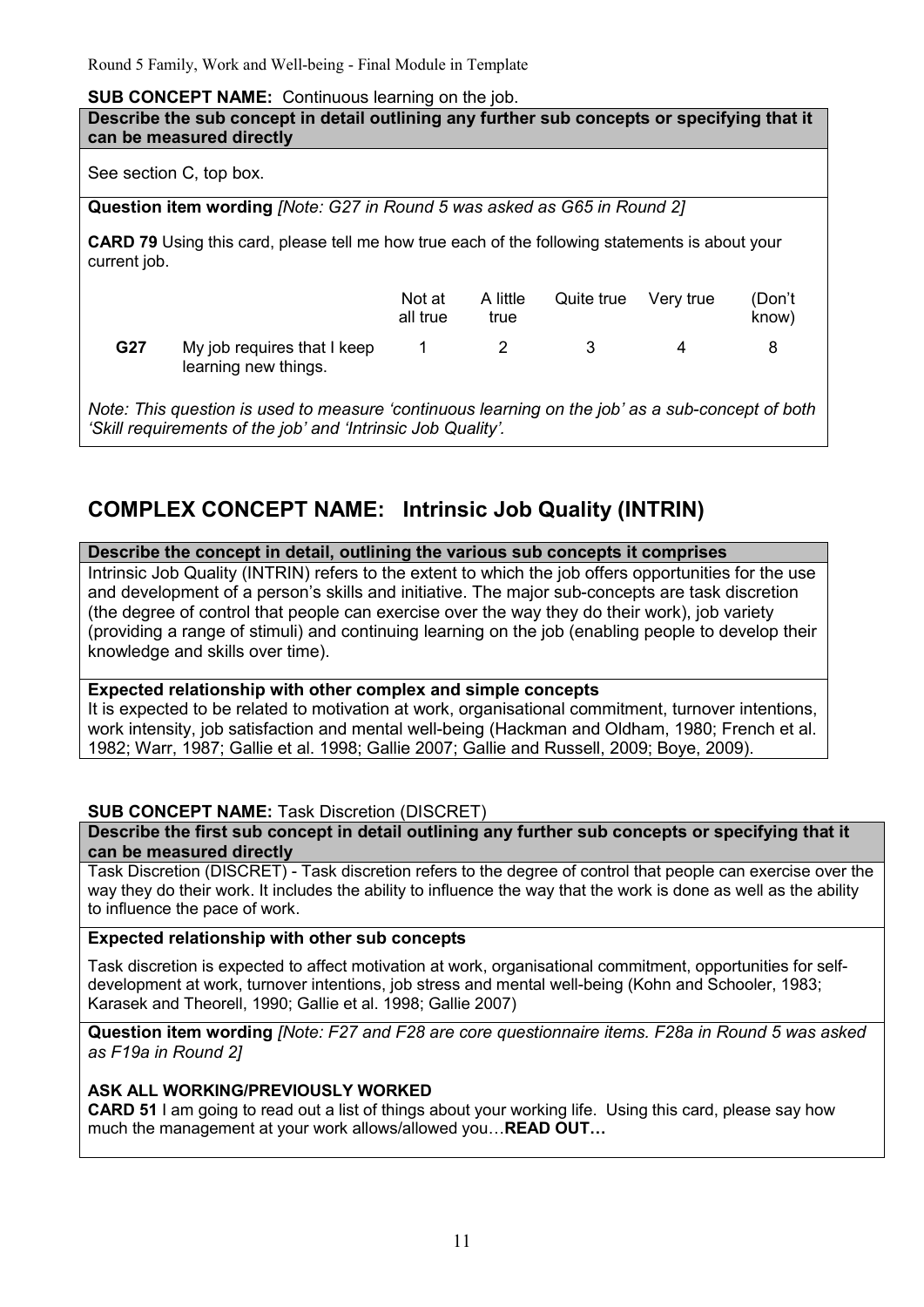|             |                                                                                     | I have/ had<br>no influence |    |    |    |    |    |    |    |    |    | have/had<br>complete<br>control | (Don't<br>know) |
|-------------|-------------------------------------------------------------------------------------|-----------------------------|----|----|----|----|----|----|----|----|----|---------------------------------|-----------------|
| <b>F27</b>  | to decide how<br>your own daily<br>work is/was<br>organised?                        | 00                          | 01 | 02 | 03 | 04 | 05 | 06 | 07 | 08 | 09 | 10                              | 88              |
| <b>F28</b>  | to influence<br>policy decisions<br>about the<br>activities of the<br>organisation? | 00                          | 01 | 02 | 03 | 04 | 05 | 06 | 07 | 08 | 09 | 10                              | 88              |
| <b>F28a</b> | to choose or<br>change your<br>pace of work?                                        | 00                          | 01 | 02 | 03 | 04 | 05 | 06 | 07 | 08 | 09 | 10                              | 88              |

# **SUB CONCEPT NAME:** Job Variety (VARIETY)

**Describe the sub concept in detail outlining any further sub concepts or specifying that it can be measured directly**

Job Variety. Variety captures the extent to which the job task provides a range of stimuli or confines the person to repetitive tasks (Hackman and Oldham, 1980; French et al. 1982; Warr, 1987). Variety also partially captures the extent to which the job is repetitive. The correlation in the British Skills surveys is 0.33. However, is much more strongly related to 'satisfaction with the work itself' with a correlation of 0.35 compared with 0.15. When entered together in a regression analysis, variety retains a highly significant coefficient of 0.34, while repetitive work has a non-significant coefficient of 0.00. We therefore retain 'variety' as the better variable for capturing this aspect of the work task.

**Question item wording** *[Note: G26 in Round 5 was asked as G64 in Round 2]*

**CARD 79** Using this card, please tell me how true each of the following statements is about your current job.

|     |                                          | Not at<br>all true | A little<br>true | Quite true Very true | (Don't<br>know) |
|-----|------------------------------------------|--------------------|------------------|----------------------|-----------------|
| G26 | There is a lot of variety in<br>my work. |                    |                  |                      |                 |

## **SUB CONCEPT NAME:** Continuing learning on the job (Learn)

**Describe the sub concept in detail outlining any further sub concepts or specifying that it can be measured directly**

Continuing learning on the job refers to the extent to which the job enables a person to develop their knowledge and skills over time (Tahlin 2007).

**Question item wording** *[Note: G27 in Round 5 was asked as G65 in Round 2]*

**CARD 79** Using this card, please tell me how true each of the following statements is about your current job.

|     |                                                     | Not at<br>all true | A little<br>true | Quite true | Verv true | (Don't<br>know) |
|-----|-----------------------------------------------------|--------------------|------------------|------------|-----------|-----------------|
| G27 | My job requires that I keep<br>learning new things. |                    |                  |            |           |                 |

*Note: This question is used to measure 'continuous learning on the job' as a sub-concept of both 'Skill requirements of the job' and 'Intrinsic Job Quality'.*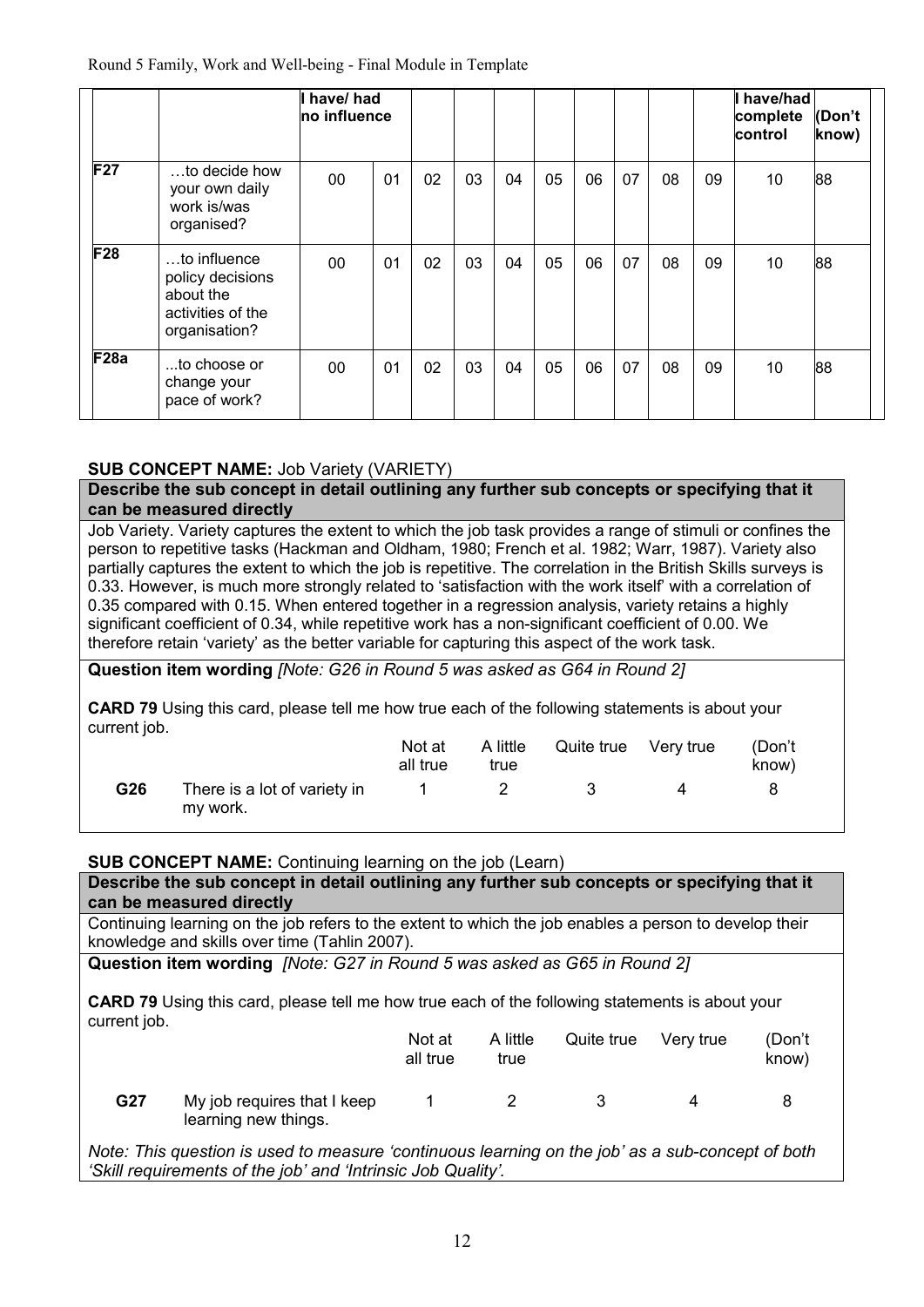# **COMPLEX CONCEPT NAME: Work Intensity (DEMAND)**

#### **Describe the concept in detail, outlining the various sub concepts it comprises**

Work Intensity refers to intensity of work in terms of effort and time demands.

#### **Expected relationship with other complex and simple concepts**

It is expected to have strong relationships with personal wellbeing, with work-family conflict and with out-of-work community involvement (Warr, 1987; Gallie et al. 1998; Gallie and Russell, 2009; Boye, 2009; McGinnity and Calvert, 2009; Steiber, 2009)

## **SUB CONCEPT NAME:** Work effort (Hardwk)

#### **Describe the first sub concept in detail outlining any further sub concepts or specifying that it can be measured directly**

Work effort (Hardwk) refers to the intensity of work in terms of the effort required in job performance

## **Expected relationship with other sub concepts**

It is expected to be related to time demands (Timepres), with those reporting hard work also more likely to be working under time pressure (correlation .34 in 2004)

**Question item wording** *[Note: G34 in Round 5 was asked as G71 in Round 2]*

## **ASK IF MAIN ACTIVITY PAID WORK AND EMPLOYEE (code 1 at G18)**

**CARD 80** Still thinking about your current job, how much do you agree or disagree with each of the following statements?

|     |                                                           | Agree<br>strongly | Aaree | <b>Neither</b><br>agree nor<br>disagree | <b>Disagree</b> | <b>Disagree</b><br>strongly | (Don't<br>know) |
|-----|-----------------------------------------------------------|-------------------|-------|-----------------------------------------|-----------------|-----------------------------|-----------------|
| G34 | My job requires<br>that I work very<br>hard. <sup>5</sup> |                   |       | າ                                       |                 |                             |                 |

## **SUB CONCEPT NAME:** Time Pressure (Timepres)

**Describe the first sub concept in detail outlining any further sub concepts or specifying that it can be measured directly**

Time Pressure (Timepres) refers to the intensity of work in terms of the time available

# **Expected relationship with other sub concepts**

It is expected to be closely related to work effort (Hardwk), with those reporting working under time pressure also working particularly hard (correlation .34 in 2004)

**Question item wording** *[Note: G35 in Round 5 was asked as G72 in Round 2]*

**CARD 80** Still thinking about your current job, how much do you agree or disagree with each of the following statements?

|     |                                                                           | Agree<br>strongly | Agree | <b>Neither</b><br>agree nor<br>disagree | <b>Disagree</b> | <b>Disagree</b><br>strongly | (Don't<br>know) |  |
|-----|---------------------------------------------------------------------------|-------------------|-------|-----------------------------------------|-----------------|-----------------------------|-----------------|--|
| G35 | never seem to<br>have enough time<br>to get everything<br>done in my job. |                   |       |                                         |                 | b                           | 8               |  |

<u>.</u>

<sup>&</sup>lt;sup>5</sup> "Hard" refers to intensity or long hours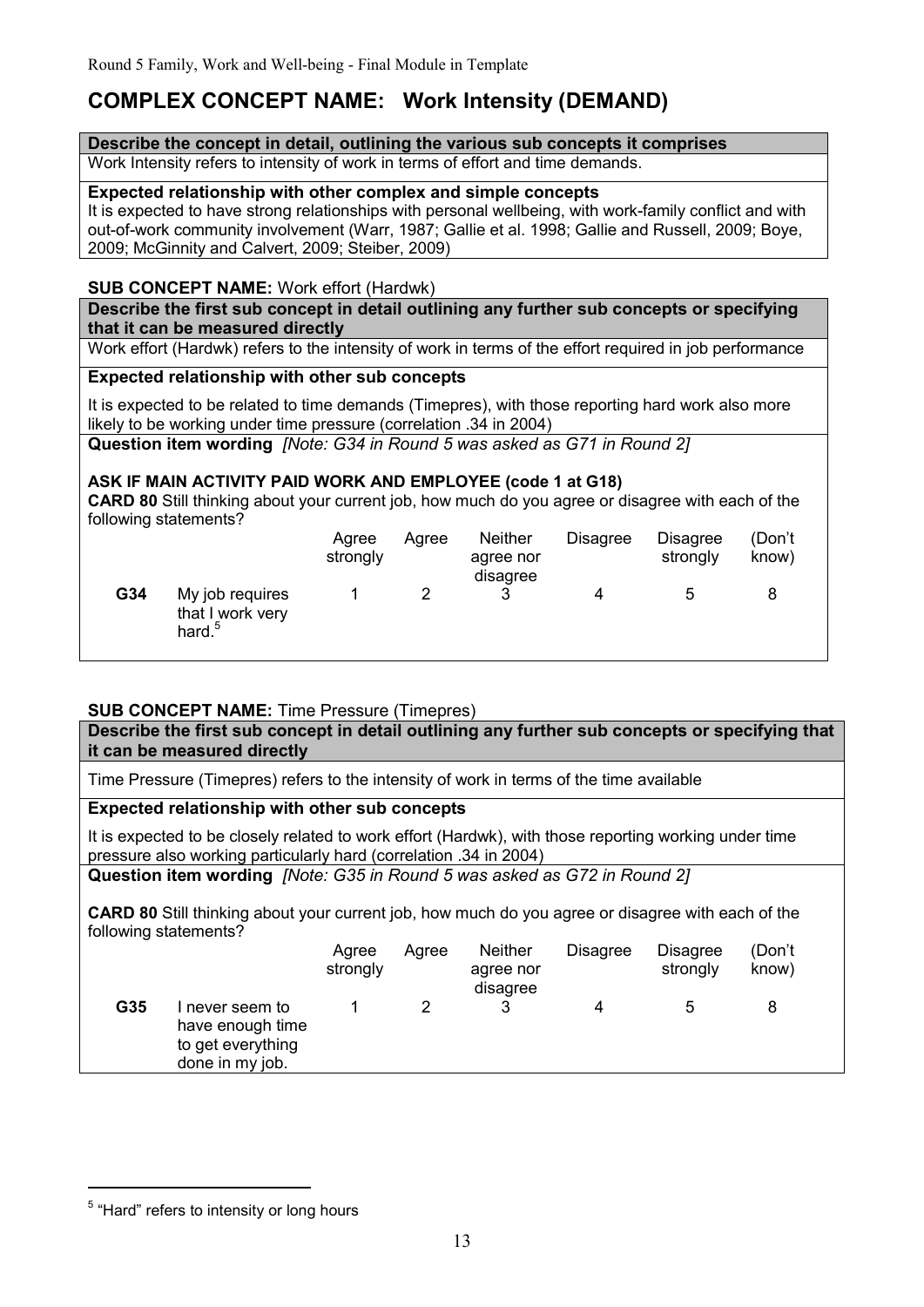# **COMPLEX CONCEPT NAME: Employment dependence relations (EMPDEPRE)**

## **Describe the concept in detail, outlining the various sub concepts it comprises**

In organizational economics, as well as in recent class theory in sociology, the dependence relations between employer and employee are seen as important drivers of various labour market outcomes. For Williamson (1975), reciprocal dependence causes firm-type contracts ('hierarchies') as distinct from market-based transactions. Becker (1962) sees firm-specific on-the-job training as a cause of long-term employment via reciprocal dependence relations. Goldthorpe (2000) distinguishes between the service relation (with mutual dependence between employer and employee; cf. Williamson's 'hierarchies') and the labour contract (with mutual independence; cf. Williamson's 'markets') as two fundamental forms of employment relations that in turn explain class inequality. Previous research has typically lacked data sets with good indicators of these employment dependence relations. On the basis of the Swedish Level of Living Survey (LNU) 2000, ESS2 in 2004 included such indicators for the first time in a crossnational context. There are two indicators: one on the dependence of the employee on the employer, and one on the converse type of dependence.

Although the employee may be economically dependent not only on an employer but also on, e.g., the state or the family, the theoretical context of the items concerned is dependence within work organizations in particular rather than economic dependence more generally.

The questions are as direct as judged possible. It would not be better, we think, to ask "How dependent are you on your employer?" since respondents would then be likely to wonder what 'dependent' is supposed to mean, and one would then revert to the kind of wording used in the items as they now stand.

The rationale for modifying the wording of G79, as compared to 2004 (round 2), is that the old wording mixes two factors, job satisfaction and job dependence, by asking about what would happen if the respondent "wanted to" have another job. The dependence factor is measured in a clearer way by asking what would happen if the respondent "had to" leave the current job. In general, dependence is a matter of what the alternative options are, given that the current option is no longer available.

This reasoning carries over to G80, where the wording is intended to capture what would happen to the employer if the current option becomes unavailable as a consequence of the fact that the employee (the respondent) "left" the employer. It would not be good to use a wording for this item that allowed for the possibility that the employer "wanted" the employee to leave. With the suggested revisison of wording for G79, then, G79 and G80 are now fully symmetrical, which they should be for theoretical reasons.

## **Expected relationship with other complex and simple concepts**

When combining the two indicators in a cross-classification, one gets four dependence states: (a) the employer dominates (is relatively independent of) the employee; (b) the employee dominates the employer; (c) the employer and the employee are mutually independent; and (d) the employer and the employee are mutually dependent. With continuous indicators, there are two dimensions in this fourstate space: one going from (a) to (b), which may be called 'domination'; and one going from (c) to (d), which may be called 'dependence'. Domination may be expected to affect employee wages positively (as the employee has a strong power position relative to her/his employer), while the other may be expected to affect seniority (contract length) positively. For an explication of the theoretical rationale and an empirical validation of the indicators, see Tåhlin (2007b).

In ESS 2004, the response scales for G79 and G80 are 11 numbers from 0 ('extremely difficult') to 10 ('extremely easy'), with no words attached to values 1 through 9, while in LNU 2000 (the Swedish Level of Living Survey, in which G80 was first asked and a variant of G79 was included) there are 5 worded categories: 1='very difficult', 2='fairly difficult', 3='not particularly difficult', 4='fairly easy', 5='very easy'. The worded response scale makes dichotomization rather straightforward: 1 and 2 versus 3, 4 and 5 (if 'not particularly difficult' is taken to be closer to 'easy' than to 'difficult', which seems reasonable). In contrast, the numbered response scale (as in ESS 2004) makes dichotomization more or less arbitrary. The main problem in the numbered case is the choice of where to place the middle alternative (value 5): in the 'difficult' or 'easy' side of the dichotomy. The choice is highly consequential since value 5 is one of the few most (if not the single most) frequent responses (as in many other cases of scale midpoints).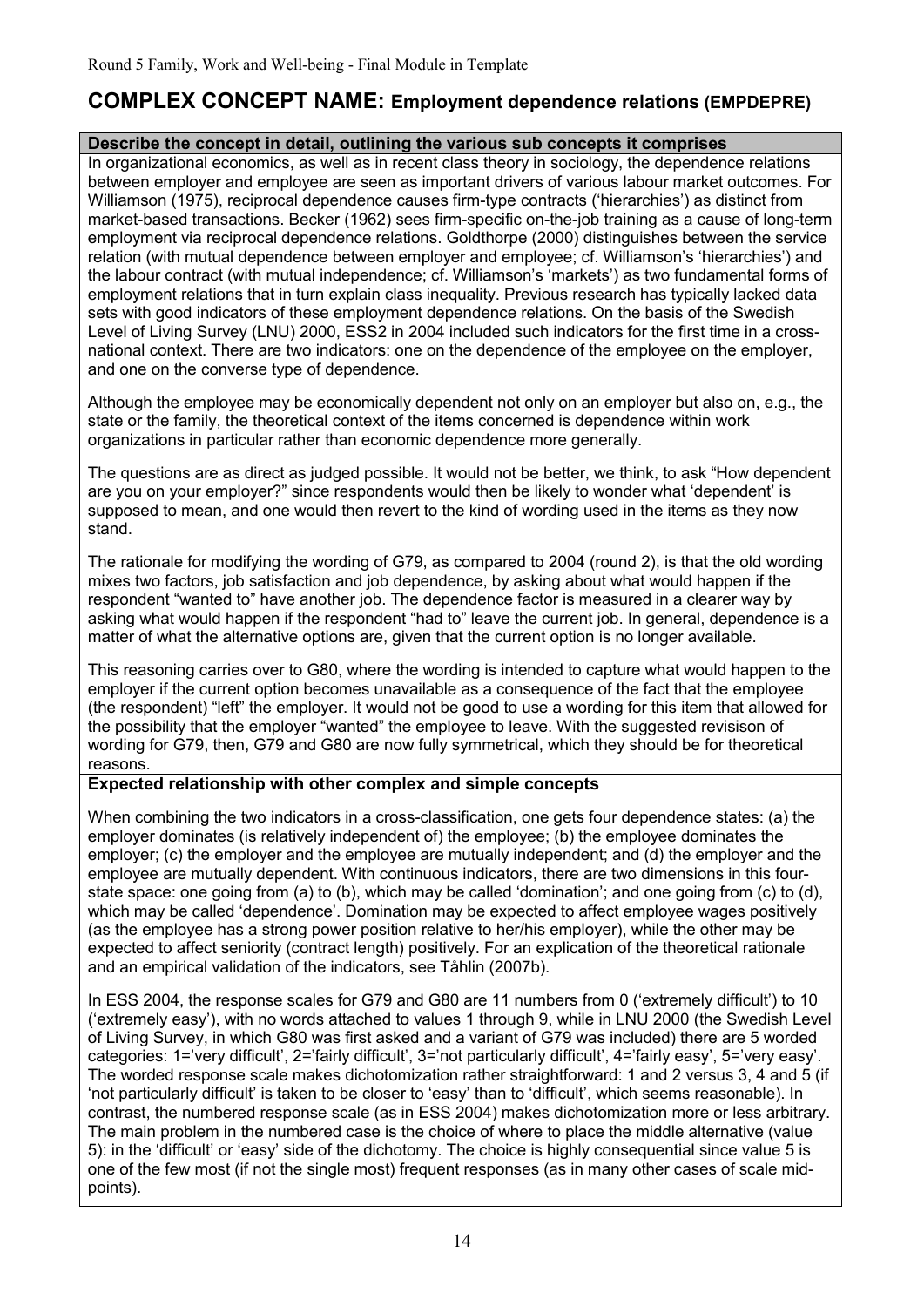One solution for the ESS 2010 questionnaire (round 5) would be to adopt the worded 5-category scale. While this would obviously mean that the items will not be strictly comparable between ESS 2004 and ESS 2010, it can be noted that the wording of one of the two items (G79) will change slightly anyway (as the suggested revision has been accepted). The 2010 survey might therefore be a good occasion to fix both things at once, so that the items are in good shape for further rounds.

In the worded case, the construction of the four dummy variables 'Market', 'Reciprocal ties', 'Employer dominates' and 'Worker dominates' would be the following (see Tahlin 2007b): Market = 1 if  $(G79 = 3 \text{ or } 4 \text{ or } 5)$  and  $(G80 = 3 \text{ or } 4 \text{ or } 5)$ ; Reciprocal ties = 1 if (G79 = 1 or 2) and (G80 = 1 or 2); Employer dominates = 1 if (G79 = 1 or 2) and (G80 = 3 or 4 or 5): Employee dominates = 1 if  $(G79 = 3 \text{ or } 4 \text{ or } 5)$  and  $(G80 = 1 \text{ or } 2)$ .

'Market' may then be taken to indicate the labour contract, in the sense of Goldthorpe (2000), while 'Reciprocal dependence' indicates the service relation (see the discussion in Tåhlin 2007b). In the terminology of organizational economics, as in Williamson (1975), the contrast between 'Market' and 'Reciprocal dependence' is equivalent to the distinction between Markets and Hierarchies. The other two states – 'Employer dominates' and 'Worker dominates' – indicate asymmetrical dependence, i.e., power differences between employers and workers.

#### **SUB CONCEPT NAME:** Employee dependence on employer.

**Describe the first sub concept in detail outlining any further sub concepts or specifying that it can be measured directly**

See section C, top box.

#### **Expected relationship with other sub concepts** See section C, top box.

**Question item wording** *[Note: G40 in Round 5 is a modified version of G79 from Round 2. In round 2 the question focused on wanting to leave current job but in round 5 the focus is on having to leave]*

G40 STILL CARD 82 How difficult or easy would it be for you to get a similar<sup>6</sup> or better job with another employer if you had to leave your current job? Please use the same card.

| <b>Extremely</b><br>difficult |    |    |    |    |    |    |    |    | <b>Extremely</b><br>easv | (Don't<br>know) |
|-------------------------------|----|----|----|----|----|----|----|----|--------------------------|-----------------|
| 00                            | 02 | 03 | 04 | 05 | 06 | 07 | 08 | 09 | 10                       | 88              |

#### **SUB CONCEPT NAME:** Employer dependence on employee.

| Describe the sub concept in detail outlining any further sub concepts or specifying that it<br>can be measured directly                                |    |    |    |    |    |    |    |    |    |                          |                               |                 |
|--------------------------------------------------------------------------------------------------------------------------------------------------------|----|----|----|----|----|----|----|----|----|--------------------------|-------------------------------|-----------------|
| See section C, top box.                                                                                                                                |    |    |    |    |    |    |    |    |    |                          |                               |                 |
| Question item wording [Note: G41 in Round 5 was asked as G80 in Round 2]                                                                               |    |    |    |    |    |    |    |    |    |                          |                               |                 |
| <b>G41 STILL CARD 82</b> In your opinion, how difficult or easy would it be for your<br>employer to replace you if you left? Please use the same card. |    |    |    |    |    |    |    |    |    |                          |                               |                 |
| <b>Extremely</b><br>difficult                                                                                                                          |    |    |    |    |    |    |    |    |    | <b>Extremely</b><br>easy | (Would<br>not be<br>replaced) | (Don't<br>know) |
| 00                                                                                                                                                     | 01 | 02 | 03 | 04 | 05 | 06 | 07 | 08 | 09 | 10                       | 55                            | 88              |

<sup>&</sup>lt;sup>6</sup> "Similar in the sense of 'as good as'.

<u>.</u>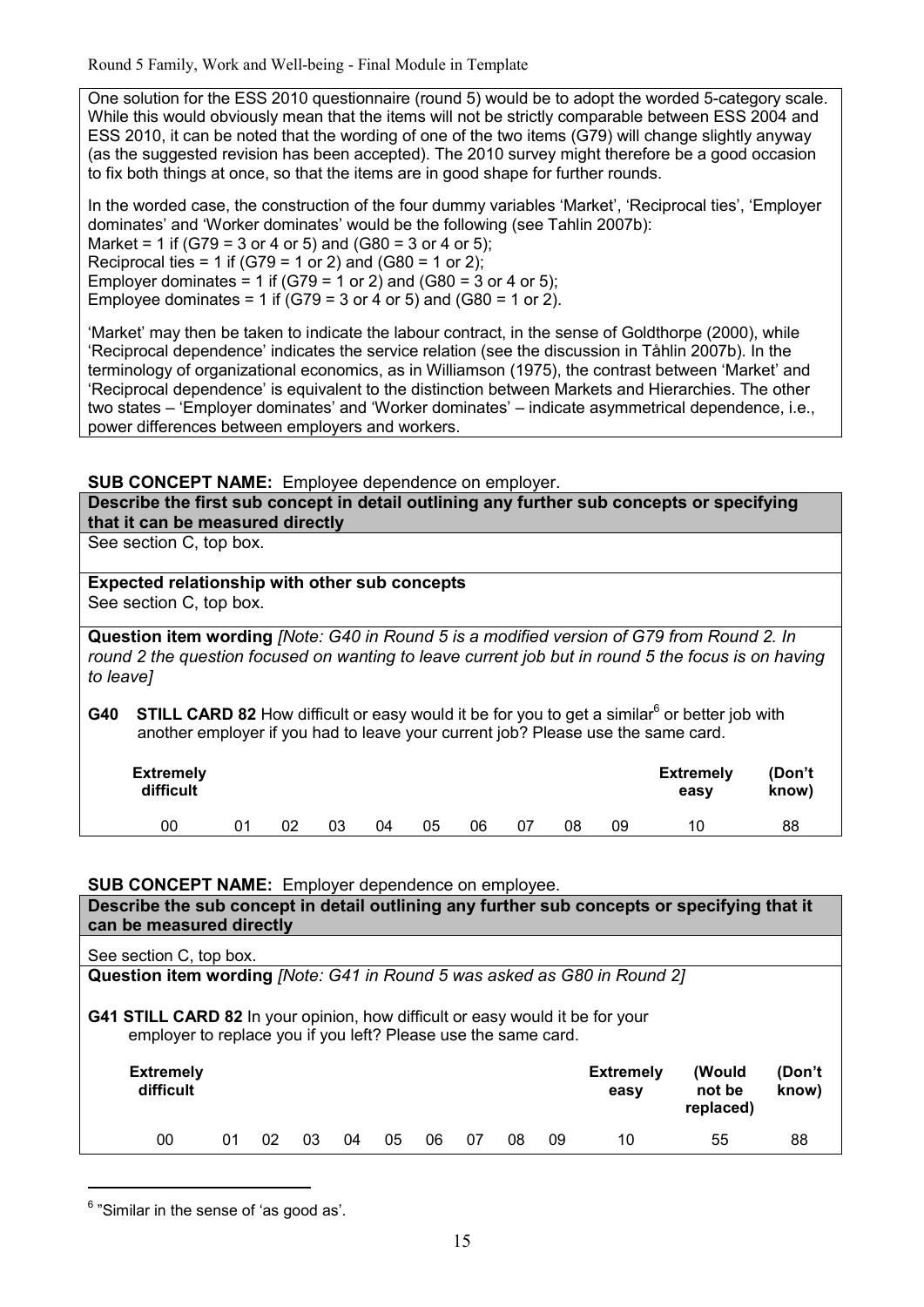# **COMPLEX CONCEPT NAME: Unsocial Work Hours (unsochrs)**

# **Describe the concept in detail, outlining the various sub concepts it comprises**

Working time (number of hours, the scheduling, variability and predictability of those hours) is central when considering quality of work issues. Alongside excessively long or involuntary short hours of paid work, also atypical and unsocial hours are part of the ILO concept of decent work. Non-standard or atypical working hours are considered 'unsocial' when they coincide with important/common out-ofwork activities (including sleep) and/or family duties (i.e. work takes place at times of the day or week when most other people do not work). This includes especially late evening and night work as well as weekend work. Such schedules prevent workers from being at home when family activities tend to take place. Also working hours that are unpredictable make it more difficult to reconcile work and out-ofwork duties/ activities. Unpredictable hours also affect other family members, as they undermine the possibility for family members to co-ordinate their schedules. The three sub-concepts that are measured are thus: a) night/evening work, b) weekend work and c) unpredictable hours. These dimensions are measured for both respondents and their partners to get a grasp of combined work schedules/patterns at household/couple level. Questions on partner's unsocial work hours (wkengtp, wkovtmp and ptnwkwe) are asked to all respondents who have a partner and whose partner is currently in paid work (the question in asked to the respondent irrespective of their own work status). Workplace insecurity during recession may lead to an increase in unsocial hours working, assuming that workers are more pressed to accept unsocial work hours when they fear to loose their job.

## **Expected relationship with other complex and simple concepts**

Unsocial hours impede balance between work and non-paid-work life (i.e. family life, recreation, etc.) – i.e. expected relationship with the complex concept *work-family conflict* (Burchell et al., 2007; Gallie and Russell 2009; Steiber 2009) and *work-life conflict*. Moreover, unsocial hours can be detrimental to well-being, physical and mental health.

## **SUB CONCEPT NAME:** Night work – respondent (wrkengt)

**Describe the first sub concept in detail outlining any further sub concepts or specifying that it can be measured directly**

This sub-concept is simple, and can be measured directly (see below). It is a repeat measure from Round 2 – that allows for analysis of change over time

## **Expected relationship with other sub concepts**

The sub-concepts are not necessarily related (in statistical terms). First, they can be used as individual indicators of respondents' and/or their partner's unsocial hours working on each of the three dimensions. Second, they can be combined in an additive scale of respondents' (or partners') unsocial hours working (e.g. Gallie and Russell, who computed a scale that ranges from 1 to 5, where 1 represents those who never work late, on weekends or unpredictable hours and 5 represents unsocial work hours on all of the three dimensions). This scale summarizes the occurrence of unsocial hours on several dimensions with the occurrence of more than one type of unsocial work hours (e.g. working late during the week and working during weekends) being more severe than the occurrence of just one. Note that the construction of such a scale does not imply statistical relations between the single dimensions (people who work late are not necessarily more likely to work weekends). Third, the items can be used to construct a typology of unsocial hours working at the household/ couple level. This may include households in which both partners work unsocial hours (at least on one of the dimensions), couples in which the man but not the woman works unsocial hours, couples in which the woman and not the man works unsocial hours, and couples in which none of the partners works unsocial hours. It can be assumed that couples face more difficulties with co-ordinating their schedules, when they both work unsocial hours (on different dimensions, e.g. one working weekends and one working evening/night shifts during the week) and in particular, when their work involves unpredictable work schedules.

**Question item wording** *[Note: G15 in Round 5 was asked as G82 in Round 2]*

**[see page 17]**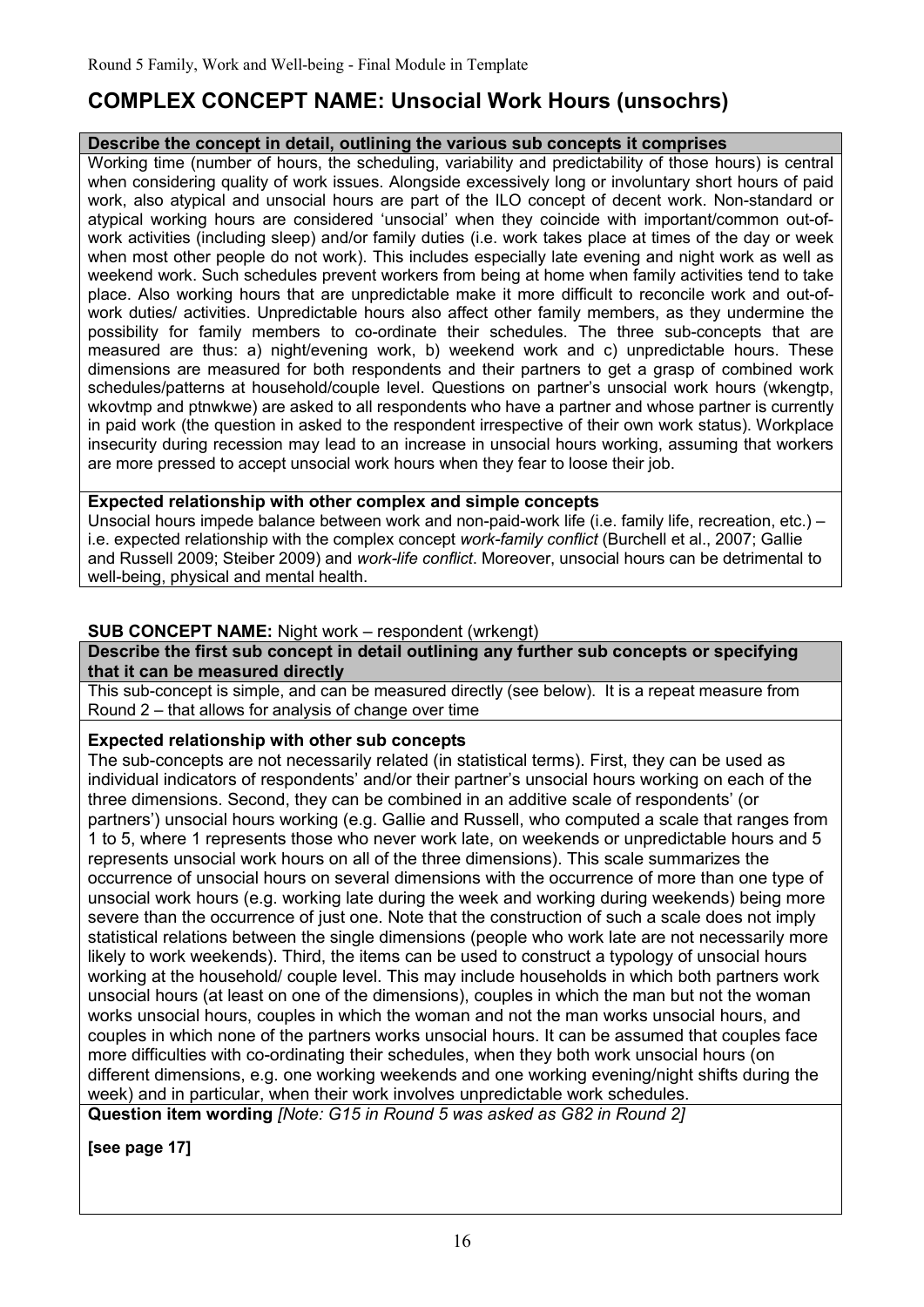**CARD 72** How often does your work involve... **READ OUT...** 

|     |                                              | Never | Less<br>than<br>once a<br>month | Once<br>a<br>month | Several<br>times a<br>month | Once<br>a<br>week | Several<br>times a<br>week | Every<br>dav | (Don't<br>know) |
|-----|----------------------------------------------|-------|---------------------------------|--------------------|-----------------------------|-------------------|----------------------------|--------------|-----------------|
| G15 | working evenings<br>or nights <sup>'</sup> ? | 01    | 02                              | 03                 | 04                          | 05                | 06                         | 07           | 88              |

#### **SUB CONCEPT NAME:** Unpredictable work hours (wkovrtm)

**Describe the sub concept in detail outlining any further sub concepts or specifying that it can be measured directly**

This sub-concept is simple, and can be measured directly (see below). It is a repeat measure from Round 2 – that allows for analysis of change over time. The key focus of this question is not on whether the overtime is paid or unpaid but on the unpredictability of being asked to work outside standard hours and the implications of this for the respondent's ability to coordinate schedules with others and in consequence for his/her work life balance.

**Question item wording** *[Note: G16 in Round 5 was asked as G83 in Round 2]*

**CARD 72 How often does your work involve... READ OUT...** 

|     |                                                | <b>Never</b> | Less<br>than<br>once a<br>month | Once<br>a<br>month | Several<br>times a<br>month | Once<br>a<br>week | Several<br>times a<br>week | Every<br>dav | (Don't<br>know) |
|-----|------------------------------------------------|--------------|---------------------------------|--------------------|-----------------------------|-------------------|----------------------------|--------------|-----------------|
| G16 | having to<br>work overtime at<br>short notice? | 01           | 02                              | 03                 | 04                          | 05                | 06                         | 07           | 88              |

## **SUB CONCEPT NAME:** Weekend work – respondent (wrkwe)

| Describe the sub concept in detail outlining any further sub concepts or specifying that it       |                                                                                 |                 |                             |            |              |  |  |  |
|---------------------------------------------------------------------------------------------------|---------------------------------------------------------------------------------|-----------------|-----------------------------|------------|--------------|--|--|--|
| can be measured directly                                                                          |                                                                                 |                 |                             |            |              |  |  |  |
| This sub-concept is simple, and can be measured directly (see below). It is a repeat measure from |                                                                                 |                 |                             |            |              |  |  |  |
|                                                                                                   | Round 2 – that allows for analysis of change over time                          |                 |                             |            |              |  |  |  |
| Question item wording [Note: G17 in Round 5 was asked as G84 in Round 2]                          |                                                                                 |                 |                             |            |              |  |  |  |
|                                                                                                   | G17 CARD 73 How often does your work involve working at weekends <sup>8</sup> ? |                 |                             |            |              |  |  |  |
| <b>Never</b>                                                                                      | Less than<br>once a<br>month                                                    | Once a<br>month | Several<br>times a<br>month | Every week | (Don't know) |  |  |  |
|                                                                                                   | 2                                                                               | 3               | 4                           | 5          | 8            |  |  |  |

#### **SUB CONCEPT NAME:** Night/evening work of partner (wkengtp)

| Describe the first sub concept in detail outlining any further sub concepts or specifying |
|-------------------------------------------------------------------------------------------|
| that it can be measured directly                                                          |
| This sub-concept is simple, and can be measured directly (see below)                      |
| It is a repeat measure from Round $2$ – that allows for analysis of change over time      |
| Question item wording [Note: G80 in Round 5 was asked as G19 in Round 2]                  |

 $7$ This refers to working after the usual and established office hours.

-

 $8$  "Weekend" is the usual days of the week when offices are closed.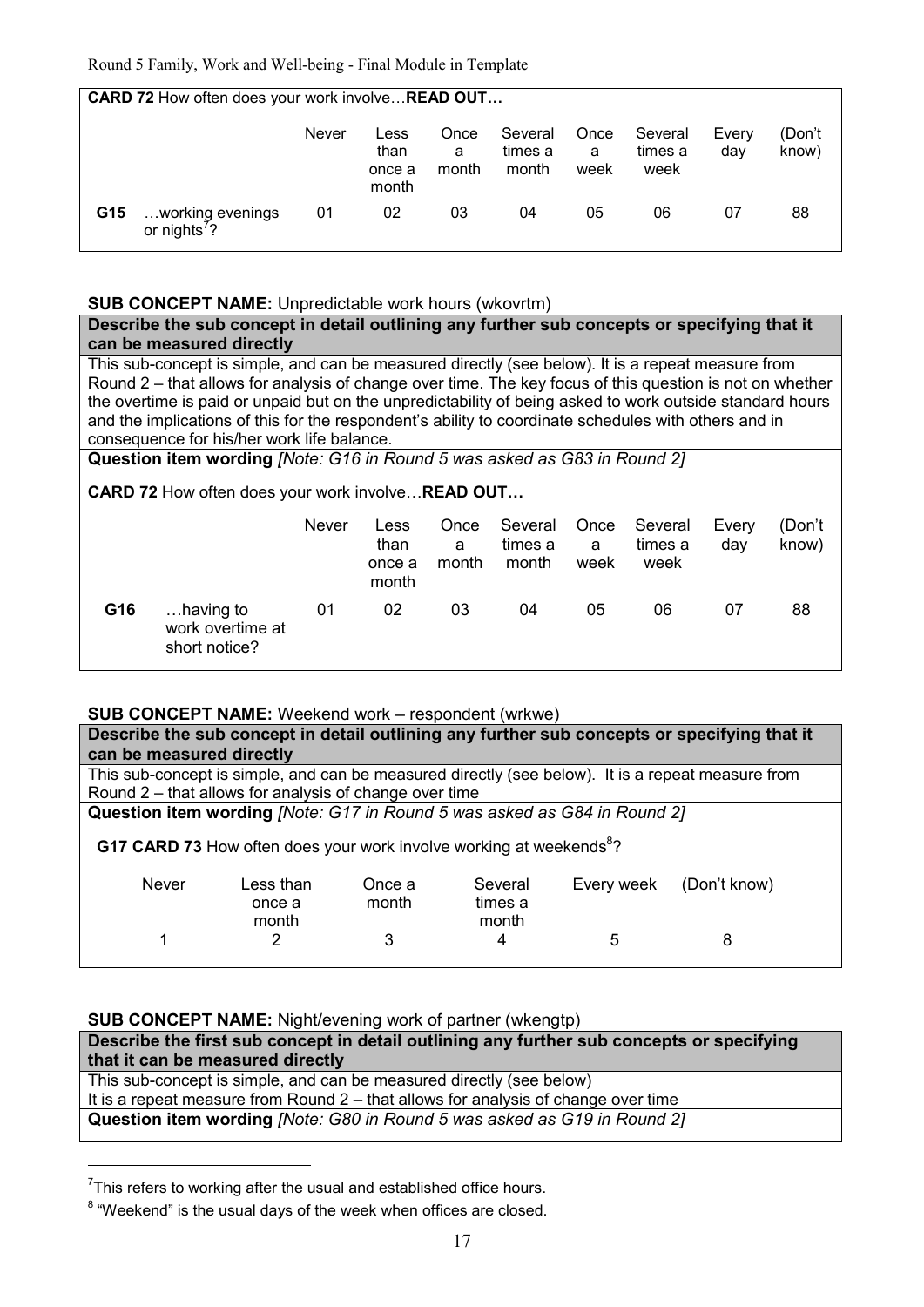**STILL CARD 91** How often does his/her work involve... **READ OUT...**  Never Less than once a month **Once** a month Several times a month **Once** a week Several times a week Every day (Don't know) **G80** ...working evenings or nights<sup>9</sup>? 01 02 03 04 05 06 07 88

**SUB CONCEPT NAME:** Unpredictable working hours of partner (wkovtmp)

**Describe the sub concept in detail outlining any further sub concepts or specifying that it can be measured directly** This sub-concept is simple, and can be measured directly (see below). It is a repeat measure from Round 2 – that allows for analysis of change over time. The focus of this question on the unpredictability of partner's work schedule and the implications of this for R's and partner's ability to coordinate their schedules. **Question item wording** *[Note: G81 in Round 5 was asked as G20 in Round 2]* **STILL CARD 91 How often does his/her work involve... READ OUT...** Never Less than once a month Once a month Several times a month **Once** a week Several times a week Every day (Don't know)

| G81 | having to<br>work overtime<br>at short | 01 | 02 | 03 | 04 | 05 | 06 | 88 |
|-----|----------------------------------------|----|----|----|----|----|----|----|
|     | notice?                                |    |    |    |    |    |    |    |

## **SUB CONCEPT NAME:** Weekend work of partner (ptnwkwe)

| Describe the sub concept in detail outlining any further sub concepts or specifying that it<br>can be measured directly                                                                                                                     |                              |                 |                             |            |              |  |  |  |  |
|---------------------------------------------------------------------------------------------------------------------------------------------------------------------------------------------------------------------------------------------|------------------------------|-----------------|-----------------------------|------------|--------------|--|--|--|--|
| This sub-concept is simple, and can be measured directly (see below)<br>It is a repeat measure from Round $2 -$ that allows for analysis of change over time                                                                                |                              |                 |                             |            |              |  |  |  |  |
|                                                                                                                                                                                                                                             |                              |                 |                             |            |              |  |  |  |  |
| Question item wording [Note: G82 in Round 5 was asked as G21 in Round 2. In round 2 it was<br>asked in a battery with G19 and G20.]<br>G82 CARD 92 Using this card, how often does his/her work involve working at weekends <sup>10</sup> ? |                              |                 |                             |            |              |  |  |  |  |
| <b>Never</b>                                                                                                                                                                                                                                | Less than<br>once a<br>month | Once a<br>month | Several<br>times a<br>month | Every week | (Don't know) |  |  |  |  |
|                                                                                                                                                                                                                                             |                              |                 |                             | 5          |              |  |  |  |  |

 9 This refers to working after the usual and established office hours.

<sup>&</sup>lt;sup>10</sup> "Weekend" is the usual days of the week when offices are closed.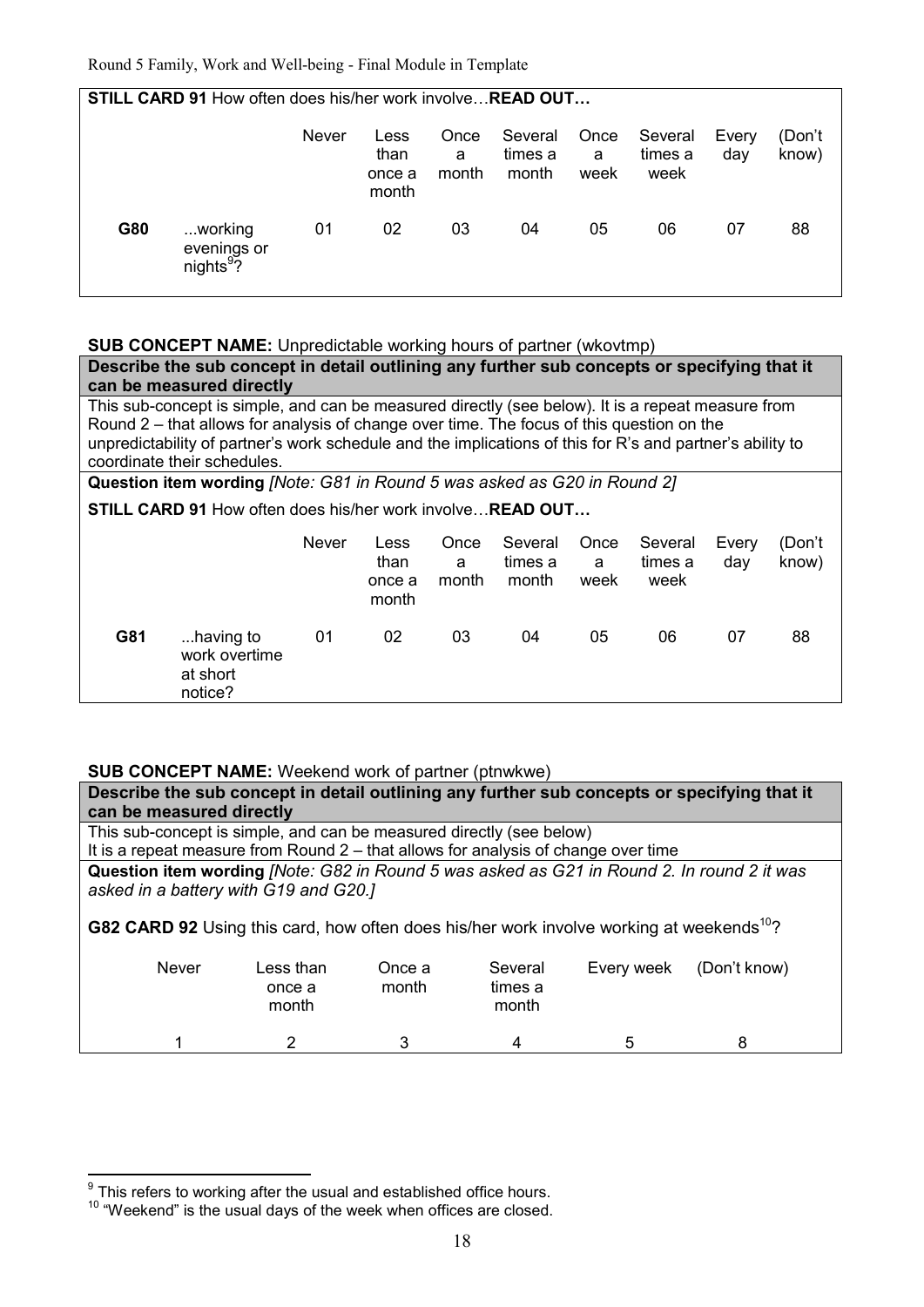# **Complex CONCEPT NAME: Continuous Training Experience (CONTEXP)**

# **Describe the concept in detail**

Continuing training has received much attention by policy-makers in recent years as it is considered to become increasingly important in view of current changes in the technology of production and service delivery, on the one hand, and increased labour market flexibility on the other. Opportunities for continuing training are particularly important for lower-skilled workers. However, economic recession may be detrimental for training provision, especially for training provided by employers as fewer funds are available. We may also expect that stratification in training access becomes more severe during recession (Felstead and Green 1994). This would imply that those for whom training would be most important are very unlikely to receive any. We may also find that individuals, who experienced recent displacement during recession, are more likely to be trapped in jobs with fewer training possibilities. The complex concept continuing training experience aims at measuring the nature of individuals' continuing training experience (CONTEXP) by means of the following sub-concepts: type of funding (TYPEFUND), perceived transferability of training (TRANS) as well as training duration (TRAINDUR). This complex concept only pertains to those who responded with yes to item F70 of the ESS core questionnaire (During the last 12 months, have you taken any course or attended any lecture to improve your knowledge or skills for work?)

## **Expected Relationship with other complex or simple concepts**

If the employer is the sponsor of training, it seems likely that his decision to invest in training is based on the cost of training and expectations about the employee's post-training productivity. Based on human capital theory (Becker 1964), it is thus expected that high-skilled individuals are more likely to receive training that is funded by the employer (TYPEFUND) than lower-skilled individuals. Skill-level is measured by the complex concept "skill requirement of individuals' job" (SKREQJOB) [C]. We expect further that perceived transferability of training (TRANS) as well as duration of training (TRAINDUR) are related to the complex concept of employment dependence relations (EMPEDERE) [C]. Finally, as noted above, we expect this complex concept to relate to our complex concept trajectories during recession (TRAJECT) [C].

# **SUB CONCEPT NAME: Perceived transferability of training (TRANS)**

#### **Describe the sub concept in detail outlining any further sub concepts or specifying that it can be measured directly**

Perceived transferability of training measures the degree to which the individual believes that the training course he/she participated in will not only be useful *with his current employer*, but may also show returns after a change of employer. The intention of the item is to indicate skill transferability across different firms (or employers) rather than across jobs within firms. The theoretical reasoning behind the item is based on the distinction between general and specific skills with respect to firms (rather than jobs); see Becker (1964). In theory, there is a clear relation between skill specificity (to the firm), on the one hand, and wage-experience profiles and worker mobility rates (across firms), on the other. This relation is based on the financing of training, i.e., of how much of the training costs that the employer and worker, respectively, will cover. Skill transferability across jobs within firms is not an issue in this theoretical framework (although it may of course be important for other reasons).

**Question item wording** *[Note: F70b is a new question for this module]*

- **F70b CARD 65** Now please think about what you have learnt during this training or education. How useful would what you have learnt be if you wanted to go and work for a different employer or firm? Please use this card.
	- Very useful 1
	- Quite useful 2
	- Not very useful 3
	- Not at all useful 4
		- (Don't know) 8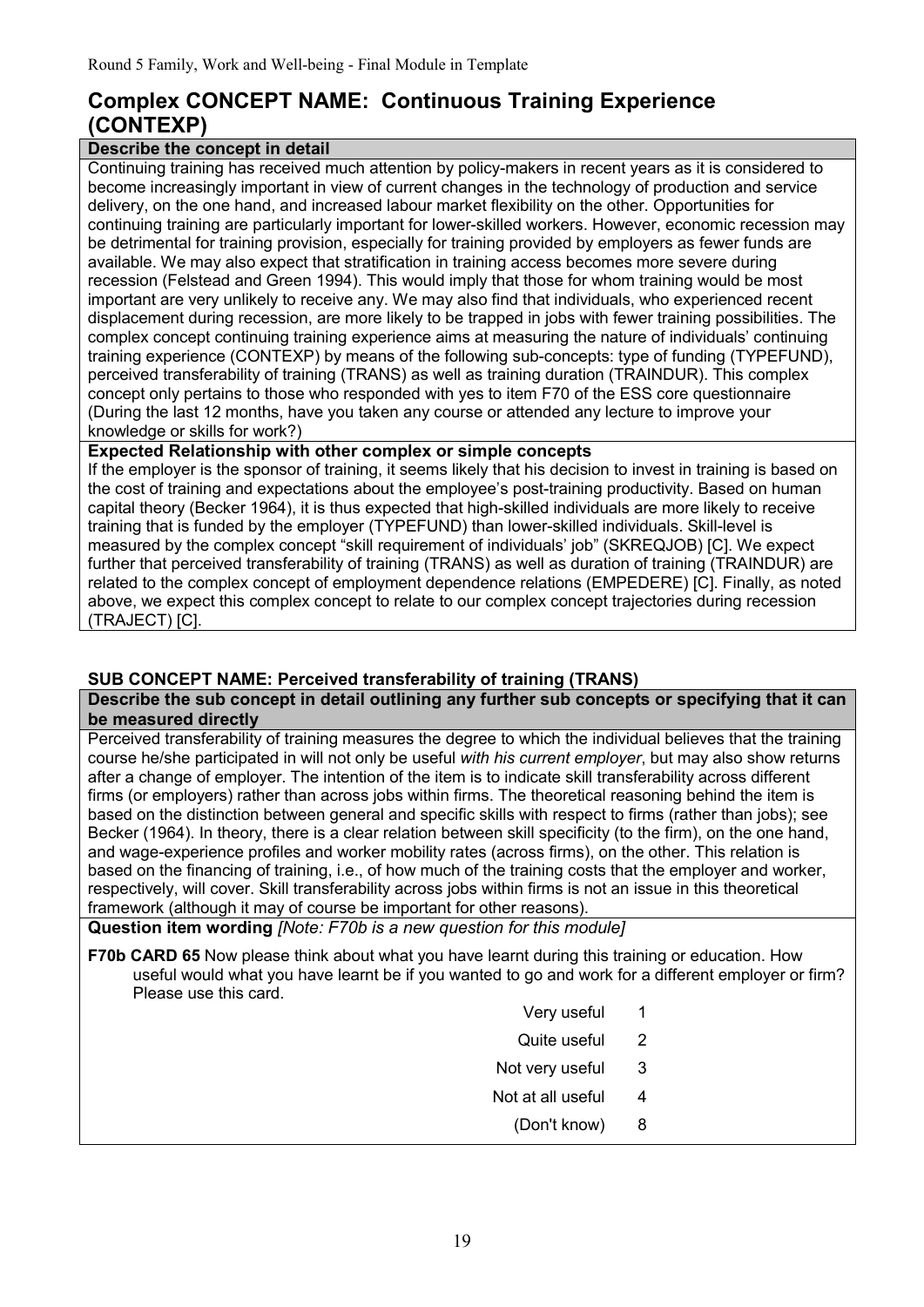#### **SUB CONCEPT NAME:** Training duration (TRAINDUR)

**Describe the sub concept in detail outlining any further sub concepts or specifying that it can be measured directly** This sub concept measures the length of training course the respondent has participated in. **Question item wording** *[Note: F70a is a new question for this module]* **ASK IF RESPONDENT HAS TAKEN ANY COURSE, LECTURE OR CONFERENCE IN LAST 12 MONTHS (code 1 at F70)** 

**F70a** About how many days have you spent on this training or education in the last 12 months? Please count two half days as one whole day.

**INTERVIEWER NOTE: 'training or education'** refers to the course, lecture or conference at F70 and excludes external training. Evening classes should be counted as a quarter or a day.

**WRITE IN NUMBER OF DAYS***:* 

(Don't know) 888

## **SUB CONCEPT NAME**: Type of Funding (TYPEFUND)

**Describe the sub concept in detail outlining any further sub concepts or specifying that it can be measured directly**

Type of funding provides information on who funded the respondent's training course.

**Question item wording** *[Note: F70c is a new question for this module]*

**F70c CARD 66** How much of this training or education was paid for by your employer or firm? Please use this card.

**INTERVIEWER:** If all training and education was free for the employer or firm code as None.

- All 1
- Most 2
	- About half 3
- Some 4 and 2008 and 2008 and 2008 and 2008 and 2008 and 2008 and 2008 and 2008 and 2008 and 2008 and 2008 and
- none that the state of the state of the None that the State of the State of the State of the State of the State of the State of the State of the State of the State of the State of the State of the State of the State of the
	- (Don't know) 8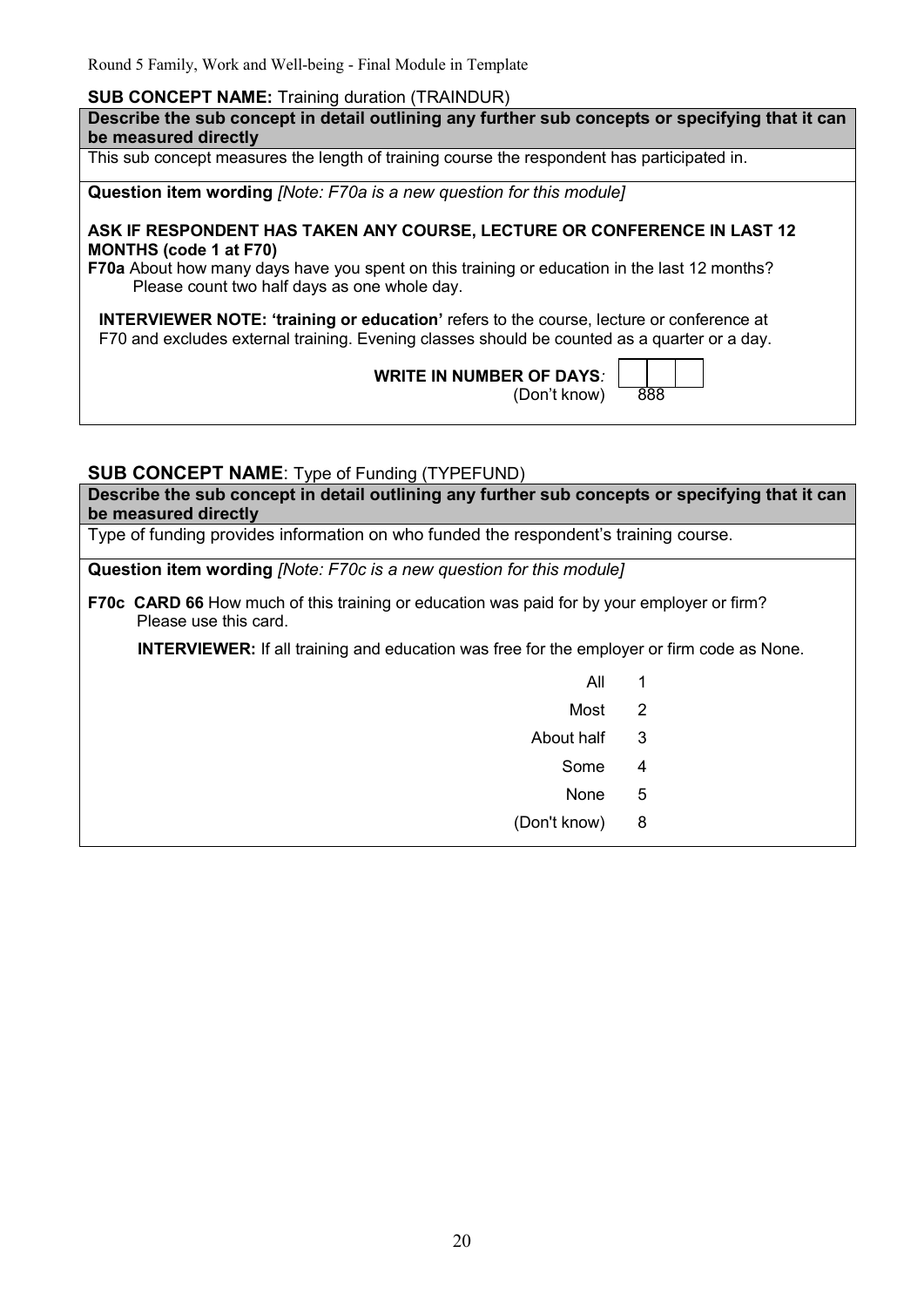# **COMPLEX CONCEPT NAME: Representation**

#### **Describe the concept in detail, outlining the various sub concepts it comprises**

Representation refers to the availability of mechanisms for the collective expression of employees' views through either negotiation or consultation. These may take the form of trade union representation or representation through a works council or joint committee. There are three sub concepts: current trade union representation, works council representation and representational influence.

## **Expected relationship with other complex and simple concepts**

Representation is expected to be negatively associated with work intensity (DEMAND) and Pay Effort Incentive (PAYEFF) and positively associated with work time control (TIMEFLEX) and job security (SECURE).

## **SUB CONCEPT NAME:** Current Trade Union Representation (CMBTRU)

**Describe the first sub concept in detail outlining any further sub concepts or specifying that it can be measured directly**

We take current trade union membership as a rough proxy of 'trade union representation (although we recognise that there is not perfect overlap). Current membership can be derived from core question F39.

#### **Expected relationship with other sub concepts**

We would expect current trade union membership to have a weak positive relationship to works council representation. There is no intention to treat sub concepts as a scale. They are viewed as potentially different modes of representation.

**Question item wording** *[Note: F39 is a core item]* 

## **ASK ALL**

**F39** Are you or have you ever been a member of a trade union or similar organisation? **IF YES**, is that currently or previously?

|                          | ___<br>-<br>Yes, currently |  |
|--------------------------|----------------------------|--|
| $\overline{\phantom{a}}$ | Yes, previously            |  |
| 3                        | No                         |  |
| 8                        | (Don't know)               |  |
|                          |                            |  |

# **SUB CONCEPT NAME:** Works Council Representation (WCREP)

|     | Describe the sub concept in detail outlining any further sub concepts or specifying that it can<br>be measured directly                                                                                                                                                                 |                |                  |  |  |  |  |  |
|-----|-----------------------------------------------------------------------------------------------------------------------------------------------------------------------------------------------------------------------------------------------------------------------------------------|----------------|------------------|--|--|--|--|--|
|     | This refers to the existence in the employee's organization of a works council or other joint committee<br>that discusses issues relating to working conditions.                                                                                                                        |                |                  |  |  |  |  |  |
|     | Question item wording <i>[Note: G42 is a new question for this module]</i>                                                                                                                                                                                                              |                |                  |  |  |  |  |  |
| G42 | At your workplace are there regular <sup>11</sup> meetings between representatives <sup>12</sup><br>of the employer and employees, in which working conditions and practices <sup>13</sup><br>can be discussed?<br>NOTE TO INTERVIEWER: Workplace is the establishment at which or from |                |                  |  |  |  |  |  |
|     | which the respondent works.<br>Yes                                                                                                                                                                                                                                                      | 1              | ASK G43          |  |  |  |  |  |
|     | No.                                                                                                                                                                                                                                                                                     | $\overline{2}$ | <b>GO TO G44</b> |  |  |  |  |  |
|     | (Don't know)                                                                                                                                                                                                                                                                            | 8              |                  |  |  |  |  |  |

<sup>&</sup>lt;u>.</u> <sup>11</sup> "Regular" in the sense of routine.

<sup>12</sup> 'Representatives meaning formal representatives either elected or appointed to represent employees and employers'.

 $13$  "Practices" – ways of working.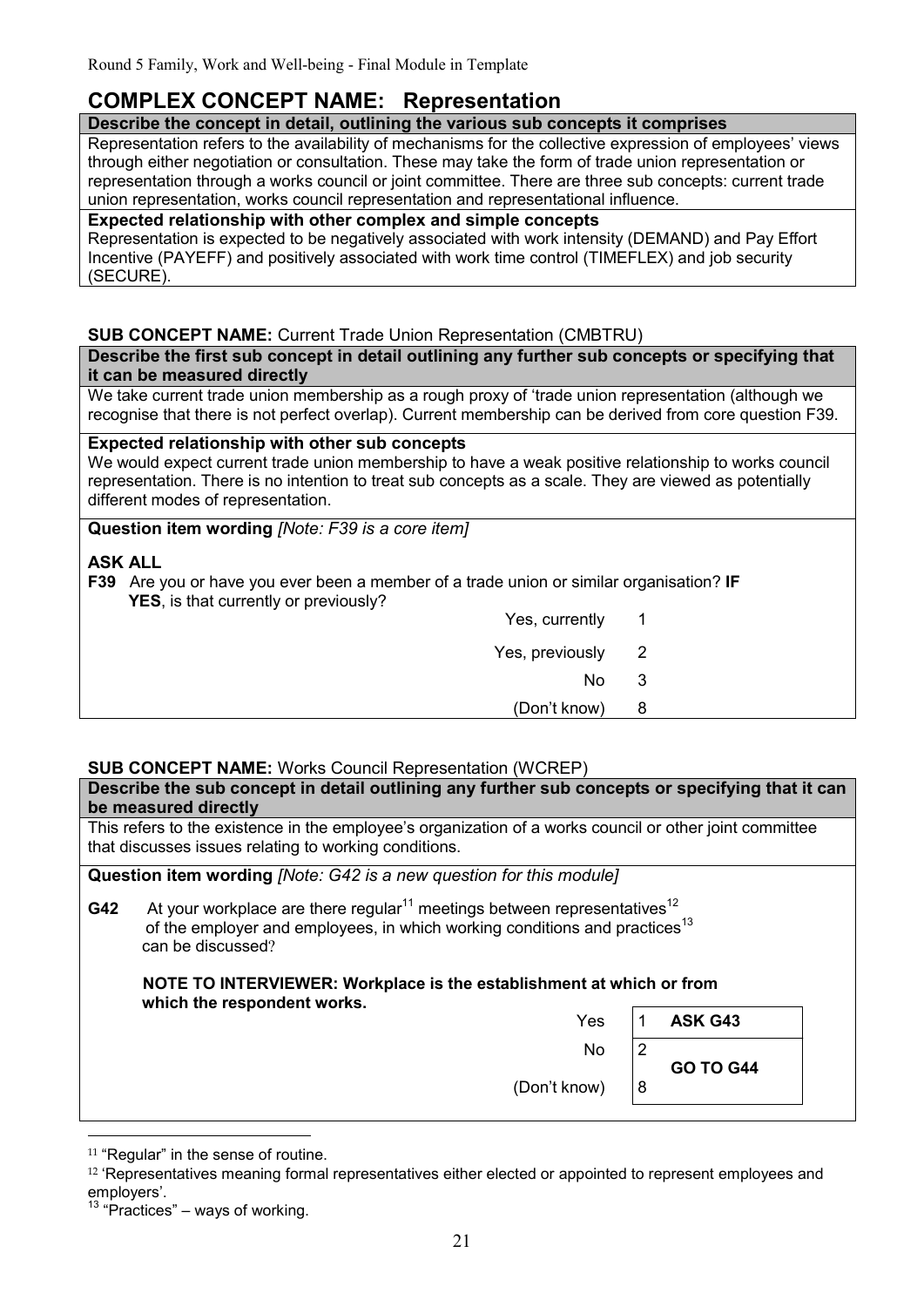#### **SUB CONCEPT NAME:** Representational Influence – Works Council (WCREPINFL)

| Describe the sub concept in detail outlining any further sub concepts or specifying that it can<br>be measured directly                                                                                                                                            |   |  |  |  |  |  |  |
|--------------------------------------------------------------------------------------------------------------------------------------------------------------------------------------------------------------------------------------------------------------------|---|--|--|--|--|--|--|
| This refers to the perception of the influence of employee works council representatives over decisions<br>that affect working conditions                                                                                                                          |   |  |  |  |  |  |  |
| <b>Question item wording</b> <i>[Note: G43 is a new question for this module]</i>                                                                                                                                                                                  |   |  |  |  |  |  |  |
| ASK IF YES AT G42 (code 1)<br><b>CARD 83</b> How much influence would you say these discussions generally have<br>G43<br>on decisions that affect <sup>14</sup> your working conditions and practices <sup>15</sup> ? Please choose<br>your answer from this card. |   |  |  |  |  |  |  |
| Not much or no influence                                                                                                                                                                                                                                           |   |  |  |  |  |  |  |
| Some influence                                                                                                                                                                                                                                                     | 2 |  |  |  |  |  |  |
| Quite a lot of influence                                                                                                                                                                                                                                           | 3 |  |  |  |  |  |  |
| A great deal of influence                                                                                                                                                                                                                                          | 4 |  |  |  |  |  |  |
| (Don't know)                                                                                                                                                                                                                                                       | 8 |  |  |  |  |  |  |

#### **SUB CONCEPT NAME:** Representational Influence – Trade Unions (TUREPINFL)

| Describe the sub concept in detail outlining any further sub concepts or specifying that it can<br>be measured directly |
|-------------------------------------------------------------------------------------------------------------------------|
| This refers to the perception of the influence of trade unions over decisions that affect work conditions               |
| Question item wording <i>[Note: G44 is a new question for this module]</i>                                              |

#### **ASK IF MAIN ACTIVITY PAID WORK AND EMPLOYEE (code 1 at G18)**

**G44 STILL CARD 83** How much influence would you say that trade unions at your workplace generally have over decisions that affect<sup>16</sup> your working conditions and practices<sup>17</sup>? Please use this card.

- Some influence 2
- Quite a lot of influence 3
- A great deal of influence 4
- (No trade unions / trade union members at the workplace) 55

(Don't know) 88

# **COMPLEX CONCEPT NAME: Job Preference Orientation (JOBPREF)**

**Describe the concept in detail, outlining the various sub concepts it comprises** Job Preference orientation has the following sub-concepts we intend to measure: extrinsic job value

orientation, intrinsic job value orientation and a work-life balance orientation.

## **Expected relationship with other complex and simple concepts**

We would expect a relationship between individuals' job preferences and their educational attainment or skill level (Rose, 2005; Gallie 2007), their level of economic security (e.g. Maslow, 1954; Inglehart, 1977), and the degree to which they participate in traditional gender roles (Betz and O'Connell, 1989).

<u>.</u>

<sup>14</sup> "Affect" meaning 'have an impact on'.

 $15$  'Practices' – ways of working.

<sup>16</sup> See footnote 141 [in the Round 5 source questionnaire].

<sup>&</sup>lt;sup>17</sup> See footnote 142 [in the Round 5 source questionnaire].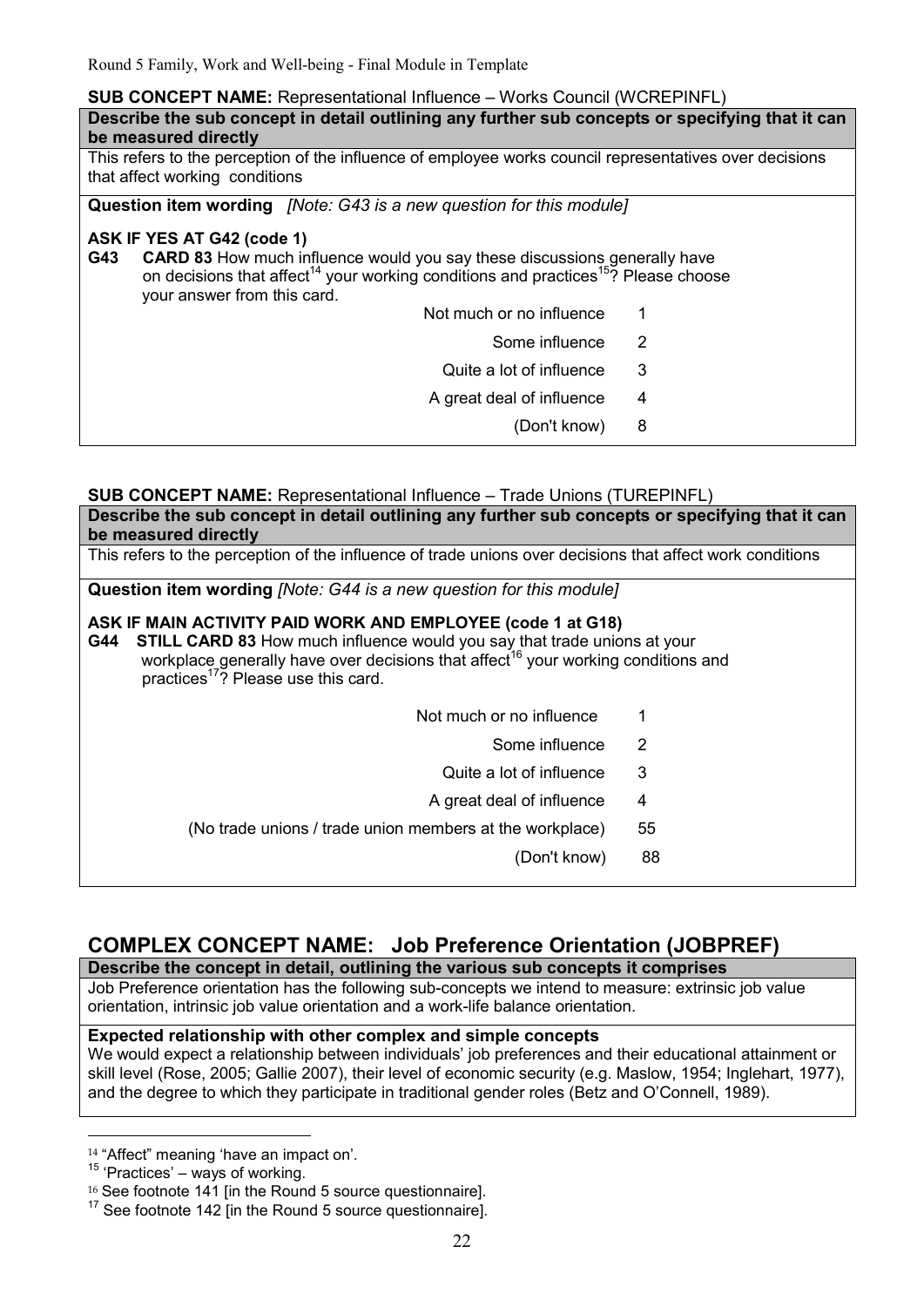## Expected Relationship between education/skill & job preferences:

The higher an individuals' skill level, the more likely it is that their priority is on intrinsic job attributes. Lower-Skilled individuals, by contrast, will be more concerned with extrinsic job attributes. Skill level in the ESS can be measured by the complex concept: Skill requirement of individuals' job (SKREQJOB) [C].

Expected Relationship between economic insecurity & job preferences:

Higher levels of economic security lead to a stronger focus on intrinsic aspects of jobs, and lower levels of security shift focus to extrinsic aspects ("hierarchy of needs" logic). Economic (in)security in the ESS could be measured with our proposed new items on past unemployment pertaining not only to the respondents unemployment experience but also that of other household members. Moreover, comparing job preferences measured in the ESS 2004 module with those in the repeat module will allow the researcher to examine whether the recession has led to a priority shift from intrinsic and work-life balance job preferences to more extrinsic ones. It would further allow researchers to examine whether such shifts may be less pronounced in countries with highly protective welfare systems (see Gallie 2007, Russel 1998).

Expected Relationship between gender role attitudes & job preferences:

If gender roles are traditionally divided, we would expect that men hold stronger preferences for extrinsic features of jobs, and women more intrinsic as well as work-life balance orientated preferences. Gender traditionalism is a simple concept in the ESS2 (see e.g. round 2 items G6, G8 / round 5 items G4, G5)

# **SUB CONCEPT NAME:** Job Preference Orientation Extrinsic - EXTPREF

**Describe the first sub concept in detail outlining any further sub concepts or specifying that it can be measured directly**

Extrinsic job preferences: the job is mainly valued for its material rewards. This is a repeat measure from round 2, which allows analysis of change over time. It is measured directly using an agree/disagree scale (score 1-5) with the three question/statements below.

## **Expected relationship with other sub concepts**

The relationship between the sub-concepts is best analysed by measuring their relative importance.

**Question item wording** *[Note: G66 in Round 5 was asked as G111 in Round 2 and G67 was asked as G112]*

## **ASK IF RESPONDENT UNDER 70 (code 1 at G64)**

**CARD 88** For you personally, how important do you think each of the following would be if you were choosing a job? Please use this card.

|     |               | <b>Not</b><br>important<br>at all | <b>Not</b><br>important | <b>Neither</b><br>important nor<br>unimportant | Important | Very<br>important | (Don't<br>know) |
|-----|---------------|-----------------------------------|-------------------------|------------------------------------------------|-----------|-------------------|-----------------|
| G66 | A secure job  |                                   |                         |                                                | 4         | 5                 | 8               |
| G67 | A high income |                                   |                         |                                                | 4         | 5                 |                 |

# **SUB CONCEPT NAME:** Job Preference Orientation Intrinsic - INTPREF

**Describe the sub concept in detail outlining any further sub concepts or specifying that it can be measured directly**

Intrinsic Job Preferences: the job is valued for providing self-fulfilment (Friedman, 1946), for offering the worker the possibility to make use of and develop further their abilities. The item is a repeat measure from round 2, which allows analysis of change over time. It is measured directly using an agree/disagree scale (score 1-5) with the question/statement below.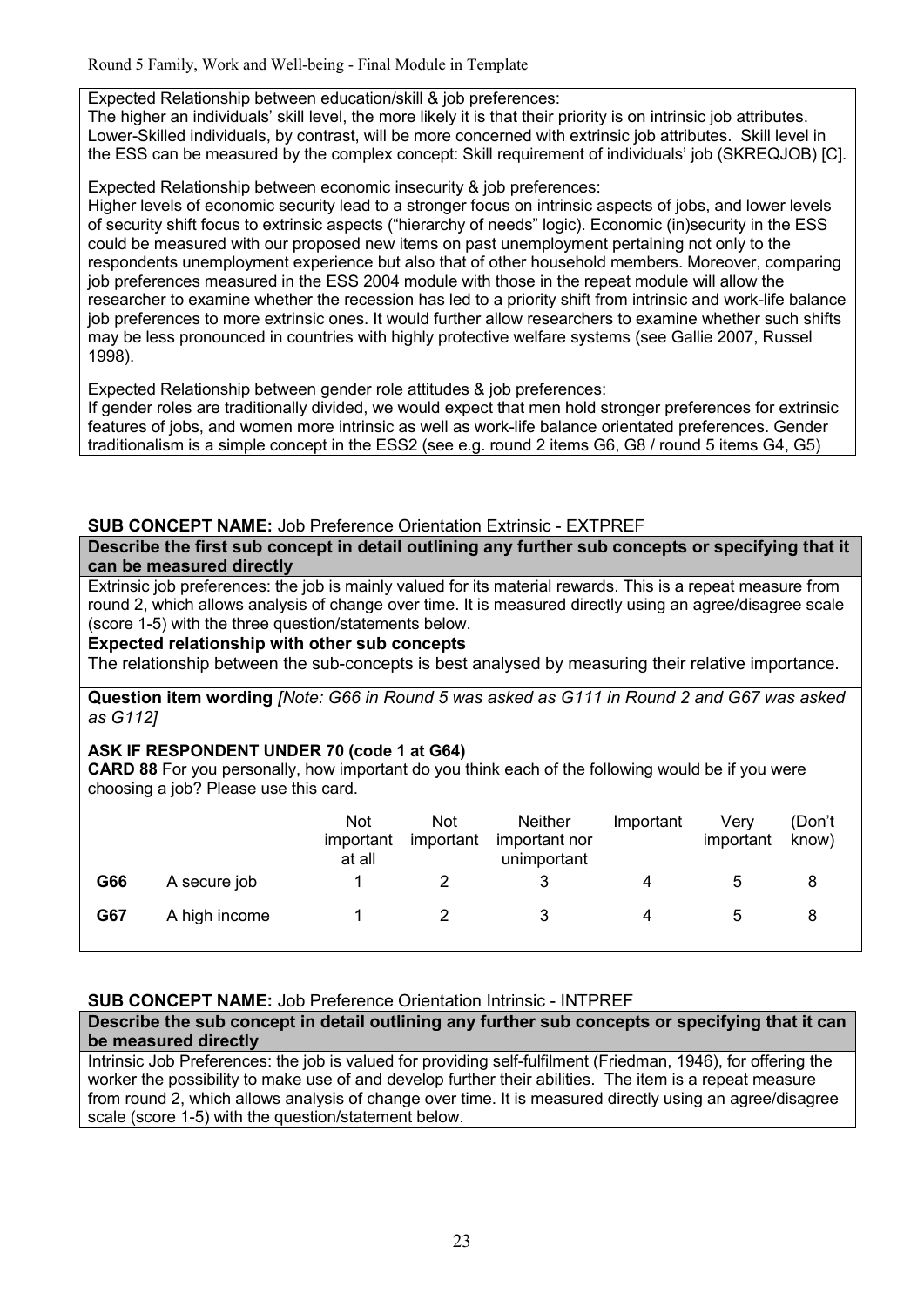## **Question item wording** *[Note: G65 in Round 5 was asked as G114 in Round 2]*

#### **ASK IF RESPONDENT UNDER 70 (code 1 at G64)**

**CARD 88** For you personally, how important do you think each of the following would be if you were choosing a job? Please use this card.

|     |                                                         | <b>Not</b><br>important<br>at all | <b>Not</b><br>important | <b>Neither</b><br>important nor<br>unimportant | Important | Verv<br>important | (Don't<br>know) |
|-----|---------------------------------------------------------|-----------------------------------|-------------------------|------------------------------------------------|-----------|-------------------|-----------------|
| G65 | A job that enabled<br>you to use your<br>own initiative |                                   |                         |                                                |           |                   |                 |

## **SUB CONCEPT NAME:** Job Preference Orientation - Training (LIFELRN)

#### **Describe the concept in detail**

Continuing education and training are considered to play a central role for the improvement of people's employability, for reducing skill gaps and developing quality jobs. The European Commission frequently stresses life-long learning and its crucial role in the knowledge-based society (European Commission 2000, 2003). The job preference orientation (JOBPREF) [C] sub concept "preference for training" measures how much importance respondents place on having a job that offers them continuous learning opportunities.

#### **Expected Relationship with other complex or simple concepts**

Previous research has shown that participation in life-long learning is highly stratified. Those with higher education and in higher-level occupations are more likely to participate in training than the lowereducated in lower-skilled jobs (e.g. O'Connell 1999). Clearly this skill-gap in access to training is likely to be driven to a large extent by employers' investment rationales. Nevertheless, we would also expect individuals' preferences to play a role in the observed stratification pattern. Individuals in jobs with high levels of skill requirements (SKREQJOB [C]) and those who believe that their opportunities for advancement are good (ADVANCE) [S] are likely to place more importance on learning opportunities in jobs. Negative work effects during recession (subconcept: WKTRAJECT) are further expected to affect taste for life-long learning.

**Question item wording** *[Note: G69 is a new question for this module]*

## **ASK IF RESPONDENT UNDER 70 (code 1 at G64)**

**CARD 88** For you personally, how important do you think each of the following would be if you were choosing a job? Please use this card.

|     |                                                      | <b>Not</b><br>important<br>at all | Not<br>important | <b>Neither</b><br>important nor<br>unimportant | Important | Verv<br>important | (Don't<br>know) |
|-----|------------------------------------------------------|-----------------------------------|------------------|------------------------------------------------|-----------|-------------------|-----------------|
| G69 | A job that offered<br>good training<br>opportunities |                                   |                  | 2                                              | 4         | :5                | 8               |

## **SUB CONCEPT NAME:** Work-Life Balance Orientation - WLPREF

## **Describe the sub concept in detail outlining any further sub concepts or specifying that it can be measured directly**

Work-Life Balance Job Preferences: A job with the hours and degree of flexibility to be combined with care responsibilities and participation in family activities.

This is a repeat measure from round 2, which allows analysis of change over time. It is measured directly using an agree/disagree scale (score 1-5) with the question/statement below.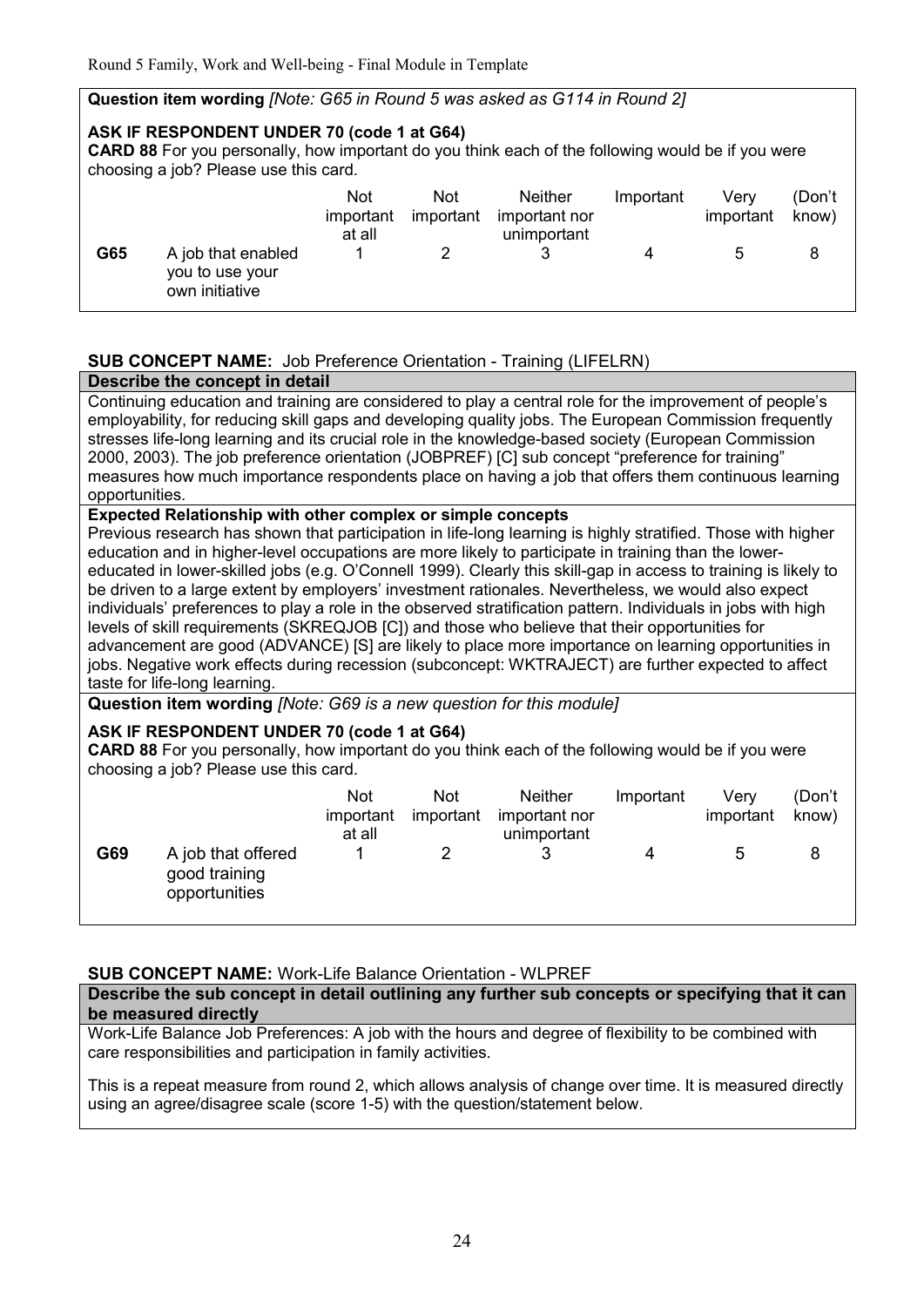## **Question item wording** *[Note: G68 in Round 5 was asked as G115 in Round 2]*

## **ASK IF RESPONDENT UNDER 70 (code 1 at G64)**

**CARD 69** For you personally, how important do you think each of the following would be if you were choosing a job? Please use this card.

|     |                                                                                 | <b>Not</b><br>important<br>at all | <b>Not</b><br>important | <b>Neither</b><br>important nor<br>unimportant | Important | Very<br>important | (Don't<br>know) |
|-----|---------------------------------------------------------------------------------|-----------------------------------|-------------------------|------------------------------------------------|-----------|-------------------|-----------------|
| G68 | A job which<br>allowed you to<br>combine work and<br>family<br>responsibilities |                                   | 2                       |                                                | 4         | 5                 | 8               |

# **COMPLEX CONCEPT NAME: Work-Life Conflict (WFCON)**

**Describe the concept in detail, outlining the various sub concepts it comprises**

The concept of work-life conflict addresses the tensions and trade-offs that may be associated with combining work and family life. A central element of the concept is the idea that meeting demands in one domain makes it difficult to meet obligations in the other (e.g. Felstead et al, 2002; Greenhaus & Singh, 2003).

There thought to be two dimensions to WFC which are theoretically distinct and measured separately

- work to family conflict, which is the spillover from work to family life
- family to work conflict, i.e. the spillover from family to work

It is also possible to distinguish between time-based and strain based conflict. As the term suggests timebased strain arises from the competing demands on limited reserves of time from work and family, or incompatibility between the scheduling of work and other demands. Strain-based conflict arises from the competing psychological demands of work and family life, such as energy depletion. It could also include 'emotional strain' in the form of anxiety and depression (see Steiber, 2009 for further discussion).

A common difficulty with this concept is whether it captures only work–family conflict or if it can be used to more broadly to encompass 'work-life' conflict or its corollary 'work-life balance'. Three of the measures used refer directly to the family/partner, while the remaining two are more general and therefore can capture the conflict between work and other life pursuits.

#### **Expected relationship with other complex and simple concepts**

WFC as measured is found to be strongly associated with working conditions (Gallie & Russell 2009). Longer work hours, greater work intensity and unsocial working hours, all increase WFC, while greater flexibility in work scheduling is found to reduce conflict. Those in higher occupational/social classes tend to report higher WFC even controlling for working conditions. Job insecurity is also expected to increase WFC (particularly strain-based conflict). It is expected that working conditions will have a greater influence than family characteristics on work to family conflict.

Household characteristics such as number and age of children, hours of housework are also expected to increase WFC. The effect of (young) children on WFC is expected to be greater for women than men because of the continued gender division of caring and housework tasks. Partner's employment status and involvement in unsocial working hours has also been found to increase WFC. It is likely that household characteristics will have a greater influence on family to work dimension than on the work to family dimension.

WFC is expected to lead to a decrease in well-being and lower life satisfaction. Economic strain is also expected to be associated with increased WFC (strain-based).

These items are expected for form a scale (Round 2 alpha 0.75). We have considered the issue about whether some items could be broadened so as not to exclude those without a partner/family, but would opt for retaining the existing wording in the interest of comparability.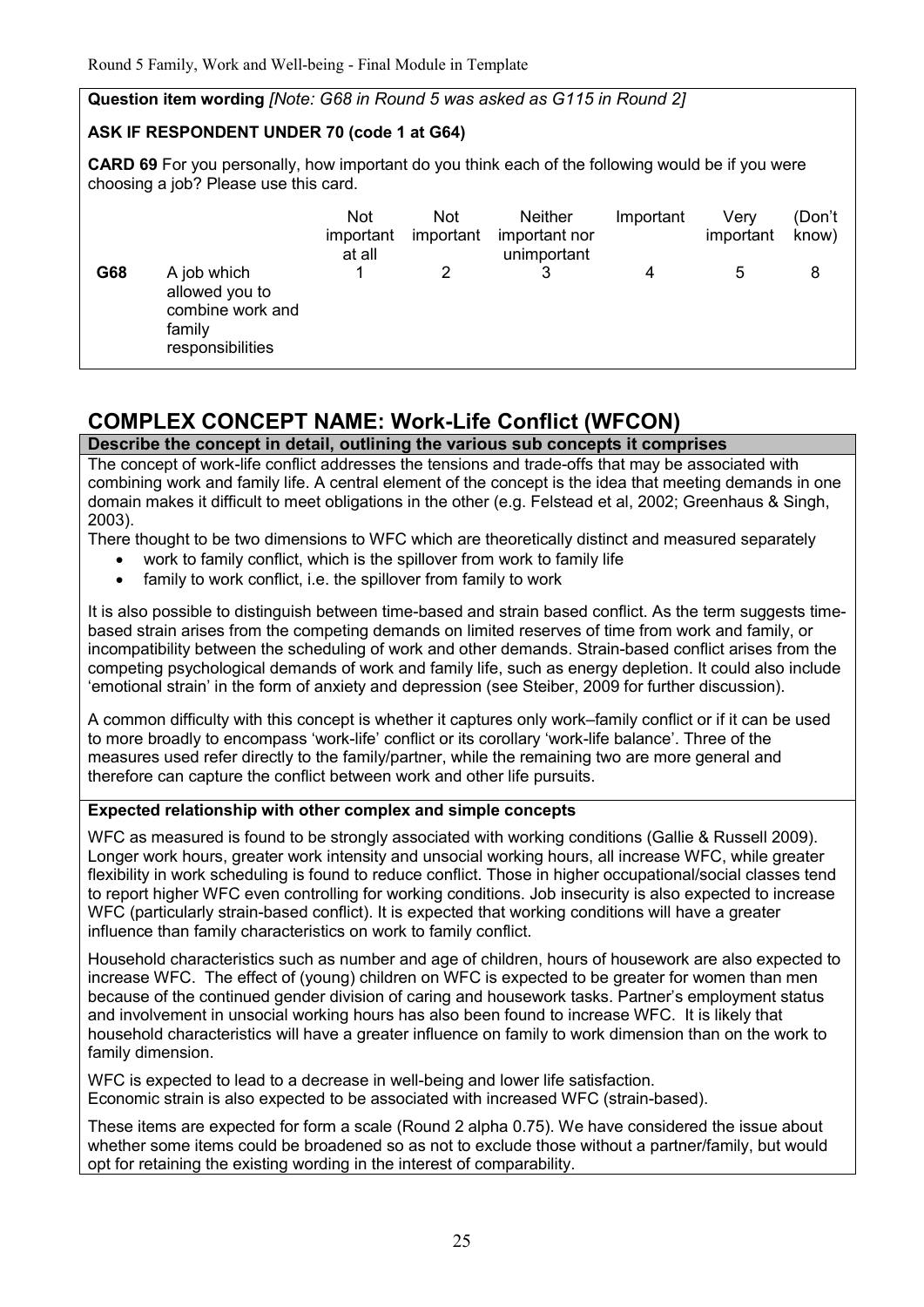## **SUB CONCEPT NAME:** Work to Family Conflict

#### **Describe the sub concept in detail outlining any further sub concepts or specifying that it can be measured directly**

Work-to-family (life) conflict. These items worrying about work (item 1), strain-based conflict deriving from exhaustion (item 2), time-based conflict (item 3), and tensions created in relationships due the demands of work (item 4). An overall indicator of work-family conflict can be constructed as the sum of the scores/4. Translations should be identical to those in the 2004 Round 2 module.

**Question item wording** *[Note: G46 in Round 5 was asked as G85 in Round 2; G47 was asked as G86 in round 2;G48 was asked as G87; G50 was asked as G89]*

## **ASK IF MAIN ACTIVITY = PAID WORK (code 1 at G12)**

**CARD 85** Using this card, how often do you...**READ OUT...** 

|     |                                                                                                                        | Never    | Hardly<br>ever | Sometimes | Often | Always | (Don't have<br>partner<br>/family) | (Don't<br>know) |
|-----|------------------------------------------------------------------------------------------------------------------------|----------|----------------|-----------|-------|--------|------------------------------------|-----------------|
| G46 | keep worrying<br>about work<br>problems when<br>you are not<br>working?                                                | 1        | $\overline{2}$ | 3         | 4     | 5      |                                    | 8               |
| G47 | feel too tired<br>after work to<br>enjoy <sup>18</sup> the things<br>you would like to<br>do at home?                  | 1        | 2              | 3         | 4     | 5      |                                    | 8               |
| G48 | find that your<br>job prevents you<br>from giving the<br>time you want to<br>your partner or<br>family <sup>19</sup> ? | $1^{20}$ | $\overline{2}$ | 3         | 4     | 5      | $\,6$                              | 8               |

**NOTE TO INTERVIEWER: 'Partner' mentioned at G48 refers to partners of the same or opposite sex as the respondent (this applies to all questions in this module).** 

**STILL CARD 85** Using this card, how often do you...**READ OUT...** 

|     |                                                                                                       | <b>Never</b> | Hardly<br>ever | Sometimes | Often | Always | (Don't<br>know) |
|-----|-------------------------------------------------------------------------------------------------------|--------------|----------------|-----------|-------|--------|-----------------|
| G50 | find that your<br>partner or family <sup>21</sup><br>gets fed up with<br>the pressure of<br>your job? |              |                | 3         |       | 5      | 8               |

## **SUB CONCEPT NAME: Family to Work Conflict**

#### **Describe the sub concept in detail outlining any further sub concepts or specifying that it can be measured directly**

Family to work conflict. The first family to work conflict item addresses strain based conflict and is a repeat of question G90 in Round 2. The proposed new item covers conflicts in general demands /responsibilities of work and home. This is an adaptation of an item from Netemeyer et al. (1996). In the original Netemeyer item is phrased 'things I want to do at work don't get done'. This has been modified to 'things I should do', so it also suits those with less autonomy or lower commitment. It has also been

 $\overline{a}$ 

<sup>&</sup>lt;sup>18</sup> "Enjoy" in the sense of get pleasure from.

 $19$  "Family" in the sense of 'nuclear' rather than 'extended' family.

 $20$  In Round 2 G87 mistakenly had double digits for its code. For Round 5 only single digits are required.

<sup>&</sup>lt;sup>21</sup>"Family" in the sense of 'nuclear' rather than 'extended' family.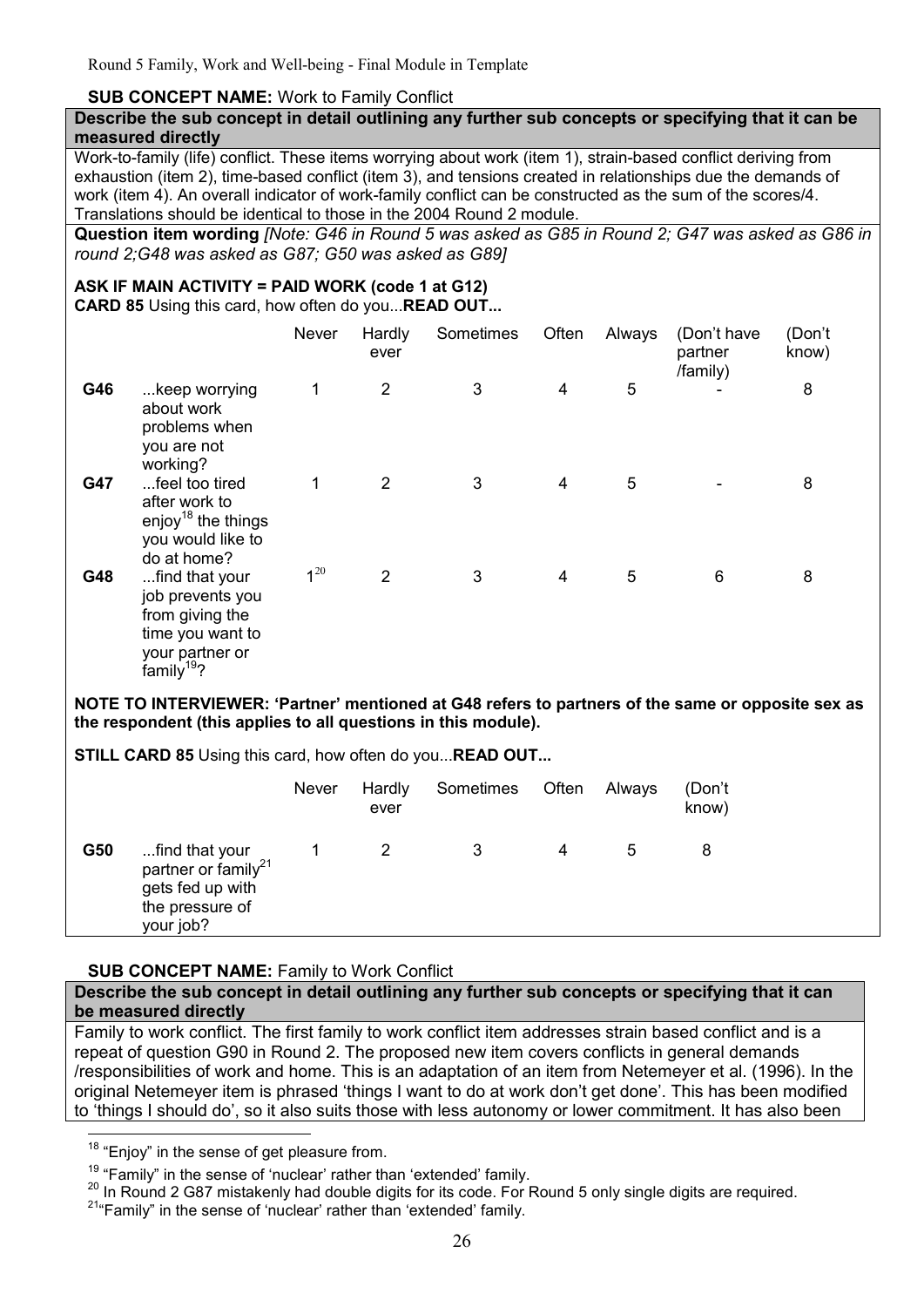## rephrased to fit with the existing response categories.

**Question item wording** *[Note: G52 in Round 5 was asked as G90 in Round 2; G47 was asked as G86 in round 2; G51 is a new question for this module]*

**STILL CARD 66** Using this card How often do you...**READ OUT...** 

|     |                                                                                                                                         | <b>Never</b> | Hardly<br>ever | Sometimes | Often | Always | (Don't<br>know) |  |
|-----|-----------------------------------------------------------------------------------------------------------------------------------------|--------------|----------------|-----------|-------|--------|-----------------|--|
| G51 | find that your<br>family $^{22}$<br>responsibilities<br>prevent you from<br>giving the time<br>you should <sup>23</sup> to<br>your job? | 01           | 02             | 03        | 04    | 05     | 88              |  |
| G52 | find it difficult to<br>concentrate on<br>work because of<br>your family <sup>24</sup><br>responsibilities?                             | 01           | 02             | 03        | 04    | 05     | 88              |  |

# **COMPLEX CONCEPT NAME: Gender Traditionalism**

## **Describe the concept in detail, outlining the various sub concepts it comprises**

#### **Gender Traditionalism/ Gender Ideology**

Extent to which individuals support traditional gender ideology and a traditional gender division of labour. That is the belief that women should take primary responsibility for caring for children and housework and that men should take primary responsibility for breadwinning i.e. a belief in separate gendered spheres (Davis & Greenstein, 2009).

There are two sub components to the concept

- 1. Belief in the primacy of the breadwinner role for men. (MNRGTJB)
- 2. Belief that caring should take precedence over employment for mothers (WMCPWRK)<sup>25</sup>

A third component which addressed the division of responsibilities within families, and in particular men's involvement in the traditionally female sphere of home and caring for children, was included in Round 3. However there was a very high level of agreement with the egalitarian ideology expressed in this question despite widespread differences in the share of household work undertaken by men and women. suggesting there was a social desirability bias this particular item.

We have dropped three items from the Round 2 set. Two of these measured conservative views relating to the family rather than gender roles specifically, the third failed to discriminate between respondents. We propose that translations should remain as in Round 2, although the translation note from Round 4, which was: "Cut down on paid work": to work fewer hours, either per day or per week may also be considered.

## **Expected relationship with other complex and simple concepts**

Egalitarian gender attitudes among women are expected to be associated with a higher probability of being employed and with longer paid working hours (Corrigall and Konrad 2007; Nordenmark 2004). Gender ideology is also expected to be associated with the division of housework within couples (Buunk et al. 2000; Cunningham 2005; Nordenmark 2004).

Using the ESS Gonzalez et al. (2009) found that if at least one partner held egalitarian values (measured

 $\overline{a}$ 

 $22$  See footnote 148 [in the Round 5 source questionnaire].

 $23$  "You should" - 'in the sense of personal motivation or what your employer expects you to do.'

 $24$  See footnote 148 [in the Round 5 source questionnaire]

<sup>&</sup>lt;sup>25</sup> This component comes closest to the grouping 'Working women and relationship quality' in Davis and Greenstein's (2009) typology of measures of gender ideology.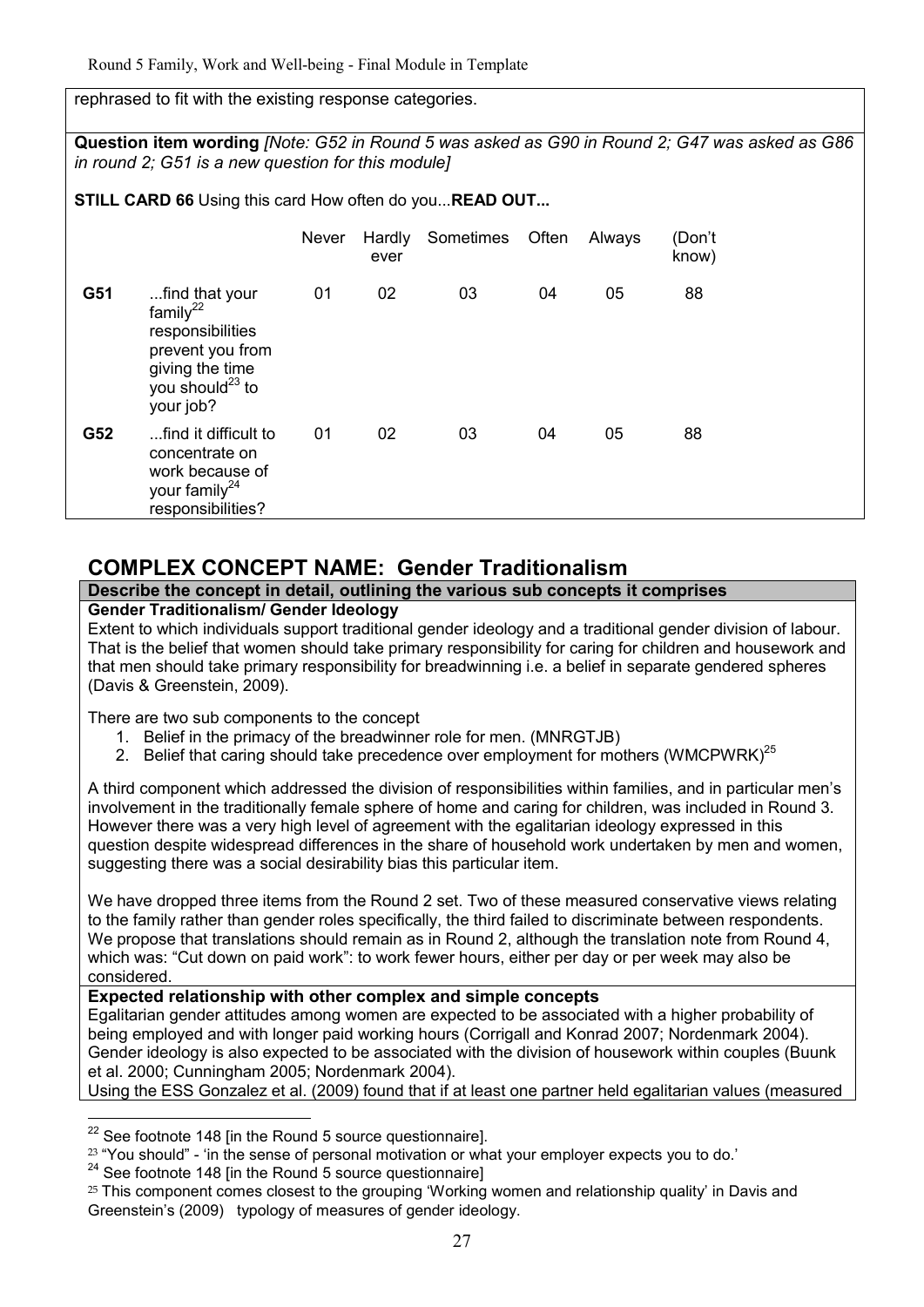by G6 WMCPWRK) the male partner was found to take on more of the housework. Other research using Round 2 of the ESS found that women with more egalitarian attitudes had lower levels of well-being but that gender attitudes did not affect the relationship between the amount of paid/unpaid work and wellbeing (Boye, 2009).

#### **SUB CONCEPT NAME:** MNRGTJB

#### **Describe the sub concept in detail outlining any further sub concepts or specifying that it can be measured directly**

Belief that as breadwinners men have a greater entitlement to employment than women/ Primacy of the breadwinner role. (MNRGTJB)

**Question item wording** *[Note: G5 in Round 5 was asked as G8 in Round 2;*

**CARD 68** I am now going to read out some statements about men and women and their place<sup>26</sup> in the family. Using this card, please tell me how much you agree or disagree with the following statements.

|    |                                                                                              | Agree<br>strongly | Agree | <b>Neither</b><br>agree nor<br>disagree | <b>Disagree</b> | Disagree<br>strongly | (Don't<br>know) |
|----|----------------------------------------------------------------------------------------------|-------------------|-------|-----------------------------------------|-----------------|----------------------|-----------------|
| G5 | When jobs are scarce,<br>men should have more<br>right <sup>27</sup> to a job than<br>women. |                   |       |                                         | 4               | 5                    | 8               |

#### **SUB CONCEPT NAME:** WMCPWRK

**Describe the sub concept in detail outlining any further sub concepts or specifying that it can be measured directly**

Belief that caring should take precedence over employment for mothers

**Question item wording** *[Note: G4 in Round 5 was asked as G6 in Round 2]*

**CARD 44** I am now going to read out some statements about men and women and their place<sup>28</sup> in the family. Using this card, please tell me how much you agree or disagree with the following statements.

|    |                                                                                                            | Agree<br>strongly | Aaree | <b>Neither</b><br>agree nor<br>disagree | <b>Disagree</b> | Disagree<br>strongly | (Don't<br>know) |
|----|------------------------------------------------------------------------------------------------------------|-------------------|-------|-----------------------------------------|-----------------|----------------------|-----------------|
| G4 | A woman should be<br>prepared to cut down on<br>her paid work for the sake<br>of her family. <sup>29</sup> |                   |       |                                         | 4               | 5                    |                 |

# **COMPLEX CONCEPT NAME: Work-life experience (WORKEXP)**

**Describe the concept in detail, outlining the various sub concepts it comprises**

In human capital theory (Becker 1964), an important distinction goes between general and firm-specific on-the-job training (OJT). In general OJT, the worker learns skills that are useful in all firms, while in the firm-specific case the skills learnt are (by definition) useful in the current firm only. In most data sets, direct indicators on general and firm-specific OJT are not available. A useful alternative is then to simply estimate the total time spent (experience) in the labour market, and to distinguish a separate component within this total time consisting of time spent with current employer. Total experience and time spent in

<u>.</u>

<sup>26</sup> 'Place' in the sense of role.

 $27$  More right to a job means they deserve priority

<sup>&</sup>lt;sup>28</sup> "Place" in the sense of role

<sup>29</sup> 'Family' in the sense of 'nuclear' rather than 'extended'.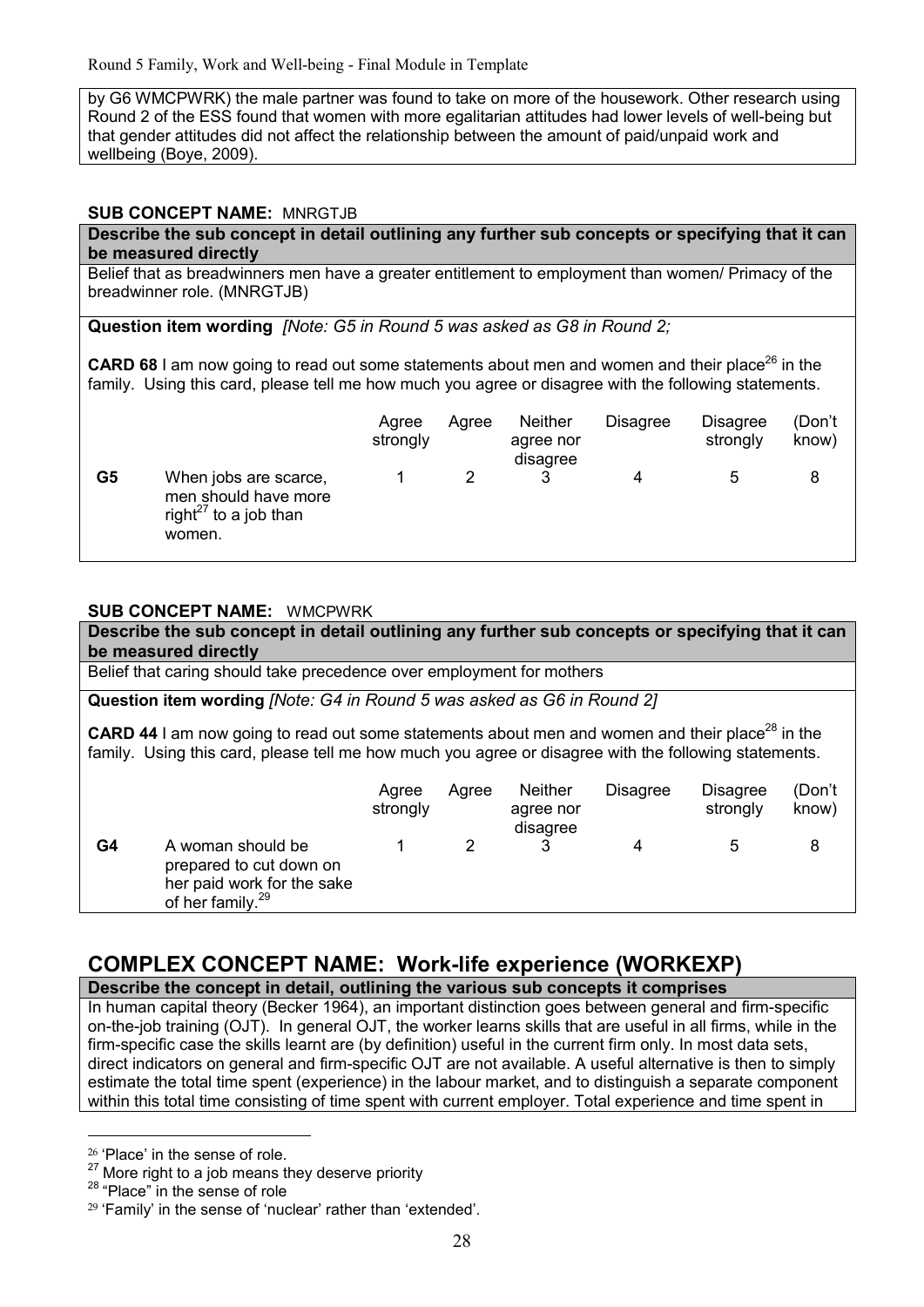the current firm (seniority) are then entered as separate covariates in a wage regression that also includes education (years of schooling); cf. Mincer (1974). The first (total) experience term is then taken to indicate general OJT and the second experience term (seniority) is taken to indicate firm-specific OJT.

**Expected relationship with other complex and simple concepts**

Both general experience ('experience') and firm-specific experience ('seniority') are expected to affect wages positively, given education. In wage regressions, it is important to enter experience and schooling jointly since both are assumed to increase wages positively (via a skills-productivity route), while experience and schooling are negatively correlated with each other (at least below a certain age) since years spent in full-time post-compulsory education are also years with work experience foregone. Overall, the wage slope for general experience is expected to be steeper than for seniority (Becker 1962). However, the relative wage effects of experience and seniority may differ across establishments of different types. In large firms with well-developed internal labour markets, the seniority-wage gradient can be expected to be relatively steep (Oi 1962, Doeringer and Piore 1971). Note further that experience and seniority are related to the indicators on OJT that are explained elsewhere in this document, under the heading of 'Skill requirements of the job' (SKREQJOB). In particular, see the sub-concepts 'Post-jobentry initial learning' and 'Continuing learning on the job'.

## **SUB CONCEPT NAME:** General experience.

**Describe the first sub concept in detail outlining any further sub concepts or specifying that it can be measured directly**

See section C, top box.

## **Expected relationship with other sub concepts**

See section C, top box.

**Question item wording** *[Note: G11 in Round 5 was asked as G118 in Round 2. Interviewer note has been expanded for round 5]*

**Now some more questions about your experiences of work.** 

**ASK ALL** 

**G11** In total, how many years have you been in paid work?

**INTERVIEWER NOTE: Count years in full or part-time work equally. Code six months or more as 01; if less than six months in paid work code as 00.** 

**WRITE IN NUMBER OF YEARS** 

(Never had a paid job) 555

(Don't know) 888

## **SUB CONCEPT NAME:** Seniority.

**Describe the sub concept in detail outlining any further sub concepts or specifying that it can be measured directly**

See section C, top box.

**Question item wording** *[Note: G19 in Round 5 is a modified version of G76 from Round 2. The brackets around the word '(first)' have been removed for Round 5.]*

**ASK IF MAIN ACTIVITY PAID WORK AND EMPLOYEE (code 1 at G18)** 

**G19** In what year did you first start working for your current employer?

| <b>WRITE IN YEAR</b> |              |      |
|----------------------|--------------|------|
| OR CODE              | (Don't know) | 8888 |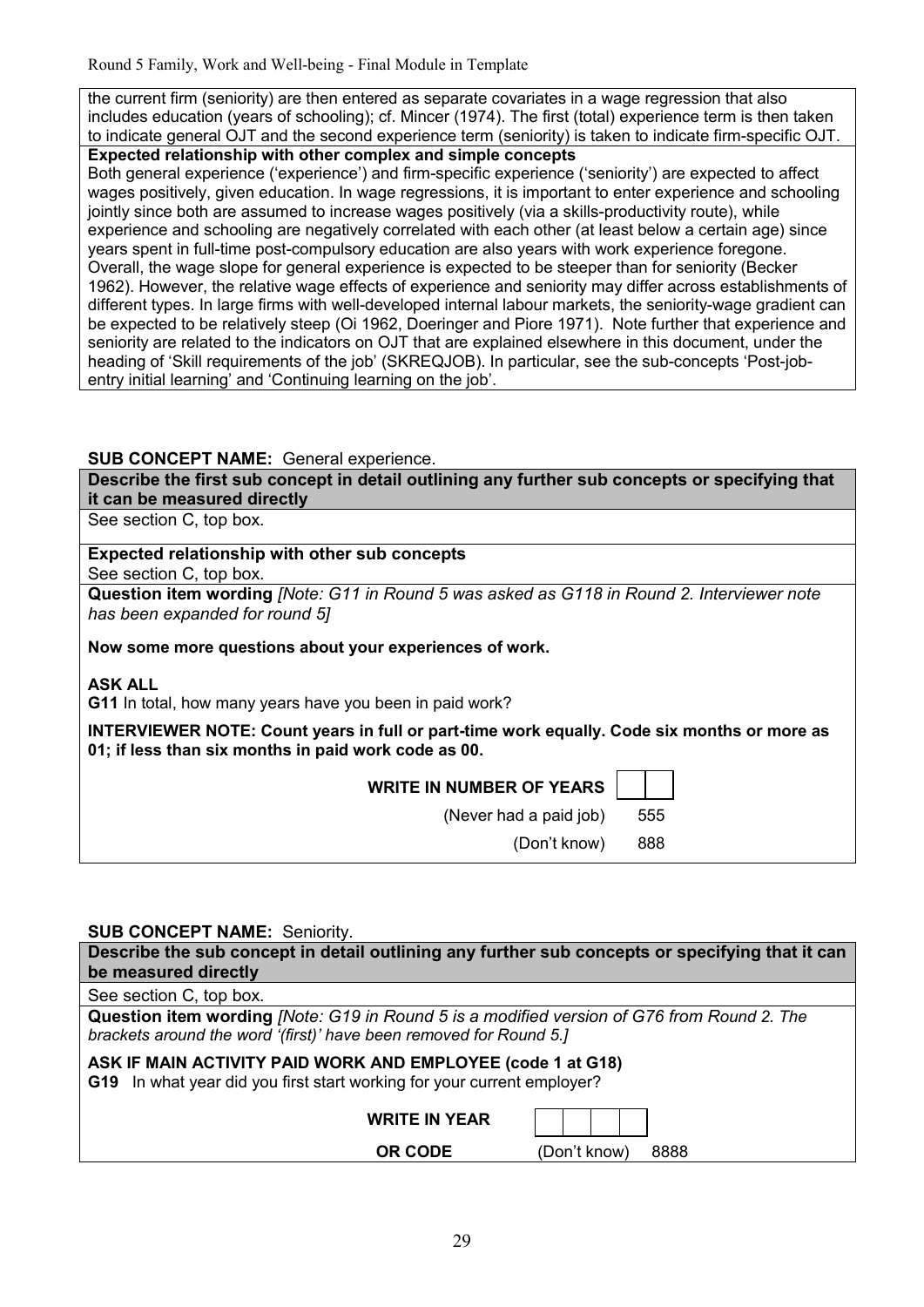# **COMPLEX CONCEPT NAME: Wage (WAGES)**

## **Describe the concept in detail, outlining the various sub concepts it comprises**

Wage is an indicator of the pay (gross and/or net of taxes and other deductions), recorded in each country's own currency and later converted into Euros.

**Expected relationship with other complex and simple concepts**

Pay is expected to be positively related to skill and to employment commitment.

# **SUB CONCEPT NAME:** Gross Pay

| Describe the first sub concept in detail outlining any further sub concepts or specifying that                                                         |                                 |                        |  |  |  |  |  |  |  |  |  |  |
|--------------------------------------------------------------------------------------------------------------------------------------------------------|---------------------------------|------------------------|--|--|--|--|--|--|--|--|--|--|
| it can be measured directly                                                                                                                            |                                 |                        |  |  |  |  |  |  |  |  |  |  |
| Gross Pay is pay before deductions for tax and insurance                                                                                               |                                 |                        |  |  |  |  |  |  |  |  |  |  |
| Expected relationship with other sub concepts                                                                                                          |                                 |                        |  |  |  |  |  |  |  |  |  |  |
| Gross pay will be related to net pay.                                                                                                                  |                                 |                        |  |  |  |  |  |  |  |  |  |  |
|                                                                                                                                                        |                                 |                        |  |  |  |  |  |  |  |  |  |  |
| Question item wording [Note: G56 in Round 5 was asked as G91 in Round 2]                                                                               |                                 |                        |  |  |  |  |  |  |  |  |  |  |
| G56 What is your usual gross pay before deductions for tax and insurance?<br>[To be recorded in country's own currency and later converted into Euros] |                                 |                        |  |  |  |  |  |  |  |  |  |  |
| <b>WRITE IN AMOUNT</b><br>in own currency                                                                                                              |                                 | <b>GO TO G57</b>       |  |  |  |  |  |  |  |  |  |  |
| <b>OR CODE</b>                                                                                                                                         | (Refusal) n7<br>(Don't know) n8 | GO TO G58<br>GO TO G58 |  |  |  |  |  |  |  |  |  |  |

 **[for missing values and currency conversion procedures, see data protocol.]**

## **SUB CONCEPT NAME:** Pay Period

| Describe the sub concept in detail outlining any further sub concepts or specifying that it can                                                                           |    |  |  |  |  |  |  |  |  |  |  |
|---------------------------------------------------------------------------------------------------------------------------------------------------------------------------|----|--|--|--|--|--|--|--|--|--|--|
| be measured directly                                                                                                                                                      |    |  |  |  |  |  |  |  |  |  |  |
| This refers to the period of time for which the person worked to receive reported gross and net pay                                                                       |    |  |  |  |  |  |  |  |  |  |  |
| Question item wording <i>[Note: G57 in Round 5 was asked as G93 in Round 2. The 'other' category</i><br>has been added for round 5 and the routing from round 2 removed.] |    |  |  |  |  |  |  |  |  |  |  |
| <b>G57</b> How long a period does that pay cover?                                                                                                                         |    |  |  |  |  |  |  |  |  |  |  |
| One hour                                                                                                                                                                  | 01 |  |  |  |  |  |  |  |  |  |  |
| One day                                                                                                                                                                   | 02 |  |  |  |  |  |  |  |  |  |  |
| One week                                                                                                                                                                  | 03 |  |  |  |  |  |  |  |  |  |  |
| Two weeks                                                                                                                                                                 | 04 |  |  |  |  |  |  |  |  |  |  |
| Four weeks                                                                                                                                                                | 05 |  |  |  |  |  |  |  |  |  |  |
| Calendar month                                                                                                                                                            | 06 |  |  |  |  |  |  |  |  |  |  |
| Year                                                                                                                                                                      | 07 |  |  |  |  |  |  |  |  |  |  |
| Other                                                                                                                                                                     | 08 |  |  |  |  |  |  |  |  |  |  |
| (Don't know)                                                                                                                                                              | 88 |  |  |  |  |  |  |  |  |  |  |

# **COMPLEX CONCEPT NAME: Housework (Hsework)**

**Describe the concept in detail, outlining the various sub concepts it comprises**

This refers to the extent and distribution of household work within couple households. The aim of these items is to measure the total amount of time spent on household tasks and how these tasks are divided between partners.

(IHSEWORK) and PARTNER'S HOUSEWORK (PHSEWORK). The alternative proposition captures the time spent on housework of both the respondent and the partner, with the minimum number of questions. It is the contribution of partners within couples which is most crucial for theories about the gendered division of paid and unpaid work. The new variables also have numeric response categories as recommended by the CCT from this the proportion of time spent by each partner can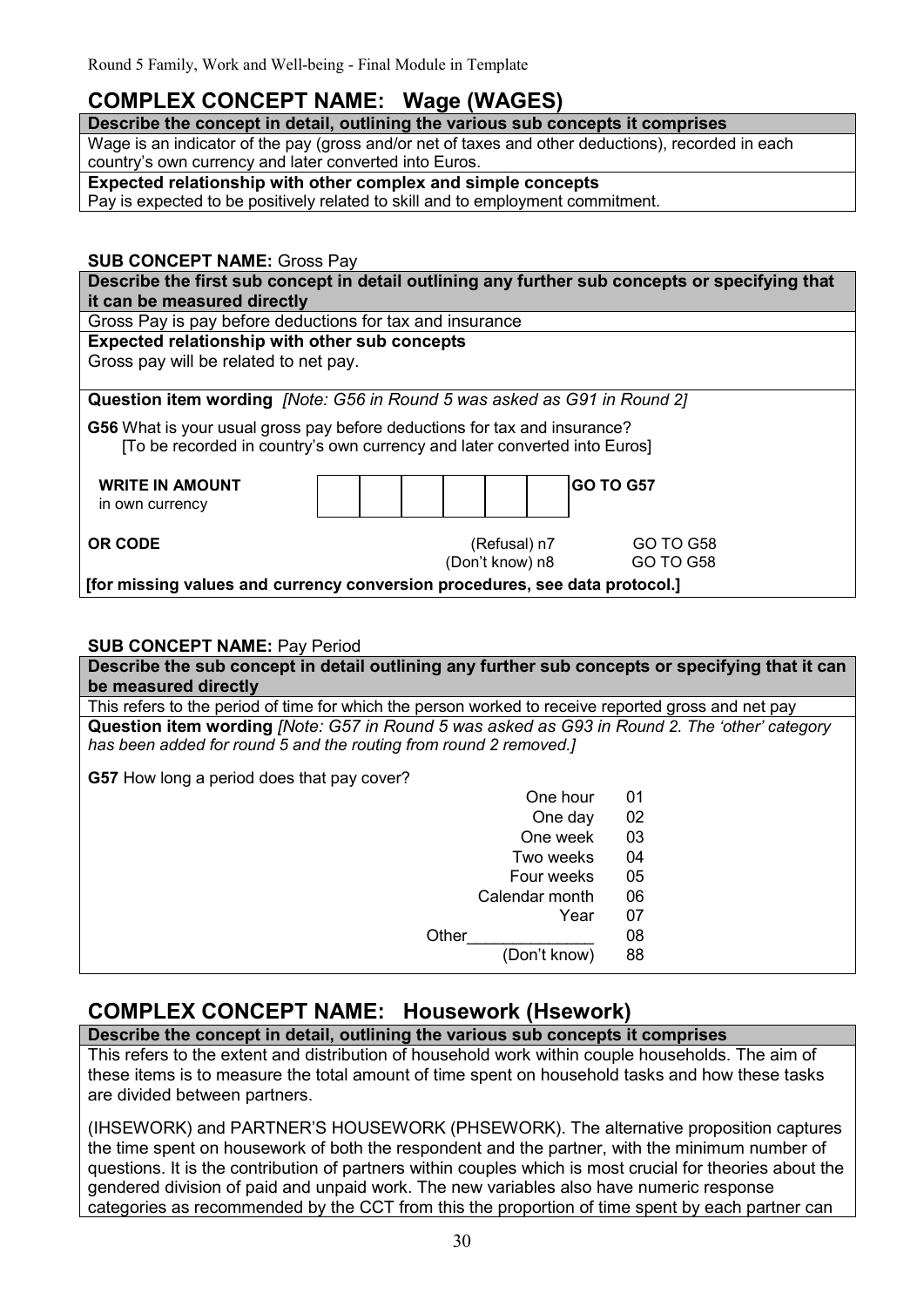be calculated.

## **Expected relationship with other complex and simple concepts**

Housework is expected to be related work-family conflict and to gender traditionalism.

#### **SUB CONCEPT NAME:** PERSONAL HOUSEWORK (IHSEWORK)

#### **Describe the sub concept in detail outlining any further sub concepts or specifying that it can be measured directly**

This concept measures the estimated time spent on unpaid housework carried out by the respondent during a typical week. It includes activities such as cooking, washing, cleaning, shopping, maintenance of property. It excludes however childcare and other leisure activities. This information can be added to respondents paid work hours to calculate total work (paid plus unpaid) which can be used for analysis of time-burdens and gender differences in the allocation of time. Furthermore, by collecting information on both respondents and partners the division of housework within couples can be calculated.

## **Expected relationship with other sub concepts**

It is expected that respondent's personal total housework will increase his/her perception of work-family conflict particularly time-based conflict (see above) although this is likely to be mediated by the amount of paid work time undertaken by the respondent. The amount of housework undertaken by the respondent is expected to be strongly influenced by gender. Moreover the distribution of housework within couples is expected to be related to gender attitudes (see above).

**Question Wording** *[Note: G76 in round 5 is similar to G22 in Round 2.]*

**G76 CARD 90** I would now like to ask you about housework. By housework, I mean things done around the home such as cooking, washing, cleaning, care of clothes, shopping, maintenance of property, but not including childcare or leisure activities. About how many hours a week, in total, do you personally spend on housework?

 **INTERVIEWER NOTE: ACCEPT ESTIMATES AND ROUND UP TO NEAREST HOUR** 

 **WRITE IN NUMBER OF HOURS** 

| <b>: OF HOURS</b> |     |  |
|-------------------|-----|--|
| (Don't know)      | 888 |  |

# **SUB CONCEPT NAME: PARTNER'S HOUSEWORK (PHSEWORK)**

**Describe the sub concept in detail outlining any further sub concepts or specifying that it can be measured directly**

This refers to the proportion of housework carried out by the respondent's partner in a typical week. The item is a modified version of the ISSP item.

**Question item wording (Only asked to those living with a partner)** *[Note: G77 is similar to G29 from round 2]*

**G77 STILL CARD 90** And what about your spouse or partner? About how many hours a week does s/he spend on housework?

 **INTERVIEWER NOTE: ACCEPT ESTIMATES AND ROUND UP TO NEAREST HOUR** 

 **WRITE IN NUMBER OF HOURS** 

(Don't know) 888

# **COMPLEX CONCEPT NAME: Wellbeing**

**Describe the concept in detail, outlining the various sub concepts it comprises**

**Well- being** The original module (fielded in round 2) included the WHO5 as a measure of individual well-being (G1 to G5). It is designed to measure positive psychological well-being such as positive mood, vitality and general interest (Bech, 2004). We have retained the three highest loading items from the 5 item scale for round 5 (G1 cheerful & good spirits; G2 calm & relaxed; G3 active & vigorous). The two lowest loading items in round 2 were G4 (I have woken up feeling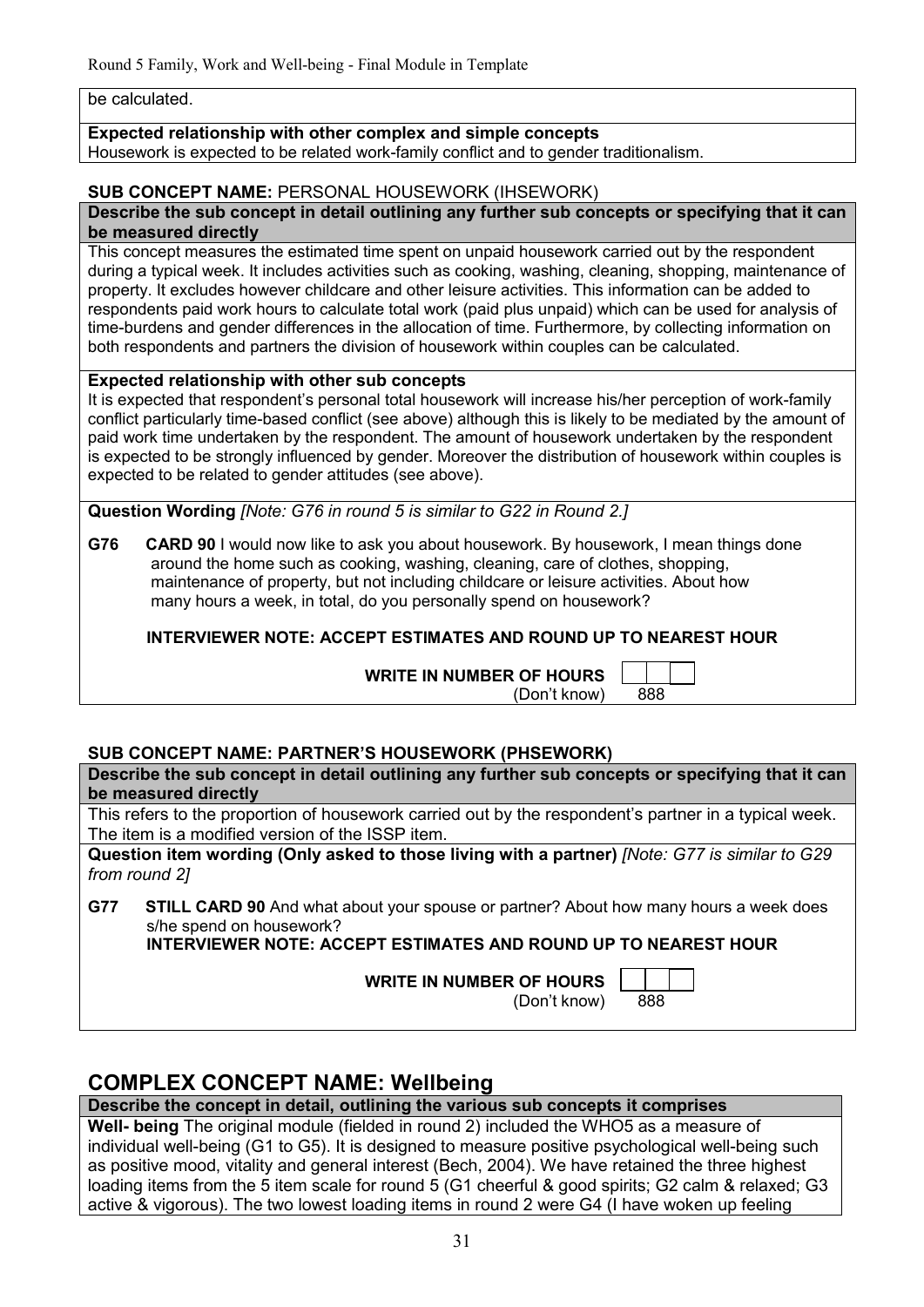fresh and rested) and G5 (filled with things that interest me) and these have been dropped. The three items form a single factor and have a Cronbach's alpha of 0.81 across the whole sample (only marginally lower than the Alpha for the 5 item scale .82).

Wellbeing as measured in the round 5 module has three components:

- 1. positive mood "cheerful and in good spirits"
- 2. calmness (absence of stress/anxiety) "calm and relaxed"
- 3. vigour and energy " active and vigorous"

The WHO (five) version (1998) is used both to identify persons at risk of depression and as an outcome measure (i.e. of wellbeing) (Bech, 2004; WHO 1998). By dropping two items the scale can still be used as an indicator of wellbeing but it cannot be used as a screening devise. The focus of the ESS module is on wellbeing levels in the population and not on identifying at risk individuals.

## **Expected relationship with other complex and simple concepts**

Wellbeing is a key outcome measure and is expected to be related to many of the other measures of work quality and labour market experiences and work-family conflict.

Negative labour market outcomes such as insecurity, unemployment and financial difficulty have been found to be strongly linked to psychological well-being (Nordenmark et al 2006; Warr 1988; Russell, 2000).<sup>30</sup> Poor working conditions such as high levels of pressure also reduce well-being (Boye, 2009).

We would expect higher work-family conflict to reduce levels of well-being. Pichler (2008) found that WFC was more highly correlated with the WHO5 than with life satisfaction or happiness. Previous research suggests that the effect of being work-poor (unemployed) has a more negative impact on well-being than being time- poor (i.e. having too much paid & unpaid work) (McGinnity & Russell).

There are also established relationships between well-being, and demographic factors such as gender and age. Women usually record lower psychological wellbeing than men, on a range of different measures (e.g. GHQ, WHO5) (Boye, 2009).

## **SUB CONCEPT NAME: GDSPRT**

-

**Describe the first sub concept in detail outlining any further sub concepts or specifying that it can be measured directly**

The first component of well-being is positive mood.

## **Expected relationship with other sub concepts**

The three items form one scale. There is a high loading on one dimension and a high alpha.

**Question item wording** *[Note: G1 in round 5 was also asked as G1 in round 2]*

**Now some questions about balancing different parts of your life.** 

**CARD 67** Firstly, I am going to read out a list of statements about how you may have been feeling recently. For each statement I would like you to say how often you have felt like this over the last two weeks. Please use this card.

|    |                                           | All of<br>the<br>time | Most<br>of the<br>time | More<br>than<br>half of<br>the<br>time | Less<br>than<br>half of<br>the<br>time | Some<br>of the<br>time | At no<br>time | (Don't<br>$know)^{31}$ |
|----|-------------------------------------------|-----------------------|------------------------|----------------------------------------|----------------------------------------|------------------------|---------------|------------------------|
| G1 | have felt cheerful and<br>in good spirits |                       | $\mathcal{P}$          | 3                                      | 4                                      | b                      | 6             |                        |

<sup>&</sup>lt;sup>30</sup> While research cited uses the GHQ measure of well-being, checks using the ESS round 2 data show that these relationships are also found with the WHO5 and with the reduced 3 item measure of wellbeing.

 $31$  The 'Don't know' (DK) column was mistakenly not included in the Round 2 questionnaire. As DK is always a possible answer the code has been added explicitly for R5.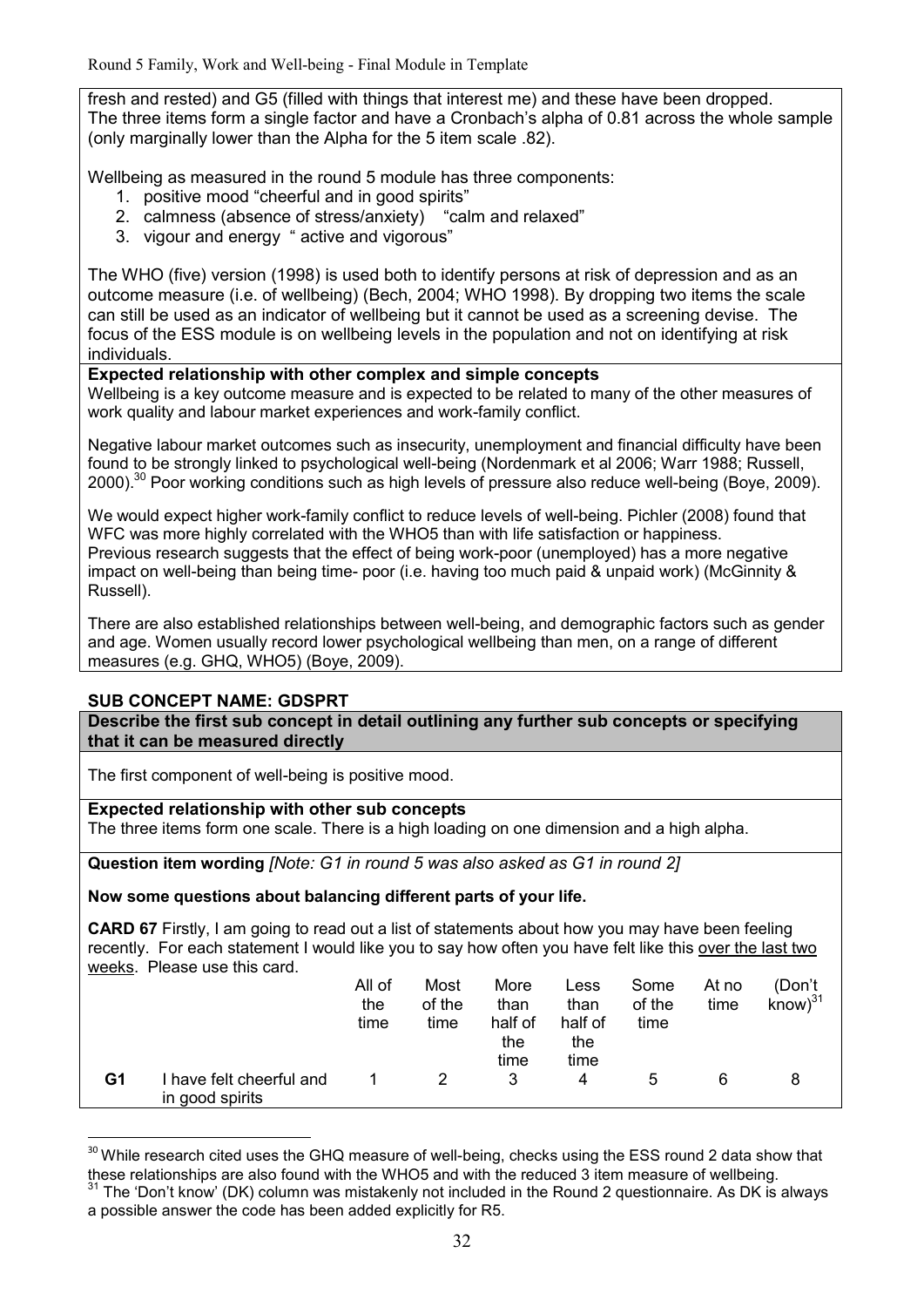## **SUB CONCEPT NAME: CLMRLX**

**Describe the first sub concept in detail outlining any further sub concepts or specifying that it can be measured directly**

Second sub-dimension of well-being is calmness (absence of anxiety/stress).

#### **Expected relationship with other sub concepts**

The three items form one scale. There is a high loading on one dimension and a high alpha.

**Question item wording** *[Note: G2 in round 5 was also asked as G2 in round 2]* **CARD 67** Firstly, I am going to read out a list of statements about how you may have been feeling recently. For each statement I would like you to say how often you have felt like this over the last two weeks. Please use this card.

|    |                               | All of<br>the<br>time | Most of<br>the<br>time | More<br>than<br>half of<br>the<br>time | Less<br>than<br>half of<br>the<br>time | Some<br>of the<br>time | At no<br>time | (Don't<br>$know)^{32}$ |
|----|-------------------------------|-----------------------|------------------------|----------------------------------------|----------------------------------------|------------------------|---------------|------------------------|
| G2 | have felt calm and<br>relaxed |                       | 2                      | 3                                      | 4                                      | 5                      | 6             |                        |

## **SUB CONCEPT NAME: ACTVGRS**

| <u> Yynyei i Ivanei Ay i fyri</u> |                                                                                                          |        |         |         |         |        |       |                  |  |  |  |
|-----------------------------------|----------------------------------------------------------------------------------------------------------|--------|---------|---------|---------|--------|-------|------------------|--|--|--|
|                                   | Describe the first sub concept in detail outlining any further sub concepts or specifying                |        |         |         |         |        |       |                  |  |  |  |
| that it can be measured directly  |                                                                                                          |        |         |         |         |        |       |                  |  |  |  |
|                                   | Third dimension of wellbeing is vigour and energy                                                        |        |         |         |         |        |       |                  |  |  |  |
|                                   | <b>Expected relationship with other sub concepts</b>                                                     |        |         |         |         |        |       |                  |  |  |  |
|                                   | The three items form one scale. There is a high loading on one dimension and a high alpha.               |        |         |         |         |        |       |                  |  |  |  |
|                                   | Question item wording <i>[Note: G3 in round 5 was also asked as G3 in round 2]</i>                       |        |         |         |         |        |       |                  |  |  |  |
|                                   |                                                                                                          |        |         |         |         |        |       |                  |  |  |  |
|                                   | <b>CARD 67</b> Firstly, I am going to read out a list of statements about how you may have been feeling  |        |         |         |         |        |       |                  |  |  |  |
|                                   | recently. For each statement I would like you to say how often you have felt like this over the last two |        |         |         |         |        |       |                  |  |  |  |
|                                   | weeks. Please use this card.                                                                             |        |         |         |         |        |       |                  |  |  |  |
|                                   |                                                                                                          | All of | Most of | More    | Less    | Some   | At no | (Don't           |  |  |  |
|                                   |                                                                                                          | the    | the     | than    | than    | of the | time  | $k$ now $)^{33}$ |  |  |  |
|                                   |                                                                                                          | time   | time    | half of | half of | time   |       |                  |  |  |  |
|                                   |                                                                                                          |        |         | the     | the     |        |       |                  |  |  |  |
|                                   |                                                                                                          |        |         | time    | time    |        |       |                  |  |  |  |
| G3                                | I have felt active and                                                                                   |        | 2       | 3       | 4       | 5      | 6     | 8                |  |  |  |
|                                   | vigorous                                                                                                 |        |         |         |         |        |       |                  |  |  |  |
|                                   |                                                                                                          |        |         |         |         |        |       |                  |  |  |  |

# **COMPLEX CONCEPT NAME: TRAJECTORIES DURING THE RECESSION (TRAJECT)**

**Describe the concept in detail, outlining the various sub concepts it comprises**

This concept refers to the perceived effect of the recession on the person's work and family wellbeing. It includes four sub-concepts: 1) Personal duration of unemployment 2) job effects of the recession; 3) partner's experience of unemployment and 4) the household effects of the recession.

## **Expected relationship with other complex and simple concepts**

It is expected to be related to quality of work concepts (e.g. skill requirements of the job; intrinsic

 $\overline{a}$  $32$  The 'Don't know' (DK) column was mistakenly not included in the Round 2 questionnaire. As DK is always a possible answer the code has been added explicitly for R5.

 $33$  The 'Don't know' (DK) column was mistakenly not included in the Round 2 questionnaire. As DK is always a possible answer the code has been added explicitly for R5.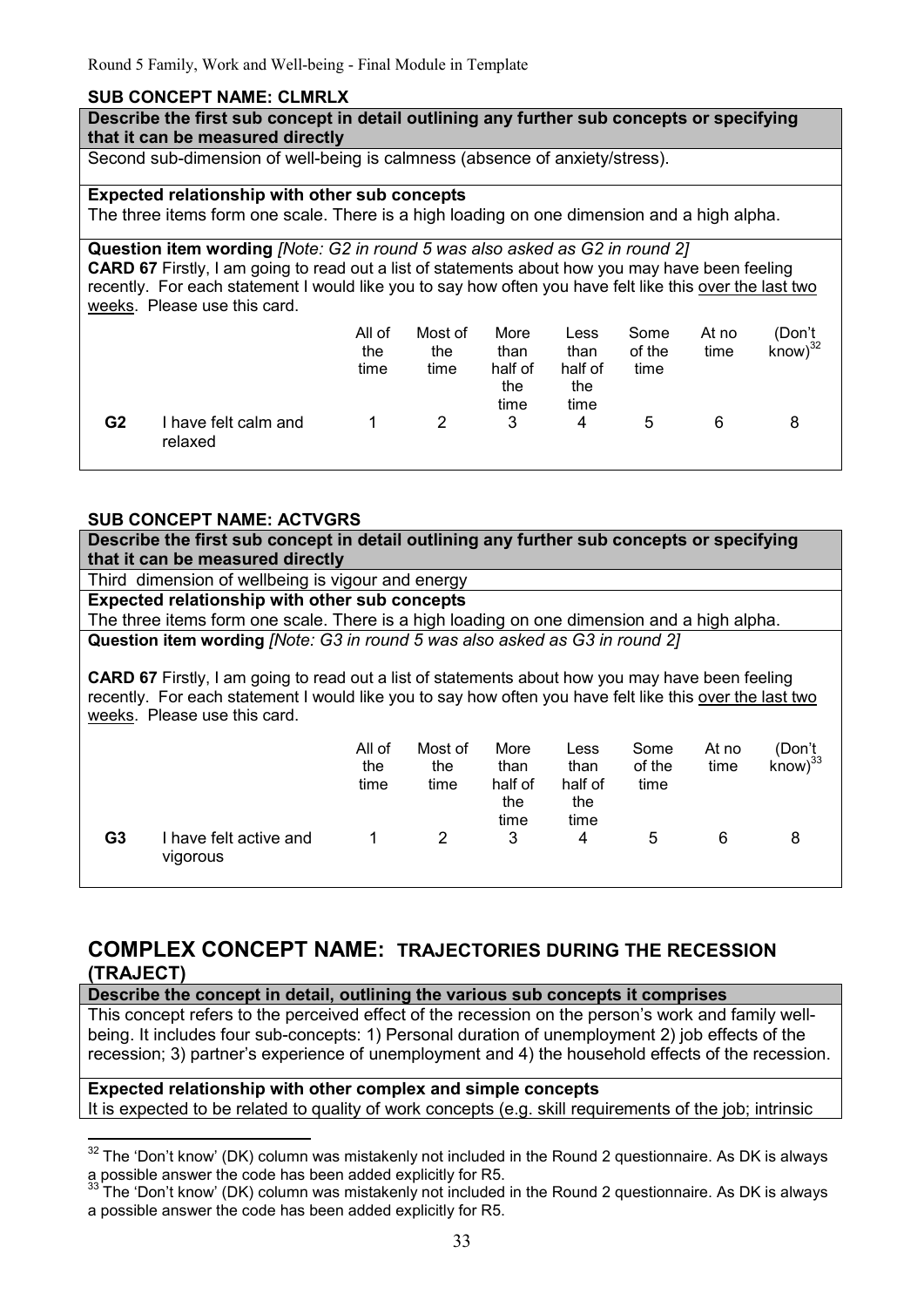job quality; job security); work-family conflict, work-life balance and personal well-being.

# **SUB CONCEPT NAME:** Unemployment Duration in the last 3 years (UNDUR).

| Describe the first sub concept in detail outlining any further sub concepts or specifying |  |
|-------------------------------------------------------------------------------------------|--|
| that it can be measured directly                                                          |  |

Unemployment duration refers to the duration of unemployment the respondent has experienced within the last three years. The severity of unemployment has been shown to vary directly with the length of the unemployment. This is not only the case for individuals' experiences during the actual spell such as for example the risk of poverty (Gallie and Paugam 2000) and well-being (Alm 2001), but also for the negative consequences of past unemployment for future wage trajectories (e.g. Arulampalam 2001).

# **Expected relationship with other sub concepts**

The duration of past unemployment is expected to affect wages (WAGES) (e.g. Arulampalam 2001), and well-being (WELLBEING) negatively (e.g. Clark et al 2001). We may also expect individuals with long unemployment spells to be placed in jobs with fewer advancement opportunities (ADVANCE) (eg Gallie et al 1998). It should further be expected that those with long unemployment duration would reveal stronger extrinsic (EXTPREF) job preferences (JOBPREF) ("hierarchy of needs logic"). We also expect a direct relationship between unemployment duration and our newly introduced "Trajectories during the Recession" concept [C].

**Question item wording** *[Note: G71 is a new question for this module]*

**G71** Thinking just of the last 3 years, what was the longest period in months, if any, that you were continuously unemployed and seeking work?

 **INTERVIEWER: ACCEPT ESTIMATES. ROUND UP TO NEAREST MONTH.** 

## **WRITE IN NUMBER OF MONTHS:**

┑

 (Don't know) 88 (Not unemployed in the last 3 years) 00

# **SUB CONCEPT NAME:** Work Effects in the Recession (WKTRAJECT)

**Describe the first sub concept in detail outlining any further sub concepts or specifying that it can be measured directly**

This refers to the perceived effects of the recession on the quality of the person's job, in particular the interest of the job, the pay, work hours and job security.

# **Expected relationship with other sub concepts**

This is expected to be related to the household effects of the recession. **Question item wording** *[Note: G58-G61 and G33 are new questions for this module]* 

## **ASK TO THOSE WHOSE MAIN ACTIVITY = PAID WORK (code 1 at G12)**

Please tell me whether or not each of the following has happened to you in the last three years. Have you... **READ OUT...** 

|     |                                  | Yes | <b>No</b> | (Don't<br>know) |  |
|-----|----------------------------------|-----|-----------|-----------------|--|
| G58 | had to do less interesting work? |     |           |                 |  |
| G59 | had to take a reduction in pay?  |     |           |                 |  |
| G60 | had to work shorter hours?       |     |           |                 |  |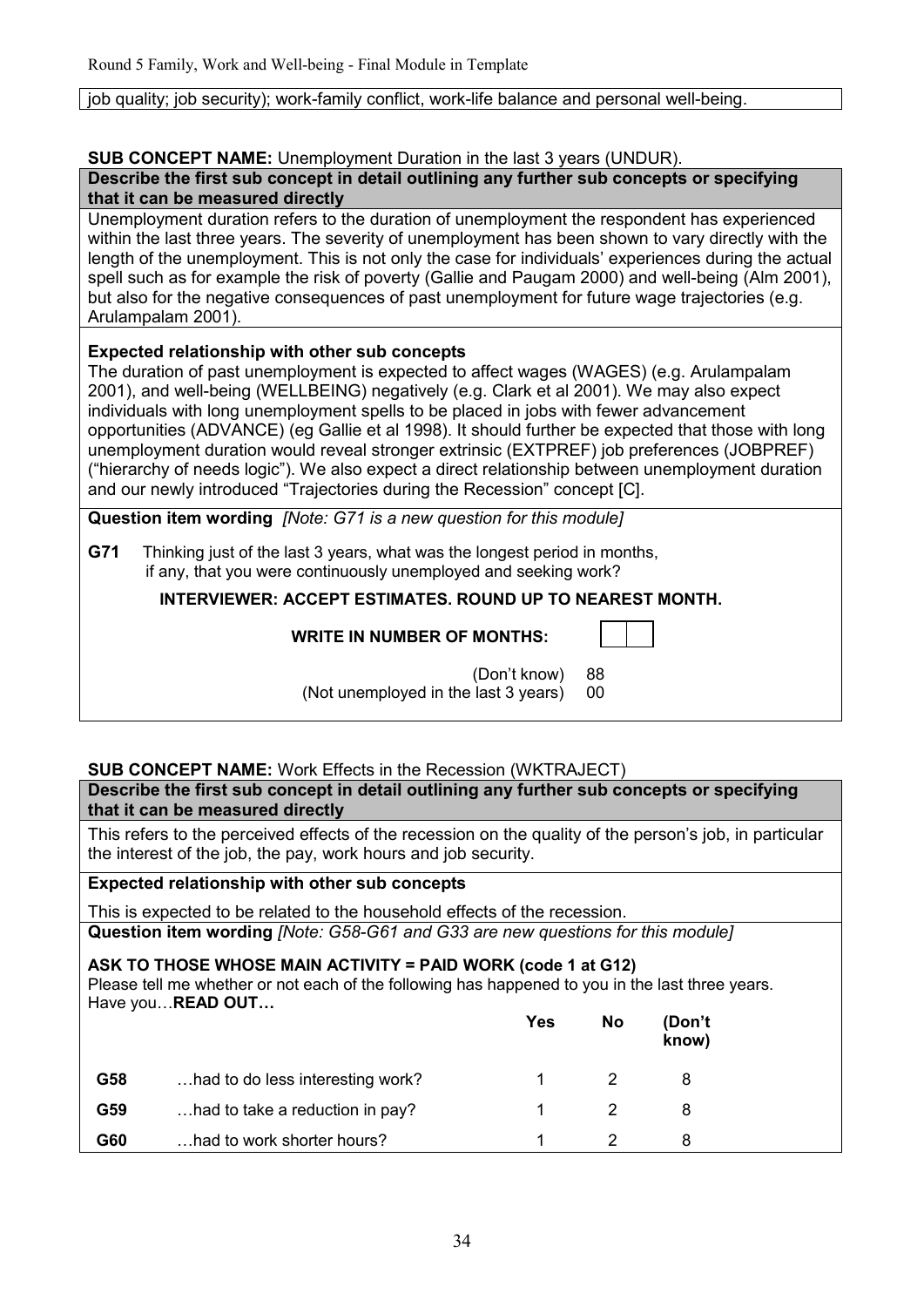| G61 | had less security $34$ in your job?                                                                  |                    |                  |                   | 2 | 8            |                 |  |
|-----|------------------------------------------------------------------------------------------------------|--------------------|------------------|-------------------|---|--------------|-----------------|--|
|     |                                                                                                      | Not at<br>all true | A little<br>true | <b>Quite true</b> |   | Very<br>true | (Don't<br>know) |  |
| G33 | I may have to move to<br>a less interesting $35$ job<br>in my organisation in<br>the next 12 months. |                    | 2                | 3                 |   | 4            | 8               |  |

## **SUB CONCEPT NAME:** Partner's unemployment in the last 3 years (PARTUN)

**Describe the sub concept in detail outlining any further sub concepts or specifying that it can be measured directly**

Partner's unemployment is an important feature to grasp the impact of recession on households as well as to capture household's unemployment experience and economic insecurity more generally. This newly proposed item measures whether the respondent's partner has experienced any unemployment of three months or more within the last three years.

#### **Expected relationship with other sub concepts**

Partner's unemployment is expected to relate to the concept measuring couple's disagreement about money, it should also negatively affect respondents' well-being (WELLBEING) [C] negatively. Fertility plans (G58) are also likely to be negatively affected by recently experienced economic insecurity. Respondents' whose partner had a recent unemployment experience are further expected to show a stronger focus on extrinsic aspects of jobs (EXTPREF; JOBPREF [C]). We may further expect this simple concept to affect gender traditionalism (GENTRAD [C]), and in particular the belief in the primacy of the breadwinner role (MNRGTJB) (e.g. McKee and Bell 1985). Finally, we expect a direct relationship between this concept and some of the sub-concepts of the newly introduced complex concept on "impact of recession" [C].

**Question item wording** *[Note: G75 is a new question for this module]*

**G75** Thinking just of the last 3 years, what was the longest period in months, if any, that your partner was continuously unemployed and seeking work?

## **INTERVIEWER**: **ACCEPT ESTIMATES. ROUND UP TO NEAREST MONTH.**

## **WRITE IN NUMBER OF MONTHS:**

(Partner not unemployed in the last 3 years) 00

 $(Don't know)$ 

## **SUB CONCEPT NAME:** Household Effects of the Recession (HHTRJECT)

**Describe the sub concept in detail outlining any further sub concepts or specifying that it can be measured directly**

This refers to the perceived effects of the recession on the person's household situation, in particular the employment position of the partner, family income and family savings.

**Expected relationship with other sub concepts**

This is expected to be related to the work effects of the recession.

**Question item wording** *[Note: G8, G9 and G10 are new questions for this module]*

Please tell me whether or not each of the following has happened to you in the last three years? Have you...READ OUT...

|  | Yes No Does (Don't |           |
|--|--------------------|-----------|
|  |                    | not know) |

 $34$  Security" in the sense of an actual or implied promise/likelihood of continued employment.

<sup>35</sup> Less interesting to the respondent in their own opinion.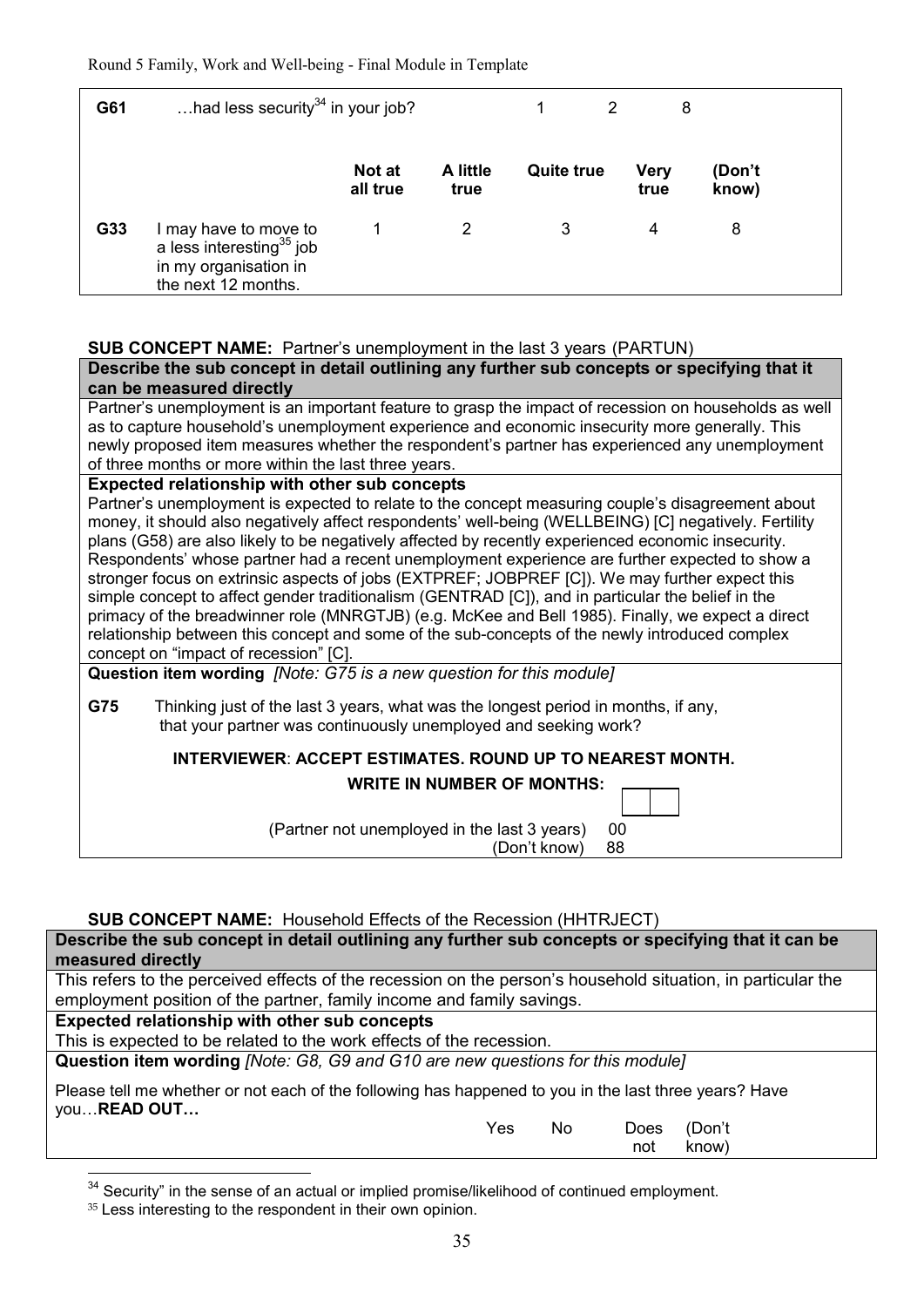|     |                                                                                    |  | apply                    |   |
|-----|------------------------------------------------------------------------------------|--|--------------------------|---|
| G8  | had to manage on a lower family income?                                            |  | $\overline{\phantom{0}}$ | 8 |
| G9  | had to draw on your savings or get into debt<br>to cover ordinary living expenses? |  |                          |   |
| G10 | had to cut back <sup>36</sup> on holidays or new<br>household equipment?           |  | 5                        | 8 |

# **COMPLEX CONCEPT NAME: COMMUNITY INTEGRATION (CINTEGR)**

# **Describe the concept in detail, outlining the various sub concepts it comprises**

This concept refers a person's integration in their community. There are two main dimensions to this: 1) their objective integration in terms of frequency of social interaction in the community and 2) their subjective integration reflected in their sense of belonging or isolation from others in their community. There are a number of items in the core that capture 'social interaction' in terms of the frequency of social interaction with friends, relatives or work colleagues (C2), potential support (C3) and participation in social activities (C4). An item is included on subjective sense of integration, drawn from Round 3 of the ESS, which is designed to capture the experience of loneliness (E12). We initially intended to introduce an additional sub-concept on local social support, but this had to be dropped because of pressures of space. The subjective dimension is now included as a simplex concept – SINTEGR (see p.52).

**Expected relationship with other complex and simple concepts**

It is expected to be related to concepts reflecting the quality of people's work, to their trajectories during the recession, to political partisanship, to attitudes to the functioning of democracy and to personal well-being.

## **SUB CONCEPT NAME:** Local support (LSUPPORT)

**Describe the sub concept in detail outlining any further sub concepts or specifying that it can be measured directly**

Local support refers to the extent to which people feel that people in the local area provide help for each other. Following general theories of the role of support (House 1981), it is expected that it will help reduce psychological distress deriving both from work and from family demands. It is expected that it will be positively associated with indicators of the frequency of social interaction and positively associated with greater solidarity with the disadvantaged (SOLIDARITY). In the light of theories of social exclusion, it is expected to be negatively associated with the experience of unemployment and the duration of unemployment (UNDUR).

## **Question item wording**

<u>.</u>

This sub-concept was dropped from the final module because of pressures of space in the questionnaire.

# **COMPLEX CONCEPT NAME: Attitudes to the Disadvantaged (INEQUAL)**

# **Describe the concept in detail, outlining the various sub concepts it comprises**

This refers to the extent to which people feel that there is a social responsibility towards the welfare of the disadvantaged in the community. It includes both 'attitudes to income differentials in society' and 'solidarity with the disadvantaged'. The first is covered by the core item B30 'The government should take measures to reduce differences in income levels'. For the second, we intend to add an item on the reduction of poverty, drawn from the Eurobarometer 'Poverty in Europe' surveys.

## **Expected relationship with other complex and simple concepts**

It is expected to be related to people's current work and labour market situation, their trajectories during the recession and their political identification.

<sup>&</sup>lt;sup>36</sup> 'Cut back' in the sense of reduce the number of or the amount spent on.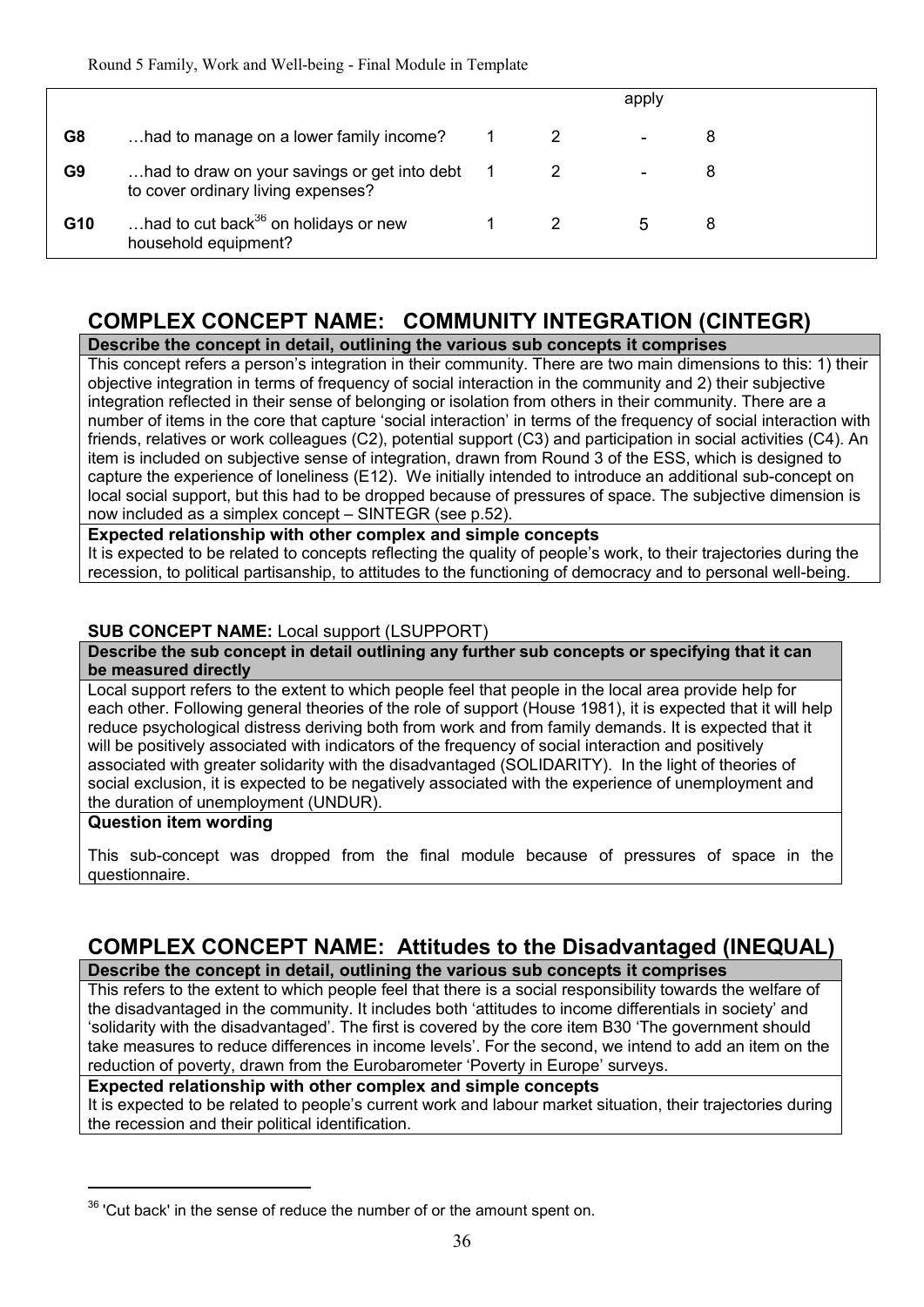## **SUB CONCEPT NAME:** Government Intervention to prevent Poverty (POVERTY)

**Describe the sub concept in detail outlining any further sub concepts or specifying that it can be measured directly**

This refers to the belief that governments can and should intervene more strongly to prevent poverty. It is expected to be positively related both to the belief that governments should do more to reduce differences in income levels (B30 - core) and to solidarity with the disadvantaged (SOLIDARITY). These may scale to form an index of social radicalism. Our expectation is that personal experience of disadvantage during the recession (TRAJECT) will lead to greater agreement that governments should intervene to prevent poverty.

## **Expected relationship with other sub concepts**

It is expected to be related positively to the view that income differentials in society should be reduced and to the view that governments should give greater assistance to those who are in poverty

# **Question item wording** *[Note: G6 is a new question for this module]*

- **G6 STILL CARD 68** Using the same card, please tell me how much you agree or disagree with the following statement. 'The government<sup>37</sup> should do much more to prevent people falling<sup>38</sup> into poverty'.
	- Agree strongly 1
		- Agree 2
	- Neither agree nor disagree 3
		- Disagree 4
		- Disagree strongly 5
			- (Don't know) 8

 $\frac{1}{2}$ 

 $37$  'Government' in the sense of all governments and NOT only the people now governing / present regime. The 'state' can be used instead of 'government' if appropriate.

<sup>&</sup>lt;sup>38</sup> 'Falling' as in moving from a state of non-poverty to a state of poverty.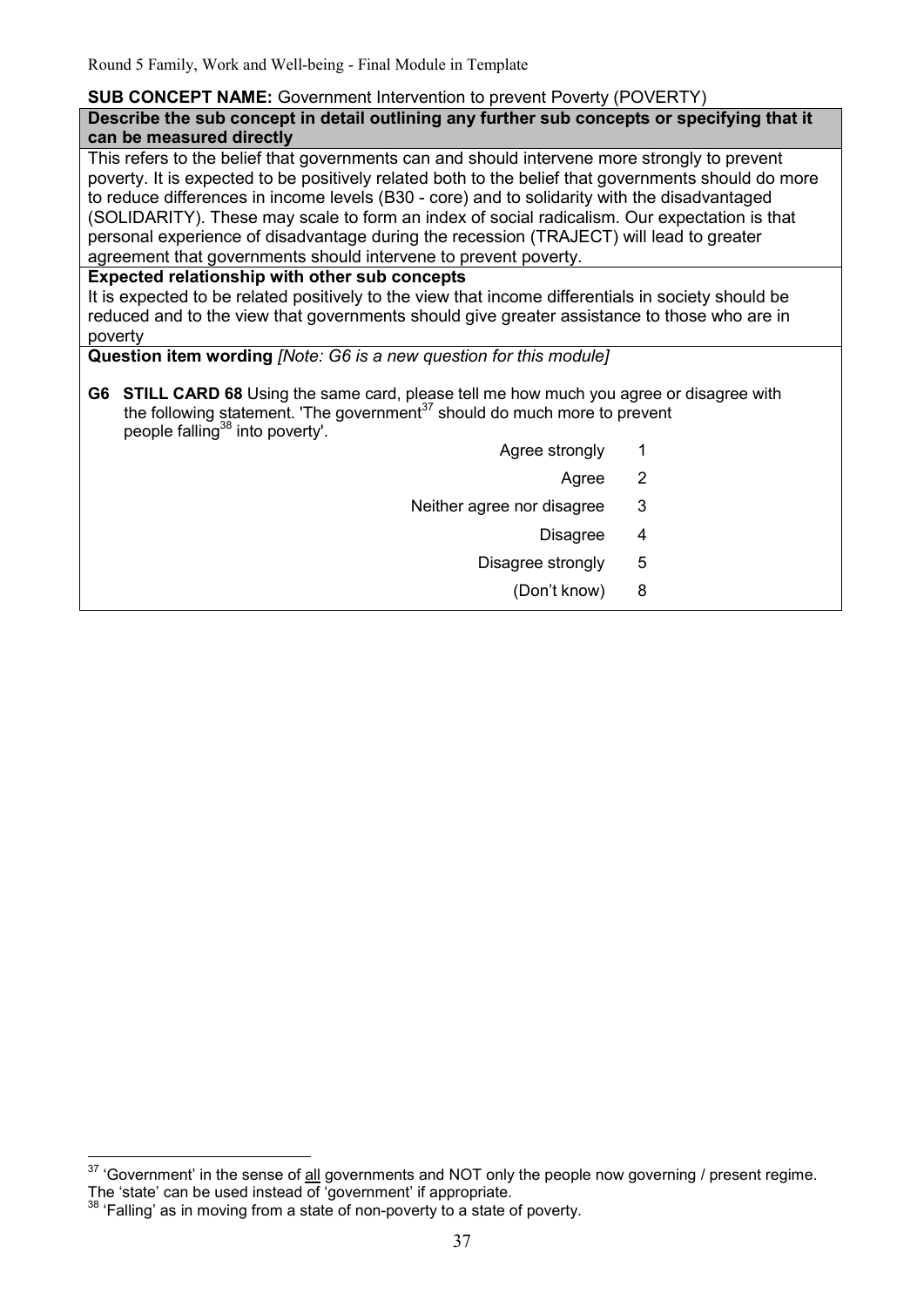**SECTION D: Simple Concepts. For each simple concept listed in Section B, describe it in detail here. Once the conceptual structure is agreed with the CCT add the question wording for the proposed item.** 

# **SIMPLE CONCEPT NAME: Occupational tenure (OCCTEN)**

#### **Describe the concept in detail**

 $\overline{\phantom{a}}$ 

Labour market research has long needed a simple indicator of occupational tenure. There is strong reason to believe that time spent in current occupation is a more powerful determinant of work-life rewards (such as wages) than is firm (employer) tenure. Much stratification research has shown that occupation is an important contextual determinant of individual conditions (Grusky ed., 2008), in many ways more important than firm or establishment (Kalleberg and Berg 1988, Althauser, 1989), occupational tenure may be expected to have important effects on health and well-being more generally, since in many cases occupational effects will take some time (exposure time) to emerge. Despite the documented importance of occupation, many surveys have information on employer tenure but very few surveys include a measure of occupational tenure. Indeed, an explicit indicator such as the one suggested here is quite rare. The item below is modelled on an indicator included in the US Current Population Survey (CPS) 1987; see Carey (1988).

**Question item wording** *[Note: G14 is a new question for this module]*

**G14** Including all the jobs you have ever had, how many years in total have you been doing the kind of work<sup>39</sup> you currently do?

(Don't know) 88

# **SIMPLE CONCEPT NAME: Nature of Contract (Contract)**

**Describe the concept in detail** Proposed modified version of F23 in Core (modified version from EWCS 2005, can be collapsed to original version of F23). This will allow for a more detailed account on the type of contract that people have. The distinction between fixed term and temporary agency contract workers is essential as agency workers are still less protected by EU law than are fixed-term workers. The former will only be entitled equal treatment with permanent workers by 2011 (Framework Agreement on fixed term work already in 1999). Compared to all other forms of employment, temporary agency work has the worst record for working conditions, judged on a number of indicators, including repetitive labour (less variety, see G64 round 2 [G26 round 5]), less control over the work they do and how they do it (F18 – core round 2 [F27 round 5]; F19a – round 2 [F28a round 5]); less training (F61 – core round 2 [F70a round 5]); and more unsocial hours working (G82-G84 – round 2 [G15-G16 round 5]). Moreover, a distinction between regular workers on fixed term contracts and apprentices/trainees who also have fixed term contracts is important for the classification of respondents' employment status.

**Question item wording** *[Note: F23 is a core item]*

**ASK IF EMPLOYEE OR FAMILY BUSINESS OR DON'T KNOW (codes 1, 3, 8 at F21) F23<sup>40</sup>** Do/did you have a work contract of... **READ OUT...** 

| unlimited duration,              | <b>GO TO F24</b> |
|----------------------------------|------------------|
| or, limited duration,            | 2<br>ASK F23a    |
| or, do/did you have no contract? | 3                |
| (Don't know)                     | 8                |

<sup>39</sup> "kind of work" – use same form of words and translation as at core item **F34.**

<sup>40</sup> Routing from this question added for Round 5 for the rotating module on Work, Family and Wellbeing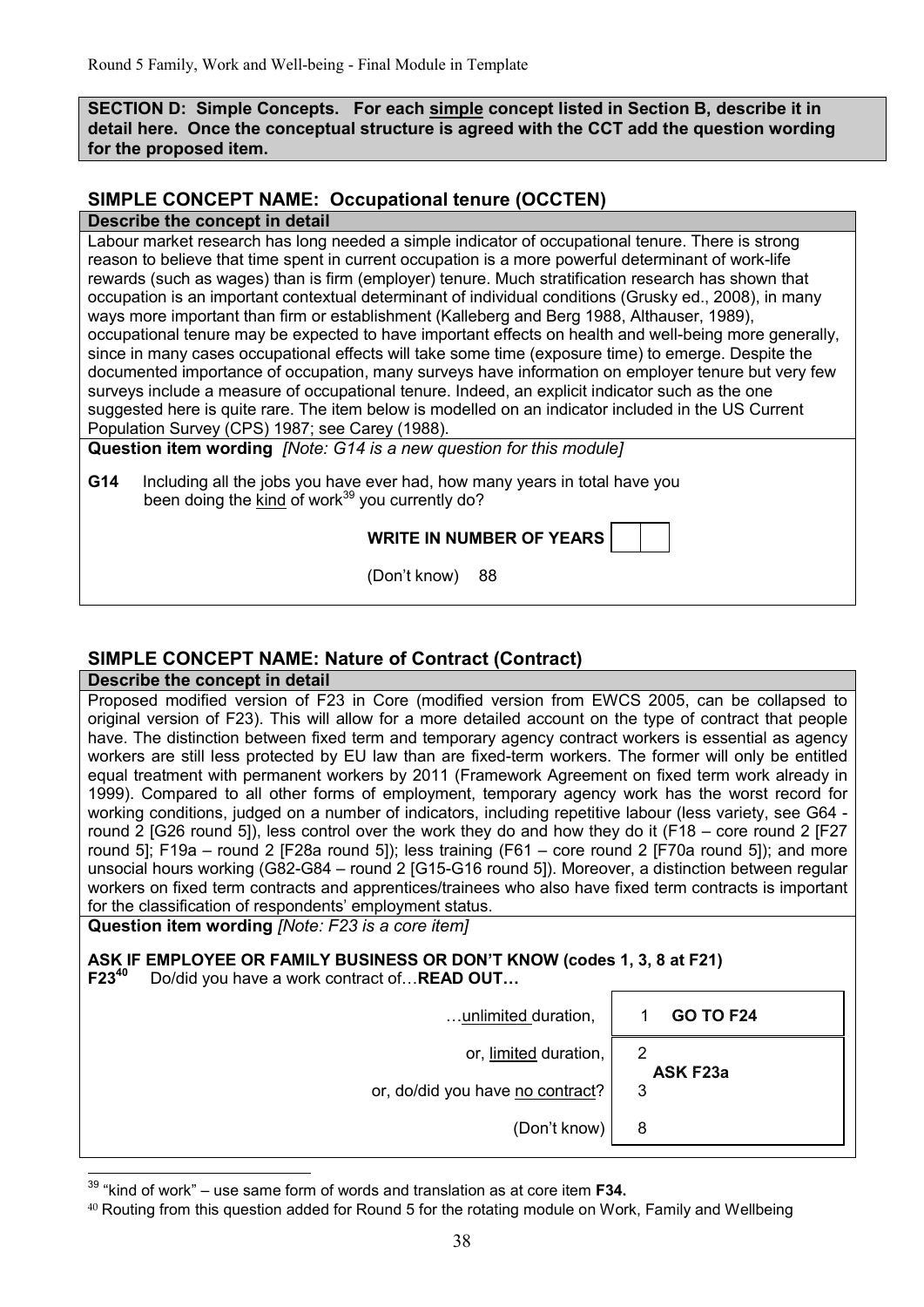## **SIMPLE CONCEPT NAME: Duration of temporary contract (tempdur) Describe the concept in detail**

This is a new item. It aims to capture the degree of precarity of temporary work contracts but gathering more information on the duration of the contract. It is asked to all those who are (or in their previous job were) on non-permanent employment contracts according to the information gathered in the Core (F14 in Round 2; F23 in round 5). This indicator can be used to examine the implications of fixed-term employment of varying duration for wages and job quality. Moreover, the duration of fixed-term contract is related to the probability of working in fixed term jobs *involuntarily*. In 2005, almost 80% of employees who were involuntarily on fixed term contracts had contracts of less than 12 months (see Eurostat: Statistics in Focus 98/2007). It can be expected that especially those on short term temporary contracts (less than 1 year contract duration), tend to be in precarious positions with lower wages (G92 – round 2), less job security (G66 – round 2; G32 – round 5) and worse working conditions (e.g. less task discretion F18 (round 2 core; F27 round 5 core) F19a (round 2; F28a round 5), less flexibility in working times G69 (round 2; G29 round 5), less health and safety at work G70 (round 2; G30 round 5), fewer advancement opportunities G73 (round 2; G36 round 5).

**Question item wording** *[Note: F23a is a new item for this module]*

## **ASK IF respondent has/had work contract of limited duration or no contract (Codes 2, 3 or 8 at F23)**

**F23a\*** When your job started do you think that it was considered by your employer to be...**READ OUT...** 

> $\dots$  a temporary or fixed term job lasting less than 12 months,  $1$ a temporary or fixed term job lasting 12 months or more, 2

> > or, a permanent job? 3

(Other) 4

(Don't know) 8

# **SIMPLE CONCEPT NAME: Nature of job tasks (NATJTASK)**

## **Describe the concept in detail**

In work-life research, a common way to categorize the large variety of tasks that make up different jobs is to use the trichotomy of work oriented toward People, Data and Things, respectively, originally based on the US Dictionary of Occupational Titles (DOT); see Cain and Treiman (1981). It has been shown, for instance, that jobs directed toward Data tend to be more highly rewarded (in wages, e.g.) than jobs directed toward Things, while People jobs are typically a mid-level reward category. Further, People jobs tend to be much more strongly associated with work-related stress than the other two kinds of jobs (Karasek and Theorell 1990). The PDT trichotomy is also a useful complement to the traditional distinction between white-collar and blue-collar work: the former is usually seen as Data jobs while the latter is seen as Things jobs. People jobs, by contrast, are much less clearly related to the whitecollar/blue-collar distinction; there is room for significant conceptual and empirical advances in pursuing this issue. For instance, the PDT classification would appear to be very useful for analyses of the interactions (sometimes called 'intersectons') between class and gender, since People jobs tend to be female dominated, Things jobs male dominated and Data jobs relatively gender integrated.

A convenient way of distinguishing between the three job categories is to ask survey respondents to state what kind of work tasks they spend most of their working time on. The item below is based on an indicator included in the Employment in Britain Survey 1992 (see Gallie et al. 1998). In the version suggested here, a fourth category is added: working with animals and/or plants. This complement is important in a survey such as ESS in which many respondents in several participating countries are working in the agricultural sector. In addition, the people job category is divided into (a) working with supervising personnel and (b) working with people other than personnel. While both are people jobs, their character is sufficiently different in important respects to motivate a clear distinction. Having a separate supervision task category has the further advantage of enriching the information base for social class coding (cf. Rose and Harrison eds. 2010), in which detailed data on managerial jobs are often desirable but rarely available.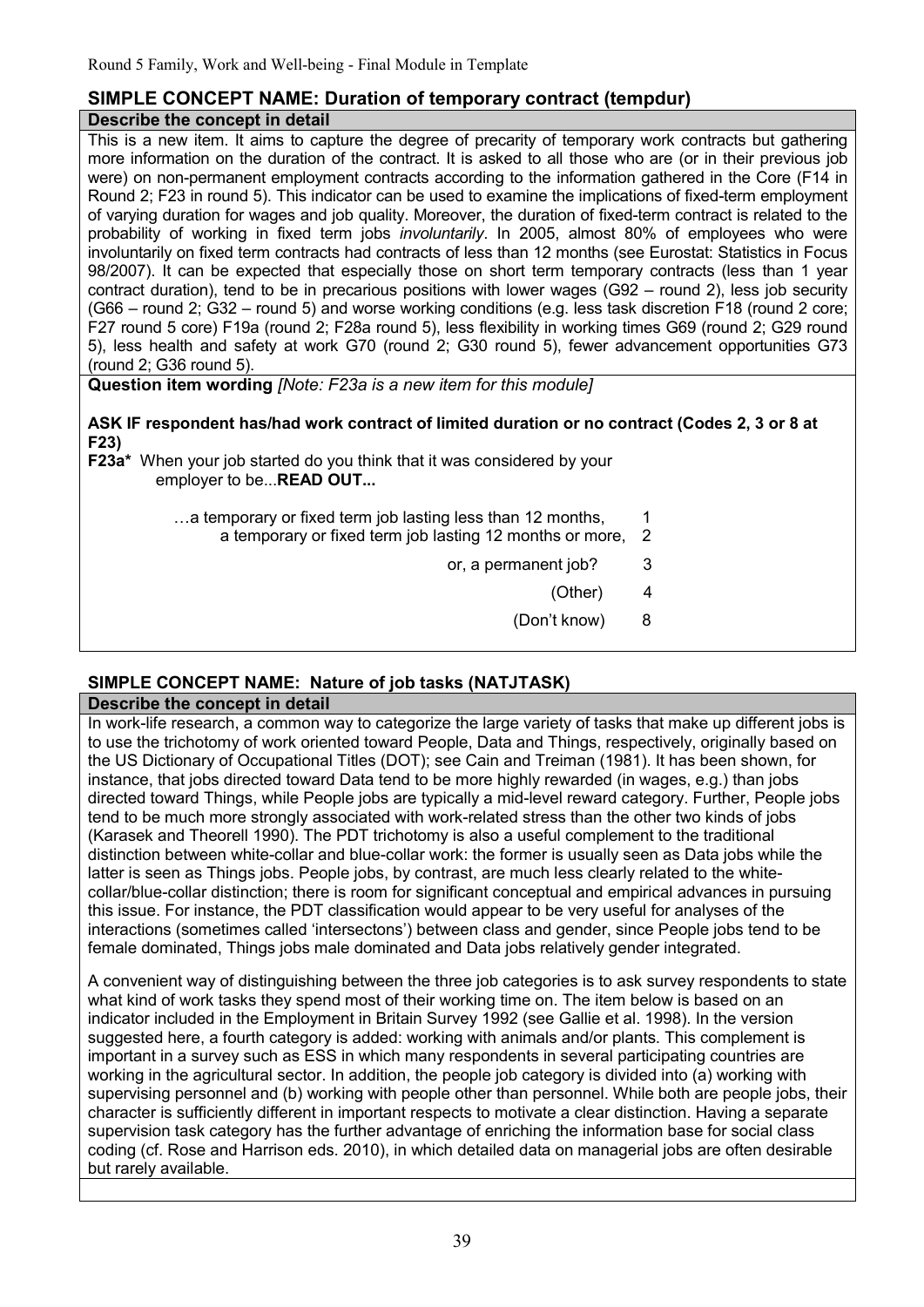| <b>Question item wording [Note: G13 is a new item for this module]</b>                                                                                                                                                                                                 |    |  |  |  |  |  |
|------------------------------------------------------------------------------------------------------------------------------------------------------------------------------------------------------------------------------------------------------------------------|----|--|--|--|--|--|
| ASK IF MAIN ACTIVITY PAID WORK (code 1 at G12)<br>G13 CARD 71 In your main job, which one of the following tasks do<br>you generally spend most time on? Please use this card.                                                                                         |    |  |  |  |  |  |
| <b>INTERVIEWER:</b> Main Job: If the respondent has more than one job, they should answer about the one<br>which occupies them for the most hours per week. If they have two jobs that are exactly equal, they should<br>answer about the more highly paid of the two. |    |  |  |  |  |  |
| <b>INTERVIEWER: ACCEPT ONLY ONE ANSWER</b>                                                                                                                                                                                                                             |    |  |  |  |  |  |
| <b>Supervising personnel e.g. managing, instructing,</b><br>coordinating etc                                                                                                                                                                                           | 01 |  |  |  |  |  |
| Working with people other than employees at your workplace<br>e.g. customers, clients, patients, students                                                                                                                                                              | 02 |  |  |  |  |  |
| Working with text and/or numbers e.g. reading, writing, counting,<br>computing etc                                                                                                                                                                                     | 03 |  |  |  |  |  |
| Working with physical objects and/or other physical material e.g.<br>manufacturing, building, assembling, cooking, cleaning, painting,<br>repairing, loading, transporting etc                                                                                         | 04 |  |  |  |  |  |
| Working with animals and/or plants                                                                                                                                                                                                                                     | 05 |  |  |  |  |  |
| (Other)                                                                                                                                                                                                                                                                | 06 |  |  |  |  |  |
| (Two or more of these tasks in equal proportion(s))                                                                                                                                                                                                                    | 55 |  |  |  |  |  |
| (Don't know)                                                                                                                                                                                                                                                           | 88 |  |  |  |  |  |

# **SIMPLE CONCEPT NAME: Technical routine job (TEROJOB)**

## **Describe the concept in detail**

The complementarity and substitution aspects of work tasks with regard to technical change are important to understand when assessing and explaining the structural change of labor markets. The basic argument (see Autor, Levy and Murnane 2003, Spitz-Oener 2006, Goos and Manning 2007) is that computerization and other technical change transforms the structure of inequality by (a) eliminating some semi-skilled but programmable tasks (such as book-keeping), (b) failing to eliminate some low-skilled but less programmable tasks (such as shelf-filling), and (c) raising worker productivity in some high-skilled work (such as engineering and design). By asking the respondent to estimate how large part of her/his current work tasks may be replaced by computers or other technology in the near future, information is collected on the degree to which the respondent's current job is of a technical routine character, i.e., suitable for automation. A measure of this kind is an important complement to indicators of skill, because routine jobs in the technical sense of automation suitability is distinct from routine jobs in the sense of skill requirements (see Autor et al. 2003 for an elaboration of this point). The tendencies to polarization of the job structure in several countries, which have contributed significantly to the rise in economic inequality, to a large extent appear to be associated with automation of semi-skilled rather than low-skill tasks, in turn due to a higher rate of technical routine among the former than the latter.

## **Question item wording**

This sub-concept was dropped from the final module, as the item did not work well in the pilot survey. First, the responses were highly skewed (toward few tasks believed to be replacable by a computer or other machine), which may of course be correct. But second, the item hardly correlated at all with indicators of work discretion and variety. While an important motive for including the item was that its correlations with autonomy and variety can be expected to be far from perfect, these correlations should at least be moderate. On these grounds, the item was deleted. Note: The alternative formulation in the supplementary pilot questionnaire did not work any better.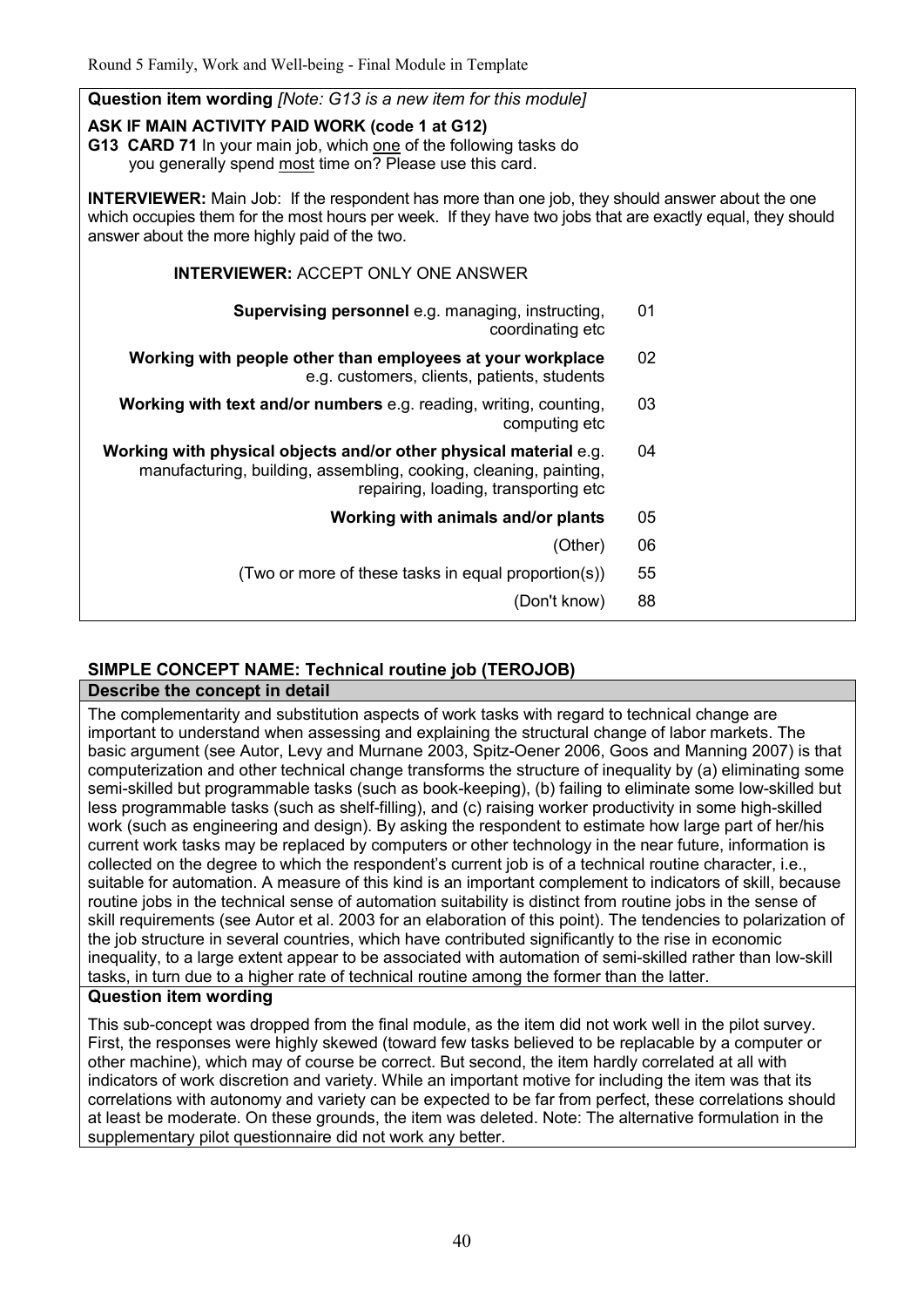## **SIMPLE CONCEPT NAME: Monitoring difficulties (MONDIFF) Describe the concept in detail**

The concept of monitoring difficulties is central to the reasoning of several models of social class (Goldthorpe 2000, Wright 1997) and work organization (Williamson 1981). Briefly, jobs that are difficult to monitor are expected to be more highly rewarded (wages, career opportunities) because the employer uses the high reward level as an incentive ('carrot') for worker effort in the absence of (because of difficulties of) more explicit monitoring ('stick'). In many cases, indicators of worker autonomy are used to tap this concept, but a measure such as the one below would allow a significantly more direct measurement. The item adds important information to item ESS2 G78 ("My work is closely supervised") [now G14 in round 5] because there are other forms of effort control than close (or direct) supervision, for instance what is usually called 'output control'. Many white-collar jobs, e.g., are not suitable for direct supervision, but white-collar output may still be readily observable (such as the writing of reports). In the literature, the distinction between these forms of monitoring and control go back at least to the segmented labor markets tradition (e.g. Edwards 1979).

| Question item wording [Note: G39 is a new item for this module] |  |  |
|-----------------------------------------------------------------|--|--|
|-----------------------------------------------------------------|--|--|

| G39 CARD 82 How difficult or easy do you think it is for your immediate <sup>41</sup> boss |
|--------------------------------------------------------------------------------------------|
| to know how much effort <sup>42</sup> you put into your work?                              |

| <b>Extremely</b><br>difficult |    |    |    |    |    |    |    |    |    | <b>Extremely</b><br>easy | (Don't<br>know) |  |
|-------------------------------|----|----|----|----|----|----|----|----|----|--------------------------|-----------------|--|
| 00                            | 01 | 02 | 03 | 04 | 05 | 06 | 07 | 08 | 09 | 10                       | 88              |  |

# **SIMPLE CONCEPT NAME: Effort motivation (EFFMOTIV)**

**Describe the concept in detail**

In many theoretical models of the labor market, productivity is seen as the main determinant of rewards (such as wages). Productivity can be defined as the product of ability and effort:  $P = A * E$ . Class models of reward determination (Goldthorpe 2000, Wright 1997) focus on the effort component of this equation, and (partially) explain class inequality in job rewards as driven by relatively high effort prices (paid by employers as wages) for privileged worker categories. These models presume instrumental motives (job retention, promotion, wage incentives) for worker effort on the part of all employees, mixed with a class gradient in effort prices, a gradient explained by class variations in asset specificity (low skill transferability; see item SKTRANS below) and monitoring difficulties (see item MONDIFF above). How accurate are these assumptions empirically? Not much is known about differences in effort motivation across worker categories. The item below is intended as a contribution to filling this gap. In addition, the item can be used to assess the variation in perceived job quality (gauged from the relative weight of intrinsic as opposed to instrumental job characteristics) as well as in altruistic and moral motivation drivers across worker categories and countries.

**Question item wording** *[Note: G21 and G22 are new questions for this module]*

**G21 CARD 75** People put effort into their work for many different reasons. Which of the reasons shown on this card is the main reason why you put effort $43$  into your work?

**INTERVIEWER:** Ask respondent to choose from list before accepting 'other'

The main reason I put effort<sup>44</sup> into my work is<sup>45</sup>:

 $\overline{\phantom{a}}$ 

 $41$  See footnote 133 [in the Round 5 source questionnaire].

<sup>&</sup>lt;sup>42</sup> "See footnote 121 [in the Round 5 source questionnaire].

<sup>&</sup>lt;sup>43</sup> "Effort" in the sense of try more than the minimum

<sup>44</sup> See footnote 121 [in the Round 5 source questionnaire].

<sup>&</sup>lt;sup>45</sup> This heading is to appear on the showcard.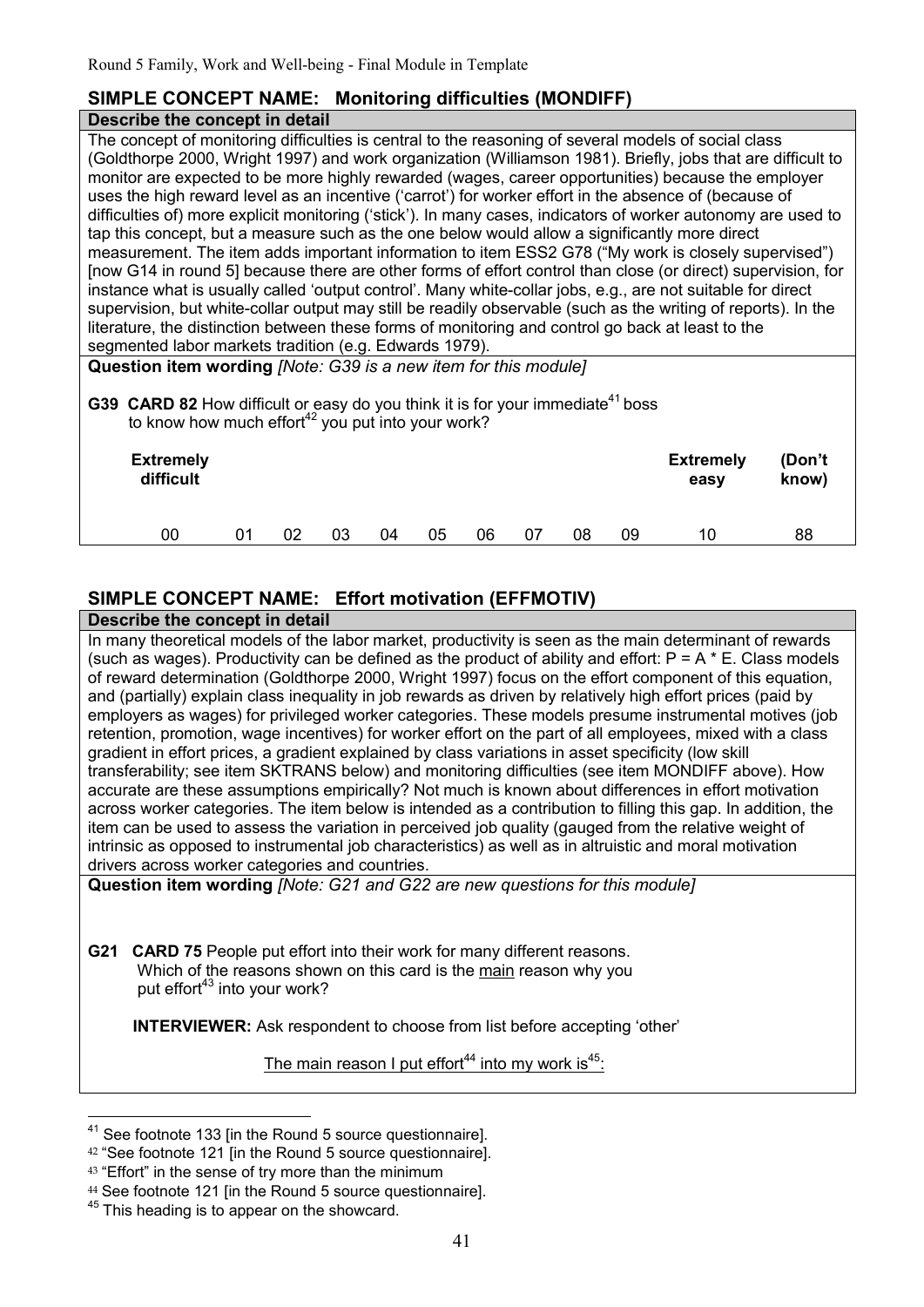| 01                     | to be satisfied with what I accomplish <sup>46</sup>  |
|------------------------|-------------------------------------------------------|
| 02                     | to keep my job                                        |
| 03                     | because my work is useful for other people            |
| 04<br>ASK G22          | to get a higher wage or a promotion                   |
| 05                     | because my work tasks are interesting                 |
| 06                     | because it is everyone's duty to always do their best |
| 07                     | (Other)                                               |
| 55<br><b>GO TO G23</b> | (I do not put effort into my work)                    |
| 88                     | (Don't know)                                          |
|                        |                                                       |

# **ASK G22 IF A REASON IS GIVEN AT G21 (codes 01-07)**

**G22 CARD 76** And what is the second most important reason? Please use this card.

**INTERVIEWER:** Ask respondent to choose from list before accepting 'other'

The second reason I put effort<sup>47</sup> into my work is<sup>48</sup>:

- to be satisfied with what I accomplish<sup>49</sup> 01
	- to keep my job 02
- because my work is useful for other people 03
	- to get a higher wage or a promotion 04
	- because my work tasks are interesting 05
- because it is everyone's duty to always do their best 06
	- (Other) 07
	- (No second reason) 55
		- (Don't know) 88

# **SIMPLE CONCEPT NAME: Skill transferability (SKTRANS)**

## **Describe the concept in detail**

In human capital theory (Becker 1964), an important distinction goes between general and firm-specific on-the-job training (OJT). In general OJT, the worker learns skills that are useful in all firms, while in the firm-specific case the skills learnt are (by definition) useful in the current firm only. The concept of firmspecific skills is also important in class theory (esp. Goldthorpe 2000) and in organizational theory (Williamson 1981) under the name of asset specificity (see further the discussion above connected to the top-level concept EMPDEPRE; Employment dependence relations). Further, skill specificity plays a central role in the theoretical model that underlies the Varieties of Capitalism perspective in the political economy literature (Hall and Soskice, eds., 2001).

In most data sets, direct indicators on general and firm-specific OJT are not available. The item below, previously used in the Swedish Level of Living Survey (LNU) 2000, is intended to fill this gap. It is most productively used in combination with the items measuring the amount of skills developed in the responent's current job (see sub-concepts 'post-job-entry initial learning' and 'continuous learning on the job' under top-level concept SKREQ). The degree of firm specificity of these skills can be estimated by multiplying their amount with a transformation of SKTRANS (for instance as 1=0, 2=0.33, 3=0.67, 4=1). SKTRANS is also related to the item measuring the transferability across employers of recently acquired formal training (Edlund and Grönlund, 2008).

<sup>&</sup>lt;u>.</u> <sup>46</sup> "What I accomplish" in the sense of 'what I manage to achieve, get done or complete'.

<sup>&</sup>lt;sup>47</sup> See footnote 121 lin the Round 5 source questionnairel.

<sup>&</sup>lt;sup>48</sup> This heading is to appear on the showcard.

<sup>49</sup> 'What I accomplish' in the sense of 'what I manage to achieve, get done or completed.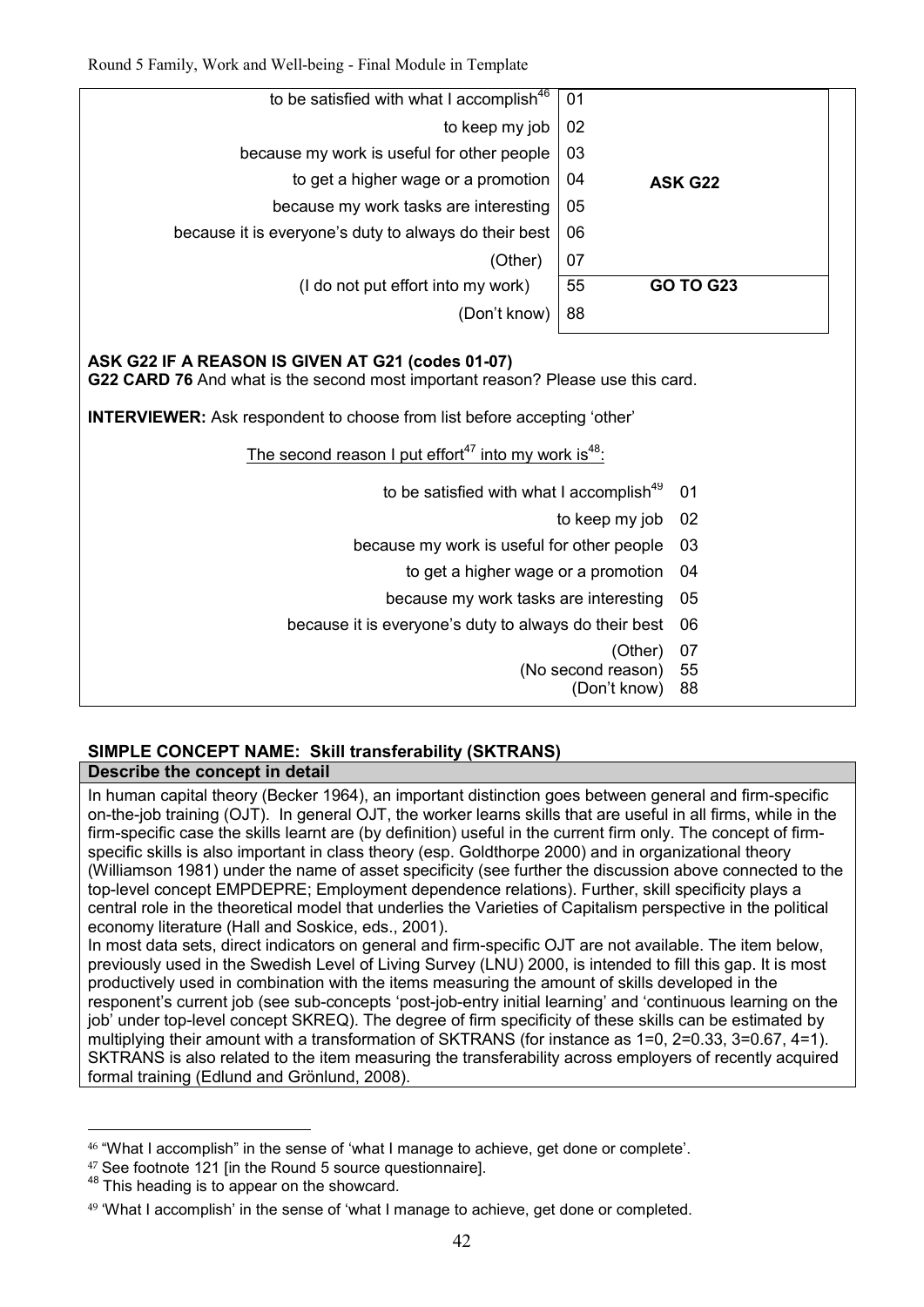| Question item wording <i>[Note: G20 is a new item for this module]</i>                                                                                                           |    |  |  |  |  |  |  |
|----------------------------------------------------------------------------------------------------------------------------------------------------------------------------------|----|--|--|--|--|--|--|
| <b>G20 CARD 74</b> Do you know <sup>50</sup> of any other employers who would have good use <sup>51</sup><br>for what you have learnt in your present job? Please use this card. |    |  |  |  |  |  |  |
| Yes, many                                                                                                                                                                        | 1  |  |  |  |  |  |  |
| Yes, some                                                                                                                                                                        | 2  |  |  |  |  |  |  |
| Yes, one or two                                                                                                                                                                  | 3  |  |  |  |  |  |  |
| No, none                                                                                                                                                                         | 4  |  |  |  |  |  |  |
| (I have not learnt anything in my present job)                                                                                                                                   | 55 |  |  |  |  |  |  |
| (Don't know)                                                                                                                                                                     | 88 |  |  |  |  |  |  |

# **SIMPLE CONCEPT NAME: Work Colleague Support (SUPPORT)**

**Describe the concept in detail**

Work Colleague Support (SUPPORT) refers to the level of support in work provided by a person's work colleagues. Support has been shown to be one of the most important mediators of the effects of work intensity for work stress, with those having stronger support better able to cope with high work demands (See House, 1981). This question has worked well and we recommend retaining full comparability with Round 2, despite any lack of precision about the notion of co-worker. We are mainly concerned with whether support exists or not rather than the detailed location of support.

**Question item wording** *[Note: G29 in round 5 was asked as G68 in round 2]*

**CARD 79** Using this card, please tell me how true each of the following statements is about your current job.

|     |                                                                  | Not at<br>all true | A little<br>true | Quite true | Very true | (Don't<br>know) |
|-----|------------------------------------------------------------------|--------------------|------------------|------------|-----------|-----------------|
| G29 | I can get support and help<br>from my co-workers when<br>needed. |                    |                  |            |           |                 |

# **SIMPLE CONCEPT NAME: Effort-Reward Balance (ERBALANCE)**

**Describe the concept in detail**

This refers to the extent to which employees feel adequately rewarded in terms of pay for the effort they put into their work. It draws on the stress theory developed by Siegrist, which emphasizes the negative effects for psychological well-being of perceived imbalance between effort and reward. It is anticipated that recession will tend to heighten such imbalances by increasing work intensity while reducing matching pay compensation. Our expectation is that greater imbalance will in turn feed into higher levels of workfamily conflict and lower community involvement. An item capturing effort-reward imbalance was included in ESS Round 3 (E53).

-

<sup>50</sup> "Know" in the sense of 'being aware of'

<sup>&</sup>lt;sup>51</sup> "Good use" in the sense of being able to make productive use of.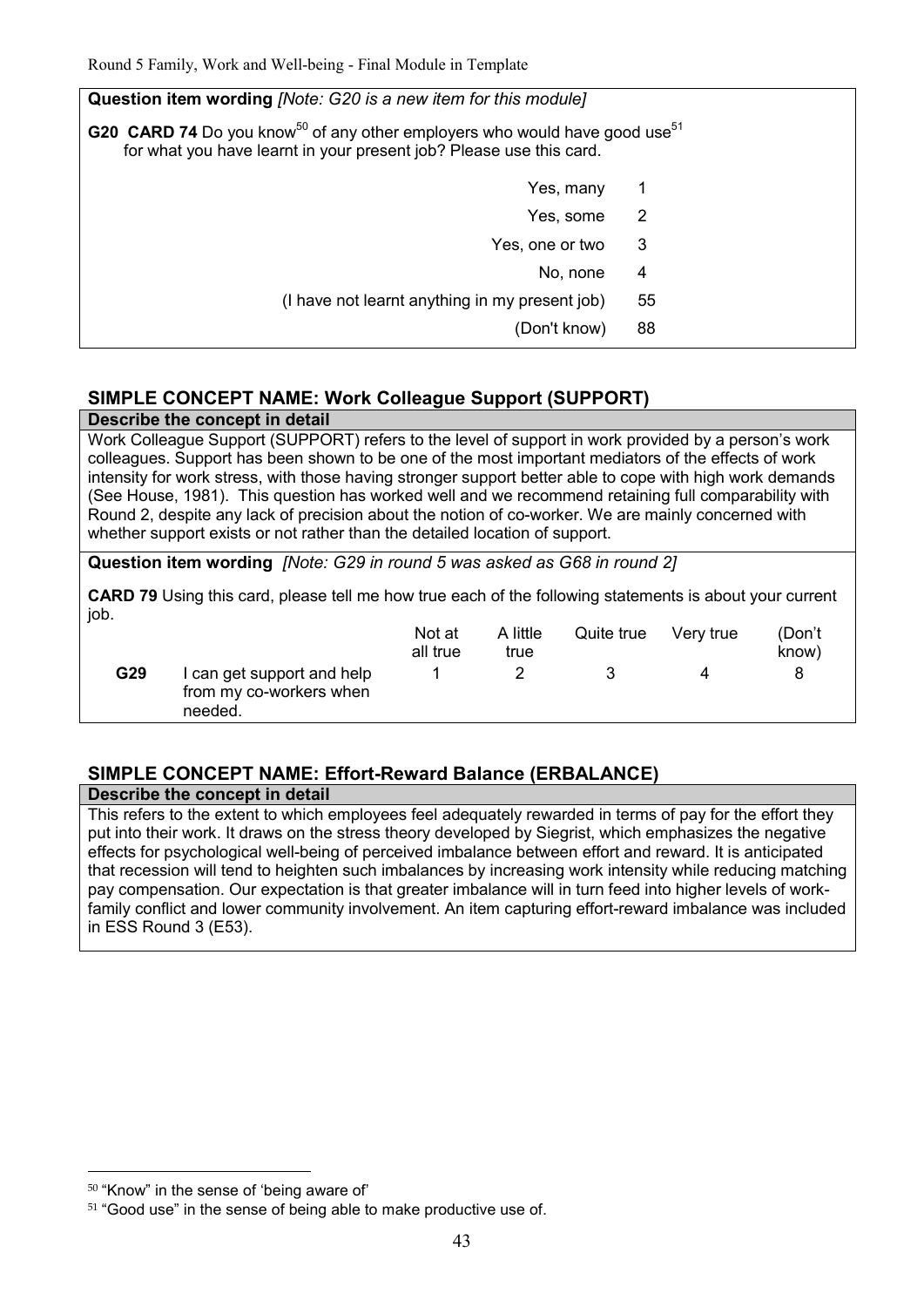**Question item wording** *[Note: G45 is a new item for this module but was asked as E53 in round 3. However, in Round 3 'your efforts' and 'your job' were used. In Round 5 'my efforts' and 'my job' are being used. The question formulation has also been amended from battery format to incorporate the statement into the question.]* 

**G45 CARD 84** To what extent do you agree or disagree with the following statement: 'Considering all my efforts<sup>52</sup> and achievements in my job, I feel I get paid appropriately'? Please use this card.

|                            | Agree strongly<br>$\overline{\phantom{1}}$ |  |
|----------------------------|--------------------------------------------|--|
|                            | $\overline{\phantom{0}}^2$<br>Agree        |  |
| Neither agree nor disagree | 3                                          |  |
|                            | <b>Disagree</b><br>4                       |  |
|                            | Disagree strongly<br>5                     |  |
|                            | (Don't know)<br>8                          |  |

# **SIMPLE CONCEPT NAME: Pay Effort Incentive (PAYEFF)**

**Describe the concept in detail** Pay Effort Incentive. Refers to whether or not the workplace has a payment system which rewards individual employees at least in part for the effort they put into their work. The expectation is that work intensity will be higher where this type of payment system is in place. In Round 2, the measure was positively correlated to working hard (0.14).

**Question item wording** *[Note: G28 was asked as G67 in round 2]*

**CARD 79** Using this card, please tell me how true each of the following statements is about your current job.

|     |                                                                             | Not at<br>all true | A little<br>true | Quite true | Verv true | (Don't<br>know) |
|-----|-----------------------------------------------------------------------------|--------------------|------------------|------------|-----------|-----------------|
| G28 | My wage or salary depends<br>on the amount of effort I put<br>into my work. |                    |                  |            |           | 8               |

# **SIMPLE CONCEPT NAME: Flexibility in Working hours (TIMEFLEX)**

**Describe the concept in detail**

Flexibility in Working Times (TIMEFLEX) refers to the control that people can exercise over the timing of their work hours. This is likely to have important implications for their ability to reconcile work and family pressures (Gallie and Russell, 2009; Steiber, 2009). Workers, who enjoy a high degree of time flexibility, are typically in higher qualified jobs, where they generally enjoy a higher level of autonomy (F18 – allowed to decide how own daily work is organized [F27 round 5]) and F19a [F28a round 5] – allowed to choose or change pace of work) and lower level of supervision (G78 [round 5 G14]).

**Question item wording** *[Note: G31 was asked as G69 in round 2]*

**CARD 54** Using this card, please tell me how true each of the following statements is about your current job.

|     |                                                 | Not at<br>all true | A little<br>true | Quite true | Verv true | (Don't<br>know) |
|-----|-------------------------------------------------|--------------------|------------------|------------|-----------|-----------------|
| G31 | can decide the time I start<br>and finish work. |                    |                  |            |           |                 |

<sup>&</sup>lt;u>.</u> <sup>52</sup> See footnote 121 [in the Round 5 source questionnaire].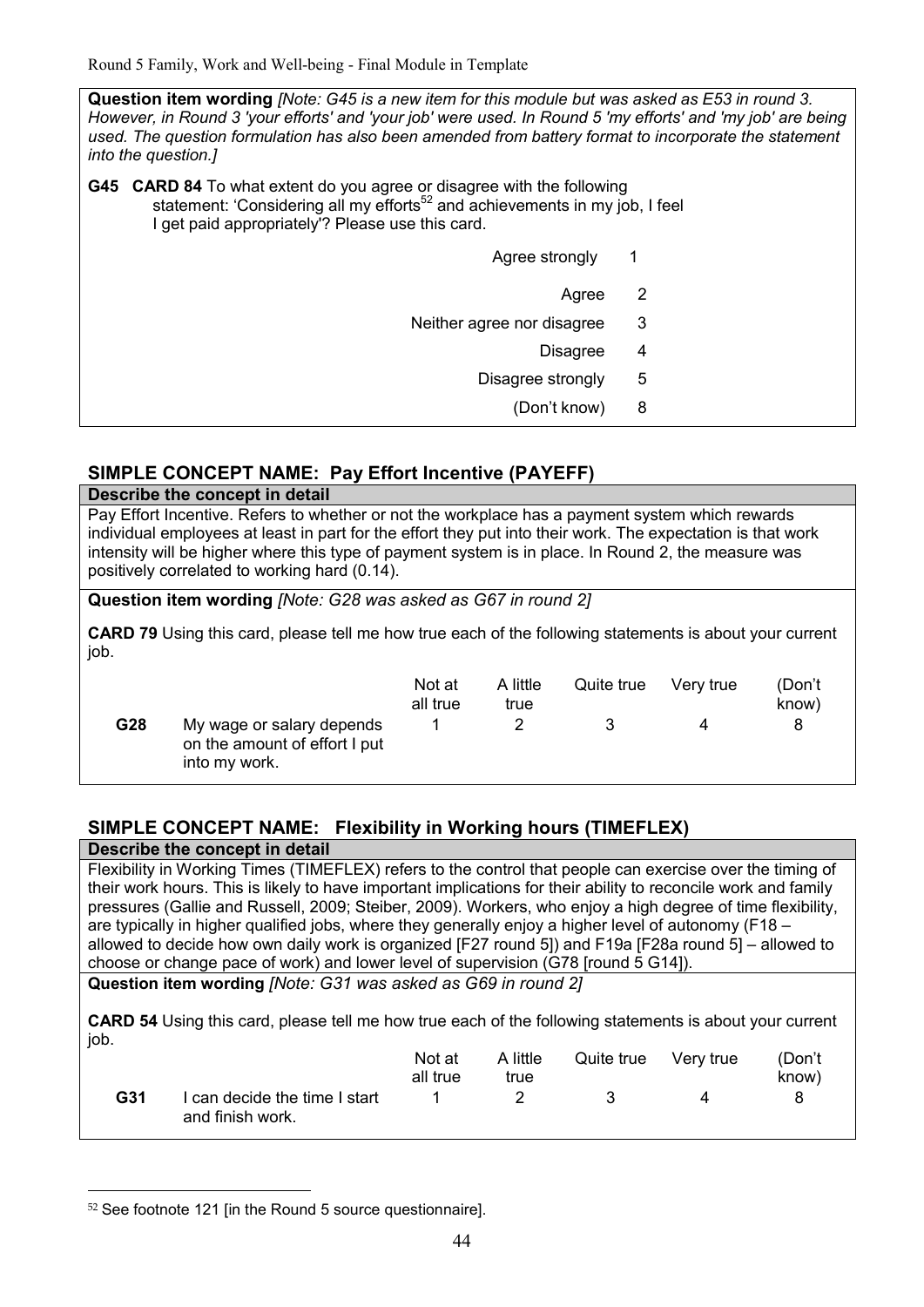# **SIMPLE CONCEPT NAME: Health and Safety at Work (DANGER)**

## **Describe the concept in detail**

Health and Safety at Work (DANGER) refers to a person's general assessment of the level of risk the working environment poses for their health and safety. It is expected to be related to perceived pressure at work, personal well-being and work-family conflict.

**Question item wording** *[Note: G30 was asked as G70 in round 2]*

**CARD 54** Using this card, please tell me how true each of the following statements is about your current job.

|     |                                                       | Not at all<br>true | A little<br>true | Ouite true | Very true | (Don't)<br>know) |
|-----|-------------------------------------------------------|--------------------|------------------|------------|-----------|------------------|
| G30 | My health or safety is at risk<br>because of my work. |                    |                  |            |           |                  |

# **SIMPLE CONCEPT NAME: Advancement Opportunities (ADVANCE)**

|                                                                                                                                   | Describe the concept in detail                                                                           |                   |       |                                         |                 |                             |                 |  |  |
|-----------------------------------------------------------------------------------------------------------------------------------|----------------------------------------------------------------------------------------------------------|-------------------|-------|-----------------------------------------|-----------------|-----------------------------|-----------------|--|--|
|                                                                                                                                   | Opportunities for Advancement (ADVANCE) refers to a person's perception of the availability of           |                   |       |                                         |                 |                             |                 |  |  |
|                                                                                                                                   | opportunities for career advancement. It is expected to be related to motivation in work (organizational |                   |       |                                         |                 |                             |                 |  |  |
|                                                                                                                                   | commitment, job satisfaction) and to work pressure.                                                      |                   |       |                                         |                 |                             |                 |  |  |
|                                                                                                                                   | Question item wording [Note: G36 was asked as G73 in round 2]                                            |                   |       |                                         |                 |                             |                 |  |  |
| <b>CARD 56</b> Still thinking about your current job, how much do you agree or disagree with<br>each of the following statements? |                                                                                                          |                   |       |                                         |                 |                             |                 |  |  |
|                                                                                                                                   |                                                                                                          | Agree<br>strongly | Agree | <b>Neither</b><br>agree nor<br>disagree | <b>Disagree</b> | <b>Disagree</b><br>strongly | (Don't<br>know) |  |  |
| G36                                                                                                                               | My opportunities<br>for advancement<br>are good.                                                         |                   | 2     | 3                                       | 4               | 5                           | 8               |  |  |

# **SIMPLE CONCEPT NAME: Closeness of supervisor (CLOSESUP)**

# **Describe the concept in detail**

In class theory (Wright 1997, Goldthorpe 2000), class position among employees is seen as determined by two main dimensions: (a) the degree of difficulty for the employer to replace the employee, and (b) the degree of difficulty for the employer to monitor the work effort of the employee. If the degree of difficulty is high along these two dimensions, the employer will tend to offer large rewards (in terms of employment security, promotion prospects and wages) to the employees concerned in order to make it more attractive for the employee to stay with the employer and to put in a large amount of work effort. If the degree of difficulty is low along the two dimensions, the employer conversely tends to offer relatively small rewards. This difference in incentive structures is supposed to explain class inequality

in rewards among employees. The concept of closeness of supervision (CLOSESUP) is intended to measure the (b) dimension of this theoretical model, i.e., monitoring difficulties. The specific indicator is also tied to the concept of 'direct control' as distinguished in the labor control literature, especially Edwards (1979). Finally, CLOSESUP is an indicator of autonomy, or work discretion, and thereby connected to other ESS items tapping that concept, such as influence over organizing daily work (F18 round 2; F27 round 5) and influence over work pace (F19a round 2;F28a round 5).

# **Question item wording**

This sub-concept was dropped from the final module. CLOSESUP is tied in its content with the item measuring 'monitoring difficulties' (MONDIFF). In the interest of item reduction, it was reasonable to let one of the items go. 'Monitoring difficulties' has the advantage of being more strongly connected to existing theory as well as being less overlapping in content with job autonomy than is the case for closeness of supervision. On these grounds, CLOSESUP was deleted and MONDIFF retained.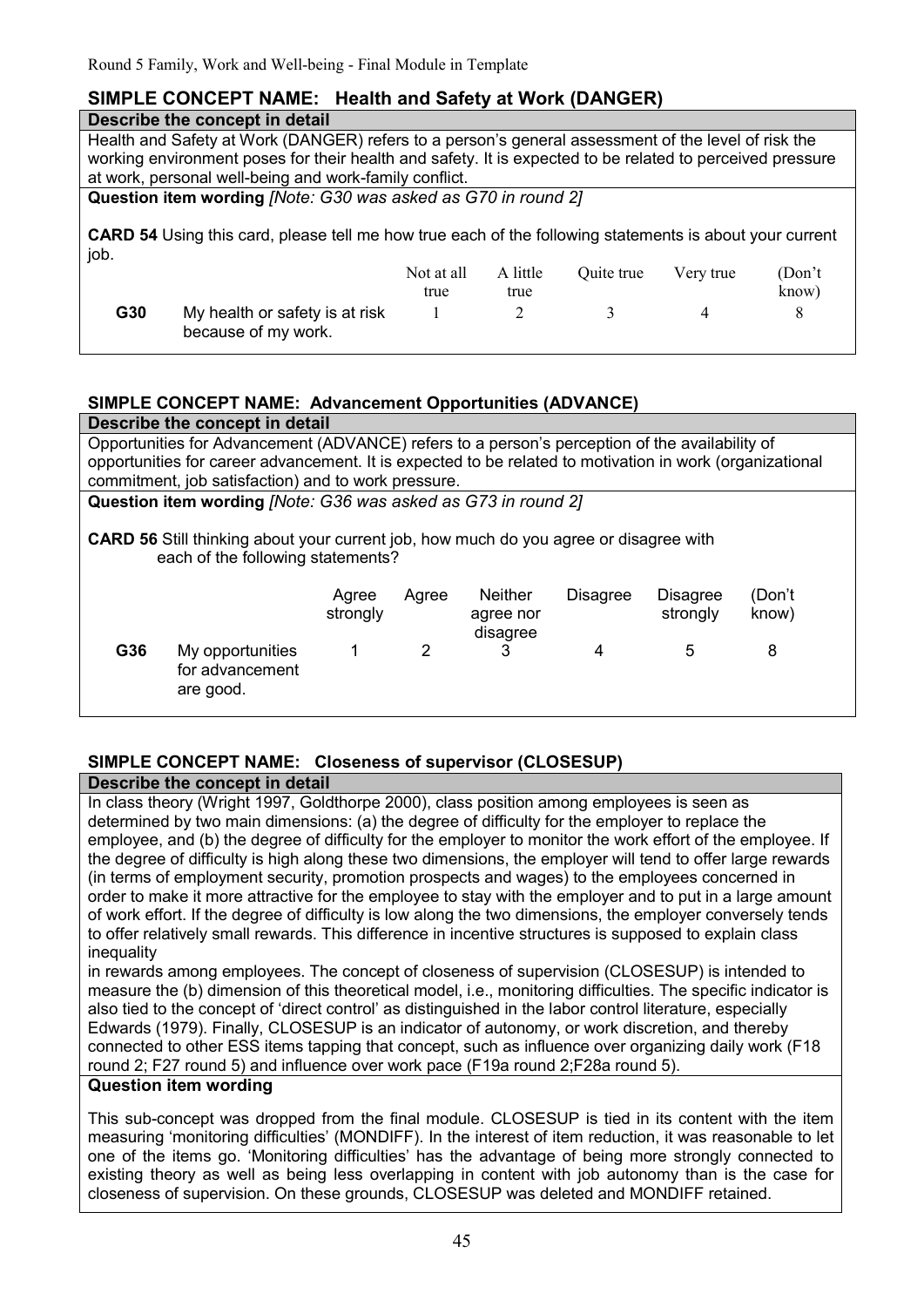# **SIMPLE CONCEPT NAME: Sex of Closest Supervisor (SEXSUP)**

# **Describe the concept in detail**

| This refers to whether or not the person's immediate supervisor is male or female. An important        |   |  |  |  |  |
|--------------------------------------------------------------------------------------------------------|---|--|--|--|--|
| finding from the organizational stratification literature is that the gender wage gap is smaller among |   |  |  |  |  |
| workers who have a female manager (Hultin and Szulkin 1999). This suggests that women are more         |   |  |  |  |  |
| disadvantaged when their boss is male than with a female manager.                                      |   |  |  |  |  |
| Question item wording <i>[Note: G37 was asked as G75 in round 2]</i>                                   |   |  |  |  |  |
| <b>G37</b> Is your immediate <sup>53</sup> supervisor/boss a man or a woman?                           |   |  |  |  |  |
| Man                                                                                                    |   |  |  |  |  |
| Woman                                                                                                  | 2 |  |  |  |  |
|                                                                                                        |   |  |  |  |  |

# **SIMPLE CONCEPT NAME: Job Security (SECURE)**

**Describe the concept in detail**

Job Security (SECURE) refers to a person's perception of the chances of keeping or being forced to leave their job in the foreseeable future. It is expected to be related to personal well-being and work family conflict (Burchell et al. 2002; Erlinghagen, 2008; Gallie and Russell, 2009; Steiber, 2009).

**Question item wording** *[Note: G32 was asked as G66 in round 2]*

**CARD 79** Using this card, please tell me how true each of the following statements is about your current job.

|            |                                | Not at all<br>true | A little true | <b>Quite true</b> | <b>Very true</b> | (Don't<br>know) |
|------------|--------------------------------|--------------------|---------------|-------------------|------------------|-----------------|
| <b>G32</b> | My job is secure <sup>54</sup> |                    |               |                   |                  |                 |

## **SIMPLE CONCEPT NAME:** Workplace Sex Segregation (WPSEXD)

| Describe the concept in detail                                                                                                                                        |    |  |  |  |  |  |
|-----------------------------------------------------------------------------------------------------------------------------------------------------------------------|----|--|--|--|--|--|
| The workplace sex distribution is an indicator of the proportion female employees at the workplace.                                                                   |    |  |  |  |  |  |
| Question item wording [Note: G38 was asked as G75a in round 2]                                                                                                        |    |  |  |  |  |  |
| G38 CARD 81 What is the proportion of women at your workplace?<br>NOTE TO INTERVIEWER: Workplace is the establishment at which or from which<br>the respondent works. |    |  |  |  |  |  |
| None                                                                                                                                                                  | 01 |  |  |  |  |  |
| Very small                                                                                                                                                            | 02 |  |  |  |  |  |

| Under a half | 03 |  |
|--------------|----|--|
| About half   | 04 |  |
| Over a half  | 05 |  |
| Very large   | 06 |  |
| All          | 07 |  |
| (Don't know) | 88 |  |
|              |    |  |

 $\overline{\phantom{a}}$  $53$  "Immediate" is your direct line manager / the person to whom the respondent reports day-to-day. <sup>54</sup> "Secure" in the sense of an actual or implied promise/likelihood of continued employment with that employer.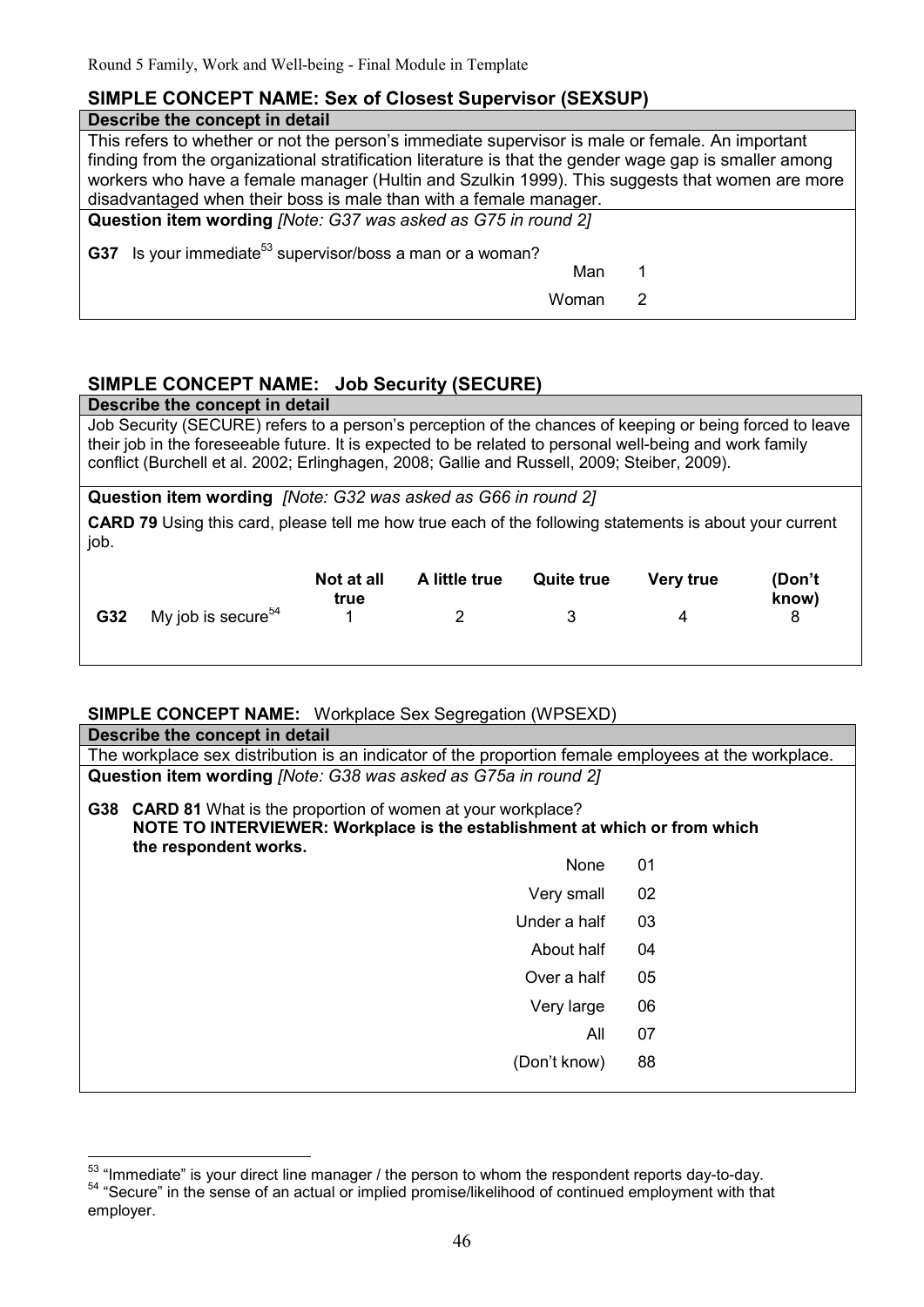## **SIMPLE CONCEPT NAME: Year of Retirement (rtryr)**

## **Describe the concept in detail**

The year at which the respondent retired can be used to compute respondents' age at retirement (apart from it also conveying important information on the historical time of retirement decisions, related to changes in institutional and economic context conditions). This concept is a repeat measure from Round 2. The age at retirement is expected to correlate with R's health status – that is the lower the age at retirement, the lower reported health is expected to be. This variable should have a close relationship with round 2 core item F11 (In what year were you last in a paid job?) [F20 in round 5], unless a spell of inactivity preceded retirement. The rate of involuntary retirement (wntrtr) should decrease with R's age at retirement.

**Question item wording** *[Note: G84 was asked as G108 in round 2]*

## **ASK IF MAIN ACTIVITY RETIRED (code 1 at G83)**

**G84** In what year did you retire?

**WRITE IN YEAR | | | | | ASK G85** 

 **OR CODE** (Don't know) 8888 **ASK G85**  (Never had a paid job) 0000 **GO TO G86** 

# **SIMPLE CONCEPT NAME: Involuntary retirement (wntrtr)**

**Describe the concept in detail** Recent literature makes a distinction between "voluntary" and "involuntary" (early) retirement, where "involuntary" retirement results from employment constraints rather than from preferences for leisure relative to gainful employment (e.g. Smith 2006). This concept is a repeat measure from Round 2 – hence, rates of involuntary retirement can be traced over time. The odds of involuntary retirement (versus voluntary retirement) typically decrease with the age at retirement (computed based on rtryr, see above for G108). Moreover, it would be expected that involuntary retirees (wntrtr=2) are financially less well-off post-retirement and report lower levels of health than those who retired voluntarily.

**Question item wording** *[Note: G85 was asked as G109 in round 2]* **G85** Did you want to retire then or would you have preferred to continue in paid work?

Wanted to retire then 1

Preferred to have continued in paid work 2

(Don't know) 8

Code 2 in round 5 is slightly different to code 2 in Round 2. In round 2 'preferred to continue in paid work' was used. This change was made to improve the grammar in the code. These codes are not made available to respondents (they are not read out and there is no showcard). The codes are simply used by interviewers to record the answer given.

# **SIMPLE CONCEPT NAME: Fertility plans (plnchld)**

## **Describe the concept in detail**

This is a repeat item from Round 2 (G58). Stated fertility plans have been shown to have predictive power for realised fertility in longitudinal studies (e.g. Toulemon and Rita Testa 2005). The measure is therefore deemed central in studies of fertility decisions and can be used to test the effect of economic insecurity on family planning. It has been shown that unemployment causes people to postpone fertility projects or to remain undecided, while having a non-working partner is associated with more frequent desires to have children in the near future. Moreover, it has been shown that people's gender attitudes and work/lifestyle preferences more strongly relate to their fertility intentions than to their actual/realised fertility (Vitali et al. 2009). This suggests that fertility plans are less affected by attitude adaptation (i.e. attitudes being modified as a result of a certain behaviour rather than selection of behaviour based on attitudes) than is actual fertility. Relationships of this variable with respondent's age, marital status and the number of children already born are expected. Given current fertility rates and expectations (with most couples preferring to have one or two children over having more than that), the likelihood that people plan to have another child are expected to drop with the number of children ever had, with a sharp decline at two children.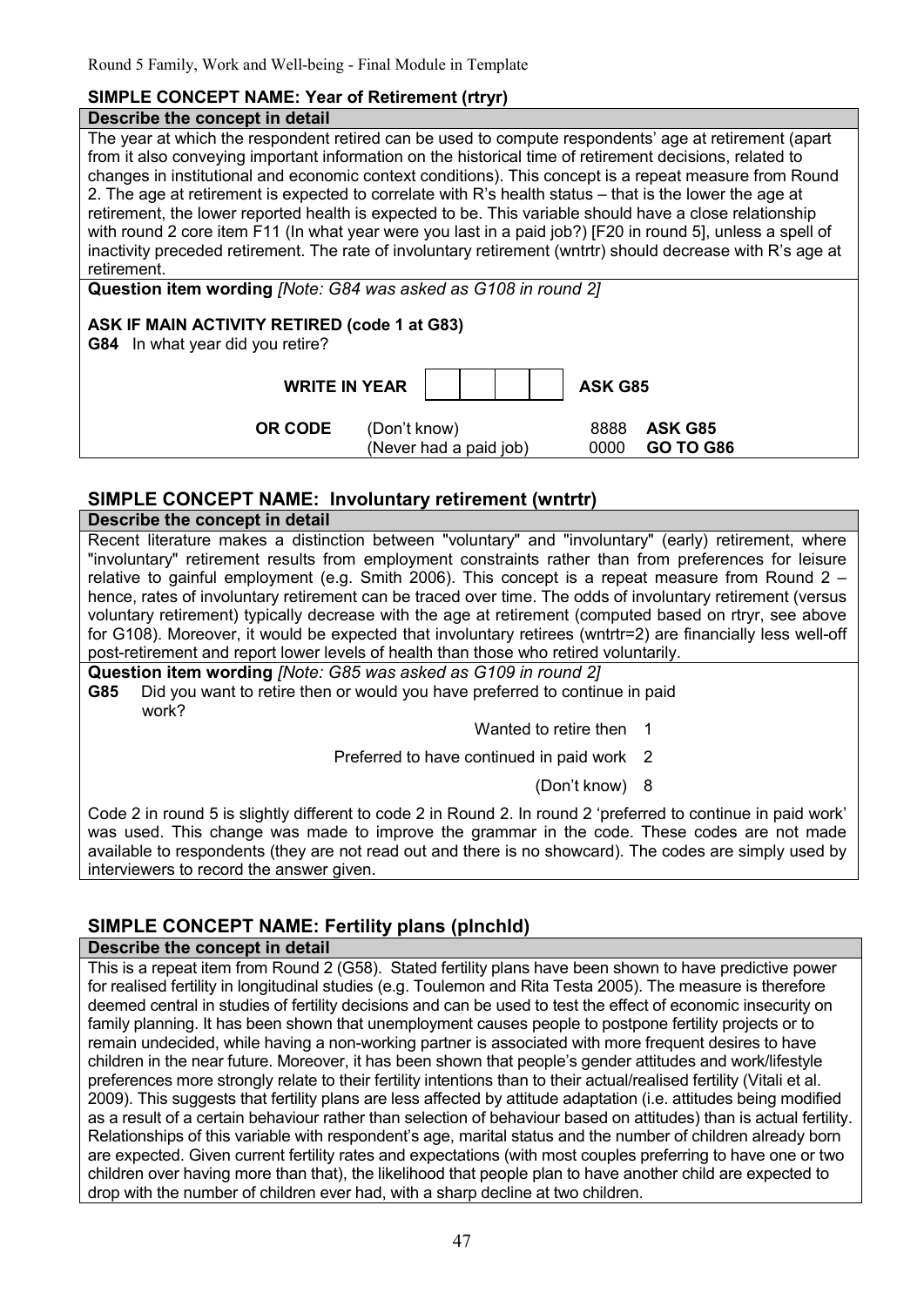**Question item wording** *[Note: G88 was asked as G58 in round 2. The interviewer note was added for round 5.]*

#### **ASK IF RESPONDENT AGED 45 OR UNDER (code 2 at G86)**

**G88 CARD 93** Do you plan to have a child within the next three years? Please use this card **NOTE TO INTERVIEWER: IF RESPONDENT OR RESPONDENT'S PARTNER IS PREGNANT, CODE AS 4. ADOPTION SHOULD BE INCLUDED.**

| Definitely not | 1 |  |
|----------------|---|--|
| Probably not   | 2 |  |
| Probably yes   | 3 |  |
| Definitely yes | 4 |  |
| (Don't know)   | 8 |  |

## **SIMPLE CONCEPT NAME: proportion of income provided by respondent (PROPINC) Describe the concept in detail**

This concept measures the level of financial contribution to household income made by the respondent and consequently the level of financial responsibility they bear.

The financial contribution made by men and women within couple households is given a central role in a number of theories on the division of labour within the household (Becker, 1981; Brines, 1994).

#### **Expected Relationship with other complex or simple concepts**

Research using the round 2 module found within couples that male partner's contribution to housework increased with women's contribution to household income (Gonzalez et al. 2009). In the context of recession, a greater level of financial responsibility for other household members is likely to increase the pressures associated with labour market insecurity. This could be manifested in a number of ways e.g. more negative effects of insecurity on emotional wellbeing (WELLBING), and on family life (WFC, especially the strain-based WFC) (Gallie & Russell, 2009). Greater breadwinning responsibilities may also affect job preferences (JOBPREF) leading to a higher value being attached to extrinsic job characteristics. PROPINC is also expected to be associated with gender role attitudes (GENTRAD).

**Question item wording** *[Note: F41a in round 5 was asked as F32a in round 2]*

**F41a CARD 56** Around how large a proportion of the household income do you provide yourself? Please use this card.

|    |              | yoursell? Please use this card. |
|----|--------------|---------------------------------|
| 01 | None         |                                 |
| 02 | Very small   |                                 |
| 03 | Under a half |                                 |
| 04 | About half   |                                 |
| 05 | Over a half  |                                 |
| 06 | Very large   |                                 |
| 07 | All          |                                 |
| 77 | (Refused)    |                                 |
| 88 | (Don't know) |                                 |

# **SIMPLE CONCEPT NAME: Disagreement about money (FINTEN)**

#### **Describe the concept in detail**

This refers to disagreement between partners about the use of money. It was asked in Round 2 (G14). It is likely to be particularly relevant for analyses of the implications of insecurity, as earlier research on the effects of unemployment has shown that job loss is associated with heightened tension about expenditure patterns in the household (Vogler, 1984).

We should maintain comparability with Round 2 by adopting the same lead phrase, even if it is a rather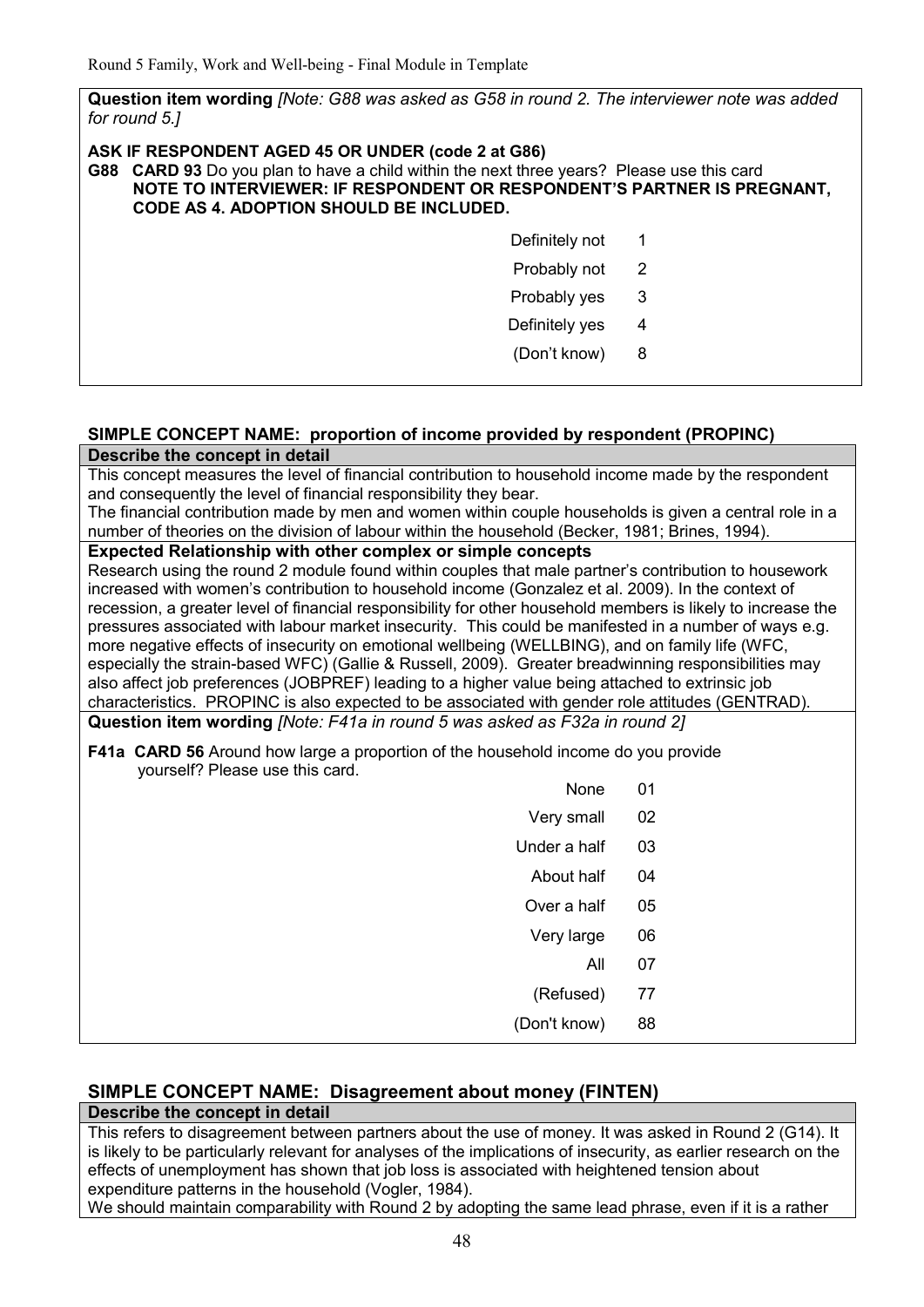| long introduction for a single item.                                                                    |        |       |         |        |         |       |        |
|---------------------------------------------------------------------------------------------------------|--------|-------|---------|--------|---------|-------|--------|
| Expected Relationship with other complex or simple concepts                                             |        |       |         |        |         |       |        |
| We would expect disagreements about money to be linked to job insecurity as well as job loss, with both |        |       |         |        |         |       |        |
| heightening disagreements around money. It is also expected to be associated with gender role attitudes |        |       |         |        |         |       |        |
| (GENTRAD), with disagreement greater where gender roles are less traditional.                           |        |       |         |        |         |       |        |
| Question item wording [Note: G78 was asked as G14 in round 2. Note that this item was asked in          |        |       |         |        |         |       |        |
| a battery in round 2]                                                                                   |        |       |         |        |         |       |        |
|                                                                                                         |        |       |         |        |         |       |        |
| G78<br><b>CARD 91</b> Couples sometimes disagree about household and family issues. Using               |        |       |         |        |         |       |        |
| this card, how often do you and your husband/wife/partner disagree about money?                         |        |       |         |        |         |       |        |
|                                                                                                         |        |       |         |        |         |       |        |
| <b>Never</b>                                                                                            | Less   | Once  | Several | Once a | Several | Every | (Don't |
|                                                                                                         | than   | a     | times a | week   | times a | day   | know)  |
|                                                                                                         | once a | month | month   |        | week    |       |        |
|                                                                                                         | month  |       |         |        |         |       |        |
|                                                                                                         |        |       |         |        |         |       |        |
| 01                                                                                                      | 02     | 03    | 04      | 05     | 06      | 07    | 88     |
|                                                                                                         |        |       |         |        |         |       |        |
|                                                                                                         |        |       |         |        |         |       |        |

## **SIMPLE CONCEPT NAME: Working time preferences - Respondents (wkhsch) Describe the concept in detail**

Interest in measures of working time preferences (also called labour supply preferences or work hour preferences) emerged in response to evidence showing that weekly working hours cannot be freely chosen and that therefore people often face mismatches between the hours that they supply to the labour market and the hours they would prefer to work given their current wage potential and budget constraints (e.g. Altonji & Paxson 1988; Dickens & Lundberg 1993; Echtelt et al. 2006;). This challenges micro-economic labour supply theory.

There is a considerable body of research demonstrating the usefulness of direct measures of working time preferences. Yet, such data has rarely been available for cross-country comparative research. The exception is the 1998 survey by the European Foundation in Dublin carried out in the EU-15 plus Norway (see e.g. Bielenski et al. 2002). One of its great merits has been the availability of measures of working time preference at the household level (asking for preferred hours of respondent and his/her partner, allowing for the construction of preferred employment patterns at the household level, see e.g. Daly and Rake 2003).

While respondents' working time preferences (wkhsch) are a repeat measure from Round 2, the working time preferences for the partner are a new item (wkhschp, see below). Validity check: One would expect a correlation with actual hours of work and clustering of work hour preferences at common values of 20, 30 and especially 40 weekly hours of work. The second part of the question is important to stress the financial implications of the preference.

**Question item wording** *[Note: G72 was asked as G116 in round 2. The interviewer instruction was added for round 5.]*

**G72** How many hours a week, if any, would you choose to work, bearing in mind that your earnings would go up or down according to how many hours you work?

**INTERVIEWER:** if the respondent says 'no hours' code as 00

**WRITE IN NUMBER OF HOURS** 

| ۰.  |  |
|-----|--|
| . . |  |

(Don't know) 888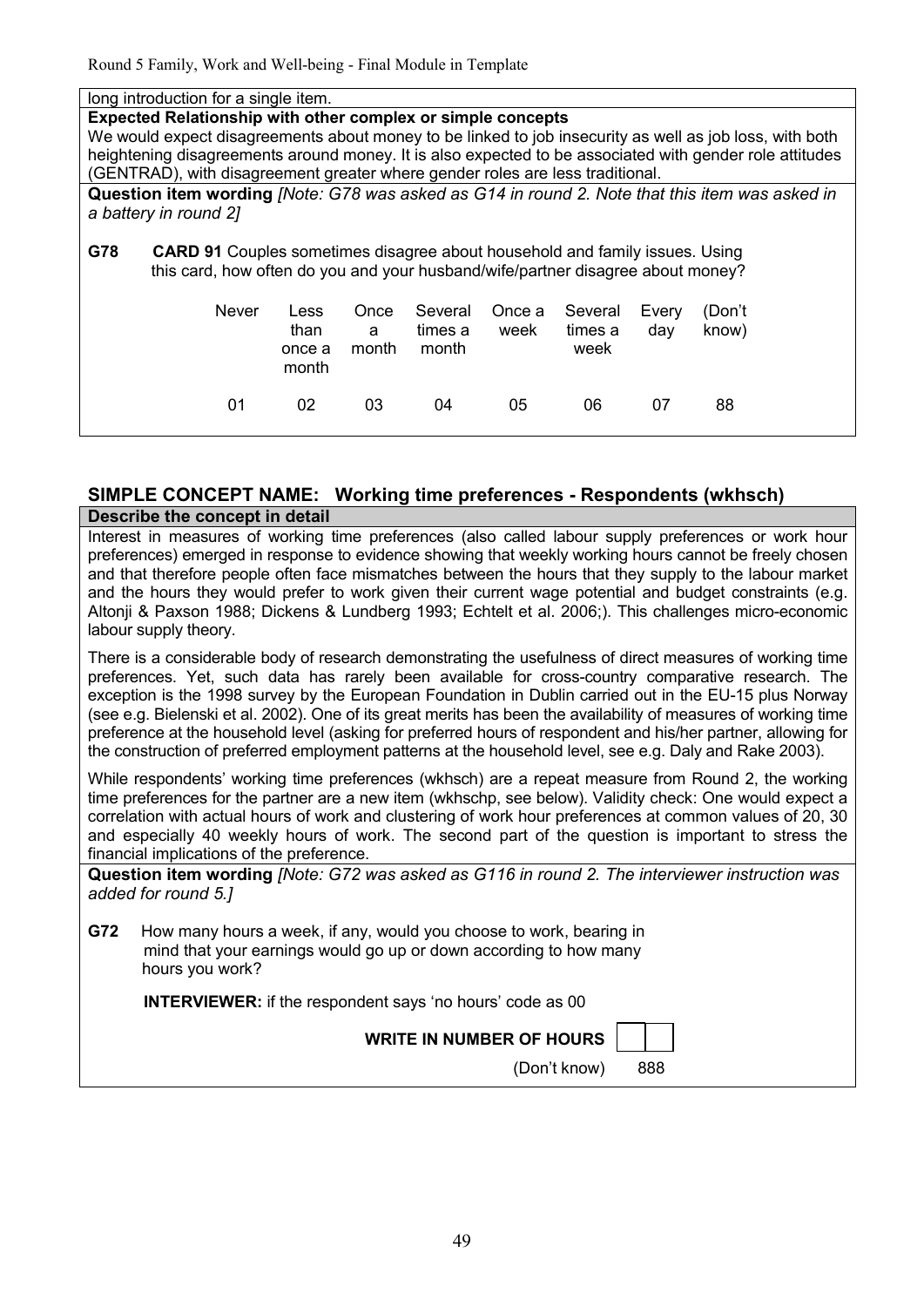# **SIMPLE CONCEPT NAME: Working time preferences partner (wkhschp)**

#### **Describe the concept in detail**

See above wkhsch. This is a new item. Together with wkhsch it can be used to compute R's preferred household employment pattern. This represents an alternative way of measuring Hakim's *personal* work/lifestyle preferences (as opposed to more *generalised* gender role attitudes (round 2 G6, G8; round 5 G4, G5).

Respondents' preferences for their own and their partner's working hours (their joint labour supply) will be affected by a multitude of factors: financial incentives (their education and respective wages, their nonlabour income, the opportunity costs of working such as the costs of institutional childcare), time constraints of each partner (e.g. care responsibilities), health constraints (e.g. poor physical or mental health), work motivation (e.g. intrinsic quality of jobs INTRIN, advancement opportunities round 2 G73 (G36 round 5), non-financial job and employment commitment – JOBCOM and EMPCOM) and their attitudes toward desirable gender roles (round 2 - G6, G8; round 5 G4, G5).

**Question item wording** *[Note: G74 is a new item for this module]*

# **ASK IF RESPONDENT LIVES WITH HUSBAND/WIFE/PARTNER (code 1 at G73)**

**G74** If you could choose, how many hours a week, if any, would you like your partner to work bearing in mind that your partner's earnings would go up or down according to how many hours s/he works?

 **INTERVIEWER:** if the respondent says 'no hours' code as 00

**WRITE IN NUMBER OF HOURS** 

(Don't know) 888

# **SIMPLE CONCEPT NAME: Time spent on Childcare (childcare)**

#### **Describe the concept in detail**

Time spent on childcare is an important element of overall unpaid labour and also of committed time (as opposed to leisure or free-time). Combined with information on time spent on household work and on adult care responsibilities it will provide a more comprehensive picture of family demands for each individual and improve the capacity to investigate the sources of work-family conflict.

## **Expected Relationship with other complex or simple concepts**

Childcare time is expected to influence work to family conflict and family to work conflict. High levels of combined domestic and paid workloads are expected to be associated with lower levels of well-being (McGinnity & Russell, 2007). The distribution of childcare time is expected to be strongly gendered especially in countries where labour market participation among mothers is relatively low.

## **Question item wording**

This sub-concept was dropped from the final module, as the pilot survey indicated that the item proposed was unable to provide a reliable estimate of time spent on childcare.

# **SIMPLE CONCEPT NAME: satisfaction with work-life (SATWLB) balance**

## **Describe the concept in detail**

Work-life balance is achieved when an individual perceives his or her major life domains and different roles s/he places in them to be compatible with each other (Steiber, 2009). Satisfaction with work –life balance, as with other concepts of life satisfaction, incorporates respondents needs and expectations objective situation as well as their objective situation (Fahey et al, 2003). In contrast to the work-tofamily conflict and family-to –work conflict this measure does not specify the direction of the relationship. The life domain is not specified so that it incorporates family, leisure, social life, study etc. (MacInnes, 2006).

## **Expected Relationship with other complex or simple concepts**

Satisfaction with work-life balance (SATWLB) is seen to arise from a combination of processes of positive and negative spillovers between work and other life spheres therefore we would expect it to be negatively correlated with the WFC and FWC measures. It is also expected to be positively related to psychological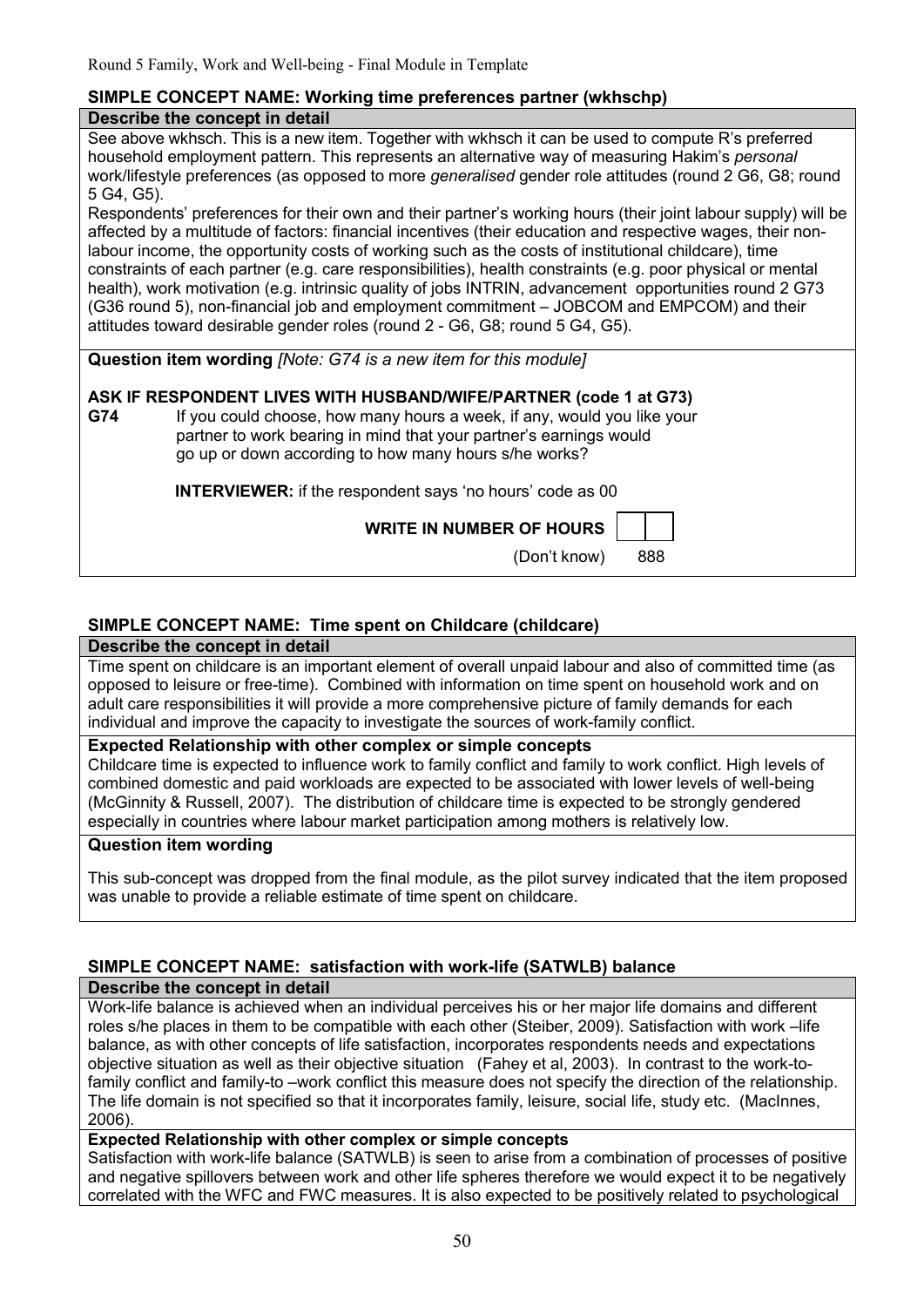| well-being, life-satisfaction and job satisfaction (Allen et al 2000)                                                                                                                                  |  |
|--------------------------------------------------------------------------------------------------------------------------------------------------------------------------------------------------------|--|
| Question item wording [Note: G54 is new for this module but was asked as E49 in round 3]                                                                                                               |  |
| <b>G54 STILL CARD 86</b> And how satisfied are you with the balance between the<br>time you spend on your paid work and the time you spend on<br>other aspects of your life? Please use the same card. |  |
| (Don't<br><b>Extremely</b><br><b>Extremely</b><br>dissatisfied<br>satisfied<br>know)                                                                                                                   |  |
| 05<br>88<br>00<br>02<br>06<br>08<br>01<br>03<br>04<br>07<br>09<br>10                                                                                                                                   |  |

# **SIMPLE CONCEPT NAME: Reason for leaving last job (JOBTERMIN)**

| distinguish between voluntary and involuntary 'job quits'. For those not currently in employment it<br>provides information on the route into unemployment or inactivity, which is important for understanding<br>the effects of the recession. For those currently employed it will establish whether job mobility was<br>voluntary or involuntary in nature.<br><b>Expected Relationship with other complex or simple concepts</b><br>It is expected that the way in which the last job was terminated will be related to current financial and<br>emotional well-being, if the job termination occurred in recent years. Involuntary job mobility is expected<br>to be associated with poorer employment conditions than voluntary job mobility (other factors being<br>equal). Exits from employment due to care commitments or family reasons are more likely to occur for<br>women.<br>Question item wording [Note: F34b is a new item for this module]<br>F34b CARD 53 Which of the reasons shown on this card best describes your main<br>reason for leaving your last employer?<br><b>INTERVIEWER NOTE: CODE ONE ANSWER ONLY</b><br>I obtained <sup>55</sup> a better job<br>01<br>02<br>I decided to start my own business / become self-employed<br>My contract ended<br>03<br>I was made redundant <sup>56</sup> or dismissed <sup>57</sup><br>04<br>My employer stopped operating<br>05<br>06<br>My own / family business was closed or was sold<br>07<br>Illness or disability<br>I retired<br>08<br>Personal or family reasons<br>09<br>Other<br>10<br>Never left an employer<br>11<br>(Don't know)<br>88 | Describe the concept in detail                                                                           |  |  |  |  |  |  |  |  |
|--------------------------------------------------------------------------------------------------------------------------------------------------------------------------------------------------------------------------------------------------------------------------------------------------------------------------------------------------------------------------------------------------------------------------------------------------------------------------------------------------------------------------------------------------------------------------------------------------------------------------------------------------------------------------------------------------------------------------------------------------------------------------------------------------------------------------------------------------------------------------------------------------------------------------------------------------------------------------------------------------------------------------------------------------------------------------------------------------------------------------------------------------------------------------------------------------------------------------------------------------------------------------------------------------------------------------------------------------------------------------------------------------------------------------------------------------------------------------------------------------------------------------------------------------------------------------------------------------------------------------|----------------------------------------------------------------------------------------------------------|--|--|--|--|--|--|--|--|
|                                                                                                                                                                                                                                                                                                                                                                                                                                                                                                                                                                                                                                                                                                                                                                                                                                                                                                                                                                                                                                                                                                                                                                                                                                                                                                                                                                                                                                                                                                                                                                                                                          | Job termination establishes the reasons for leaving the last job. At the broadest level it is crucial to |  |  |  |  |  |  |  |  |
|                                                                                                                                                                                                                                                                                                                                                                                                                                                                                                                                                                                                                                                                                                                                                                                                                                                                                                                                                                                                                                                                                                                                                                                                                                                                                                                                                                                                                                                                                                                                                                                                                          |                                                                                                          |  |  |  |  |  |  |  |  |
|                                                                                                                                                                                                                                                                                                                                                                                                                                                                                                                                                                                                                                                                                                                                                                                                                                                                                                                                                                                                                                                                                                                                                                                                                                                                                                                                                                                                                                                                                                                                                                                                                          |                                                                                                          |  |  |  |  |  |  |  |  |
|                                                                                                                                                                                                                                                                                                                                                                                                                                                                                                                                                                                                                                                                                                                                                                                                                                                                                                                                                                                                                                                                                                                                                                                                                                                                                                                                                                                                                                                                                                                                                                                                                          |                                                                                                          |  |  |  |  |  |  |  |  |
|                                                                                                                                                                                                                                                                                                                                                                                                                                                                                                                                                                                                                                                                                                                                                                                                                                                                                                                                                                                                                                                                                                                                                                                                                                                                                                                                                                                                                                                                                                                                                                                                                          |                                                                                                          |  |  |  |  |  |  |  |  |
|                                                                                                                                                                                                                                                                                                                                                                                                                                                                                                                                                                                                                                                                                                                                                                                                                                                                                                                                                                                                                                                                                                                                                                                                                                                                                                                                                                                                                                                                                                                                                                                                                          |                                                                                                          |  |  |  |  |  |  |  |  |
|                                                                                                                                                                                                                                                                                                                                                                                                                                                                                                                                                                                                                                                                                                                                                                                                                                                                                                                                                                                                                                                                                                                                                                                                                                                                                                                                                                                                                                                                                                                                                                                                                          |                                                                                                          |  |  |  |  |  |  |  |  |
|                                                                                                                                                                                                                                                                                                                                                                                                                                                                                                                                                                                                                                                                                                                                                                                                                                                                                                                                                                                                                                                                                                                                                                                                                                                                                                                                                                                                                                                                                                                                                                                                                          |                                                                                                          |  |  |  |  |  |  |  |  |
|                                                                                                                                                                                                                                                                                                                                                                                                                                                                                                                                                                                                                                                                                                                                                                                                                                                                                                                                                                                                                                                                                                                                                                                                                                                                                                                                                                                                                                                                                                                                                                                                                          |                                                                                                          |  |  |  |  |  |  |  |  |
|                                                                                                                                                                                                                                                                                                                                                                                                                                                                                                                                                                                                                                                                                                                                                                                                                                                                                                                                                                                                                                                                                                                                                                                                                                                                                                                                                                                                                                                                                                                                                                                                                          |                                                                                                          |  |  |  |  |  |  |  |  |
|                                                                                                                                                                                                                                                                                                                                                                                                                                                                                                                                                                                                                                                                                                                                                                                                                                                                                                                                                                                                                                                                                                                                                                                                                                                                                                                                                                                                                                                                                                                                                                                                                          |                                                                                                          |  |  |  |  |  |  |  |  |
|                                                                                                                                                                                                                                                                                                                                                                                                                                                                                                                                                                                                                                                                                                                                                                                                                                                                                                                                                                                                                                                                                                                                                                                                                                                                                                                                                                                                                                                                                                                                                                                                                          |                                                                                                          |  |  |  |  |  |  |  |  |
|                                                                                                                                                                                                                                                                                                                                                                                                                                                                                                                                                                                                                                                                                                                                                                                                                                                                                                                                                                                                                                                                                                                                                                                                                                                                                                                                                                                                                                                                                                                                                                                                                          |                                                                                                          |  |  |  |  |  |  |  |  |
|                                                                                                                                                                                                                                                                                                                                                                                                                                                                                                                                                                                                                                                                                                                                                                                                                                                                                                                                                                                                                                                                                                                                                                                                                                                                                                                                                                                                                                                                                                                                                                                                                          |                                                                                                          |  |  |  |  |  |  |  |  |
|                                                                                                                                                                                                                                                                                                                                                                                                                                                                                                                                                                                                                                                                                                                                                                                                                                                                                                                                                                                                                                                                                                                                                                                                                                                                                                                                                                                                                                                                                                                                                                                                                          |                                                                                                          |  |  |  |  |  |  |  |  |
|                                                                                                                                                                                                                                                                                                                                                                                                                                                                                                                                                                                                                                                                                                                                                                                                                                                                                                                                                                                                                                                                                                                                                                                                                                                                                                                                                                                                                                                                                                                                                                                                                          |                                                                                                          |  |  |  |  |  |  |  |  |

<sup>55</sup> 'Obtained' can be meant in the passive sense - I was offered another job **or** in the active sense - I was looking for and found a better job.

 $\overline{a}$ 

<sup>56</sup> 'Redundant' – job no longer exists

 $57$  'Dismissed' – being fired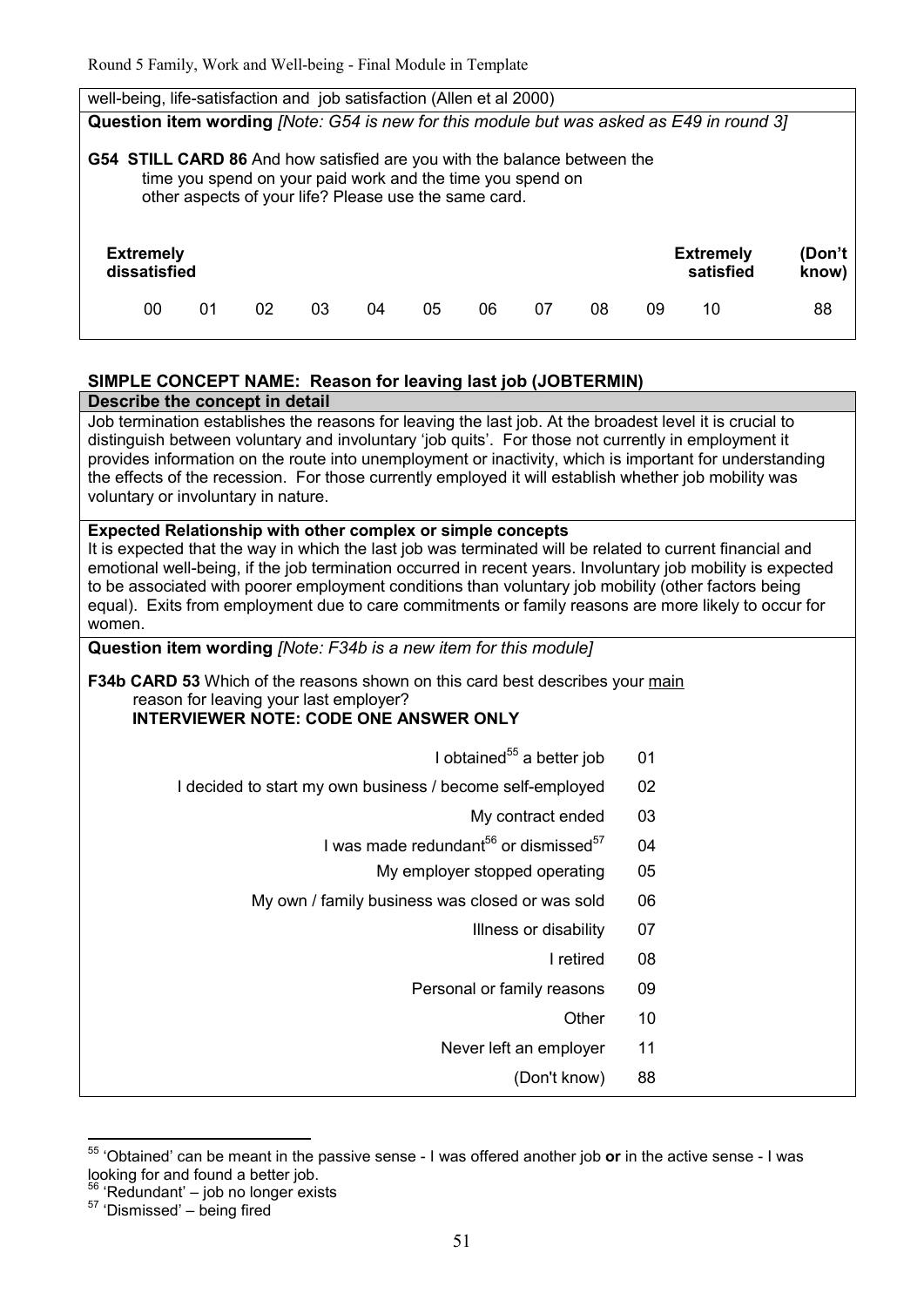# **SIMPLE CONCEPT NAME: Employment Commitment (EMPCOM)**

#### **Describe the concept in detail**

Employment commitment is the extent to which individuals are committed to employment in general rather than to their own particular job or organisation. Employment commitment focuses on intrinsic motivation for employment rather than financial motivation. Is having a job merely regarded as a means for providing an income or is it seen as of value in itself? Therefore, it is often termed 'non-financial' employment commitment.

## **Expected Relationship with other complex or simple concepts**

Employment commitment is found to vary with the quality of employment and the nature of the employment relationship (as measured by social class) with managers and professionals demonstrating the highest levels of non-financial employment commitment (Gallie, 1997).

The effects of recession, economic insecurity and unemployment on employment commitment has been the subject of academic and policy debate, with concerns about unemployment leading to a decline in employment commitment (and the work ethic more generally). Empirical research has often found the unemployed have higher non-financial work commitment than those in employment (Gallie, 1997; Gallie & Alm, Banks & Ullah, 1988).

**Question item wording** *[Note: G70 is a new item for this module]*

**G70 CARD 89** To what extent do you agree or disagree with the following statement. 'I would enjoy having a paid job even if I did not need the money?' Please use this card.

- Agree strongly 1 Agree 2
	-
- Neither agree nor disagree 3
	- Disagree 4
	- Disagree strongly 5
		- (Don't know) 8

# **SIMPLE CONCEPT NAME: Job Commitment (JOBCOM)**

#### **Describe the concept in detail**

Job commitment is the extent to which individuals are committed to their own particular job in the organisation. Job commitment focuses on intrinsic motivation for employment rather than financial motivation.

**Question item wording** *[Note: G55 is a new item for this module]*

- **G55 CARD 87** To what extent do you agree or disagree with the following statement? 'I would enjoy working in my current job even if I did not need the money'. Please use this card.
	- Agree strongly 1
		- Agree 2
	- Neither agree nor disagree 3
		- Disagree 4
		- Disagree strongly 5
			- (Don't know) 8

# **SIMPLE CONCEPT NAME: Subjective Social Isolation (SINTEGR)**

# **Describe the concept in detail**

This item is designed to measure the subjective dimension of social integration i.e. people's sense of relational connectedness or social isolation. It seeks to capture this through a measure of loneliness. The degree of loneliness, when household structure is held constant, is assumed to reflect a lack of meaningful local contacts. This is expected to be related to people's perceptions of local social support, with higher levels of support reducing social isolation. It is also expected to be related to people's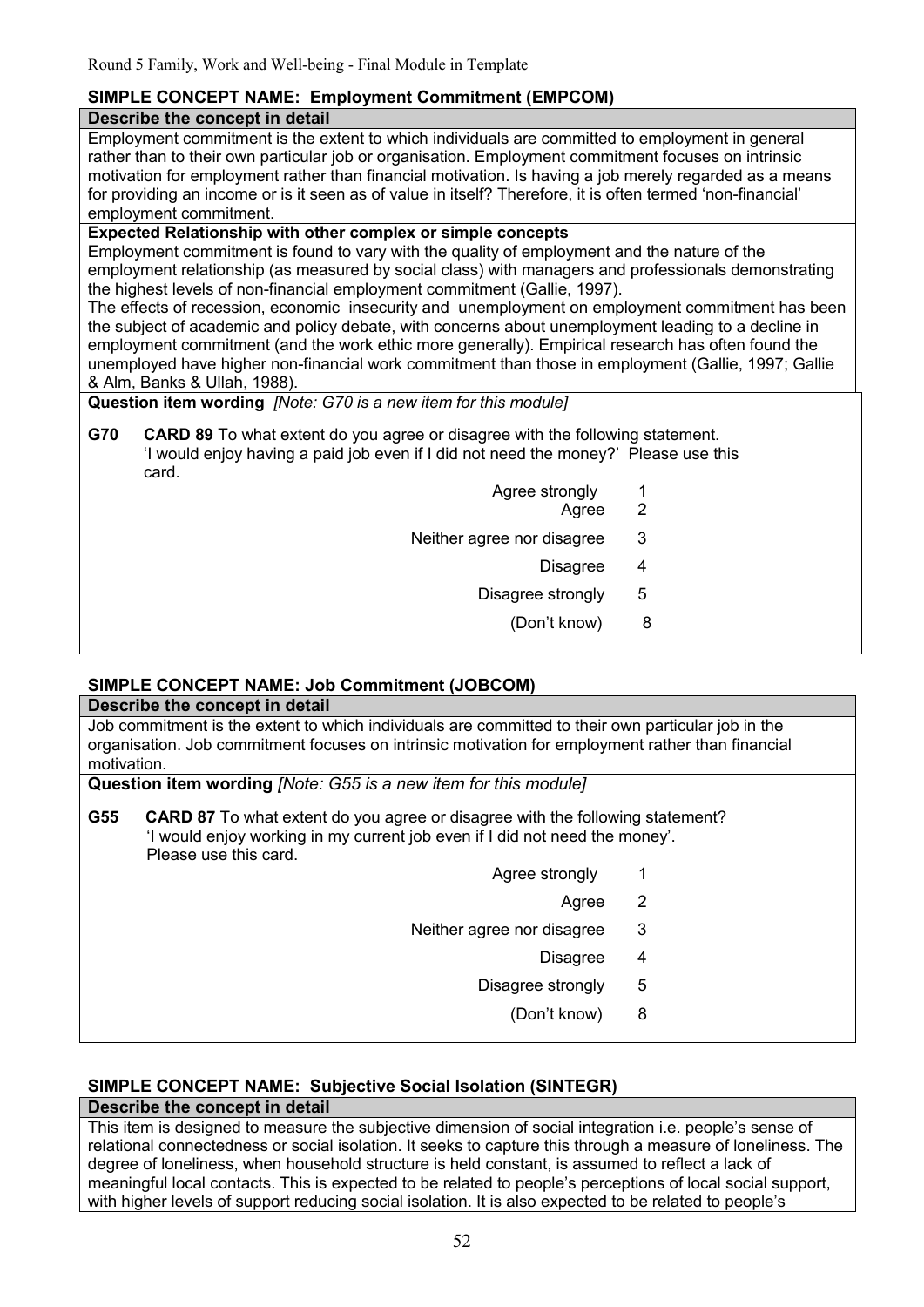| trajectories during the recession – with those with unfavourable trajectories experiencing higher levels of<br>subjective social isolation, their social interaction in their local communities, and their household situation. |   |  |  |  |  |  |  |
|---------------------------------------------------------------------------------------------------------------------------------------------------------------------------------------------------------------------------------|---|--|--|--|--|--|--|
| Question item wording <i>[Note: G7 is a new item for this module but was asked as E12 in round 3]</i>                                                                                                                           |   |  |  |  |  |  |  |
| G7<br><b>CARD 69</b> Using this card, please tell me how much of the time during<br>the past week you felt lonely?                                                                                                              |   |  |  |  |  |  |  |
| None or almost none of the time                                                                                                                                                                                                 |   |  |  |  |  |  |  |
| Some of the time                                                                                                                                                                                                                | 2 |  |  |  |  |  |  |
| Most of the time                                                                                                                                                                                                                | 3 |  |  |  |  |  |  |
| All or almost all of the time                                                                                                                                                                                                   | 4 |  |  |  |  |  |  |
| (Don't know)                                                                                                                                                                                                                    | 8 |  |  |  |  |  |  |
|                                                                                                                                                                                                                                 |   |  |  |  |  |  |  |

## **SIMPLE CONCEPT NAME: Retirement preferences (RETIRE)**

#### **Describe the concept in detail**

This is a new item, measuring retirement preferences (voluntary retirement); asked to respondents aged 40+, irrespective of whether already retired or not. Combined with the information on 'year/age at retirement' (RTRYR), this item collects detailed information on involuntary past retirement (i.e. years that respondents retired earlier or later than they would have preferred). Moreover, the item is also relevant for those not yet retired and can be used to model retirement preferences as a function of job characteristics and working conditions.

Relationships between workers' retirement preferences and their working conditions (e.g. G64 round 2 [G26 – round 5], G70 round 2 [G30 round 5]) are expected – as well as with their health status, work values (G111-G115 – round 2 [G65, G66, G67, G68 round 5]), job and employment commitment (EMPCOM), i.e. the higher the quality of work, the better the working conditions and state of health, the higher the age of preferred retirement is expected to be. Moreover, it is expected that workers' retirement preferences are affected by their experiences during recession (e.g. dismissal may be linked to preferences for earlier retirement due to a discouragement effect on older workers), and that these reactions will differ across countries depending on the institutional set-up (e.g. depending on the level of active labour market policies). **Question item wording** *[Note: G87 is new item for this module]*

#### **ASK IF RESPONDENT IS OVER 45 (code 1 at G86)**

| G87 |  | At what age would you like to /would you have liked to retire? |
|-----|--|----------------------------------------------------------------|
|     |  |                                                                |

| <b>WDITE IN ACE</b> |  |  |
|---------------------|--|--|

 **WRITE IN AGE GO TO INTERVIEW END DATE** 

(Don't know) 888

| <b>GO TO INTERVIEW END DATE</b> |  |  |  |  |  |  |
|---------------------------------|--|--|--|--|--|--|
|---------------------------------|--|--|--|--|--|--|

#### **SIMPLE CONCEPT NAME: Job Satisfaction (JOBSAT)**

#### **Describe the concept in detail**

Job satisfaction has been one of the most frequently used subjective measures of the quality of work (Warr, 1987; Clark, 1996; Clark et al. 1996). It is a measure of job-related affective well-being. Measures of overall job satisfaction have been found to be statistically reliable and different types of measure intercorrelate to a high degree (Warr, 1987). Some studies have measured job satisfaction through the aggregation of a number of more specific job-facet satisfaction items, others through a one item measure. The module has adopted the one item approach. This has the advantage that the measure can cover feelings about all aspects of job and is not constrained by reference to specific facets of importance to those who construct the questionnaire. It also entails a significant economy in terms of questionnaire space. It has been found (Warr, 1987) to be strongly related to intrinsic job characteristics (in particular job autonomy, opportunities for skill use, variety). It could be expected that employees most strongly affected by the recession would have lower levels of job satisfaction.

**Question item wording** *[Note: G53 is new item for this module]*

## **ASK TO THOSE WHOSE MAIN ACTIVITY = PAID WORK (code 1 at G12)**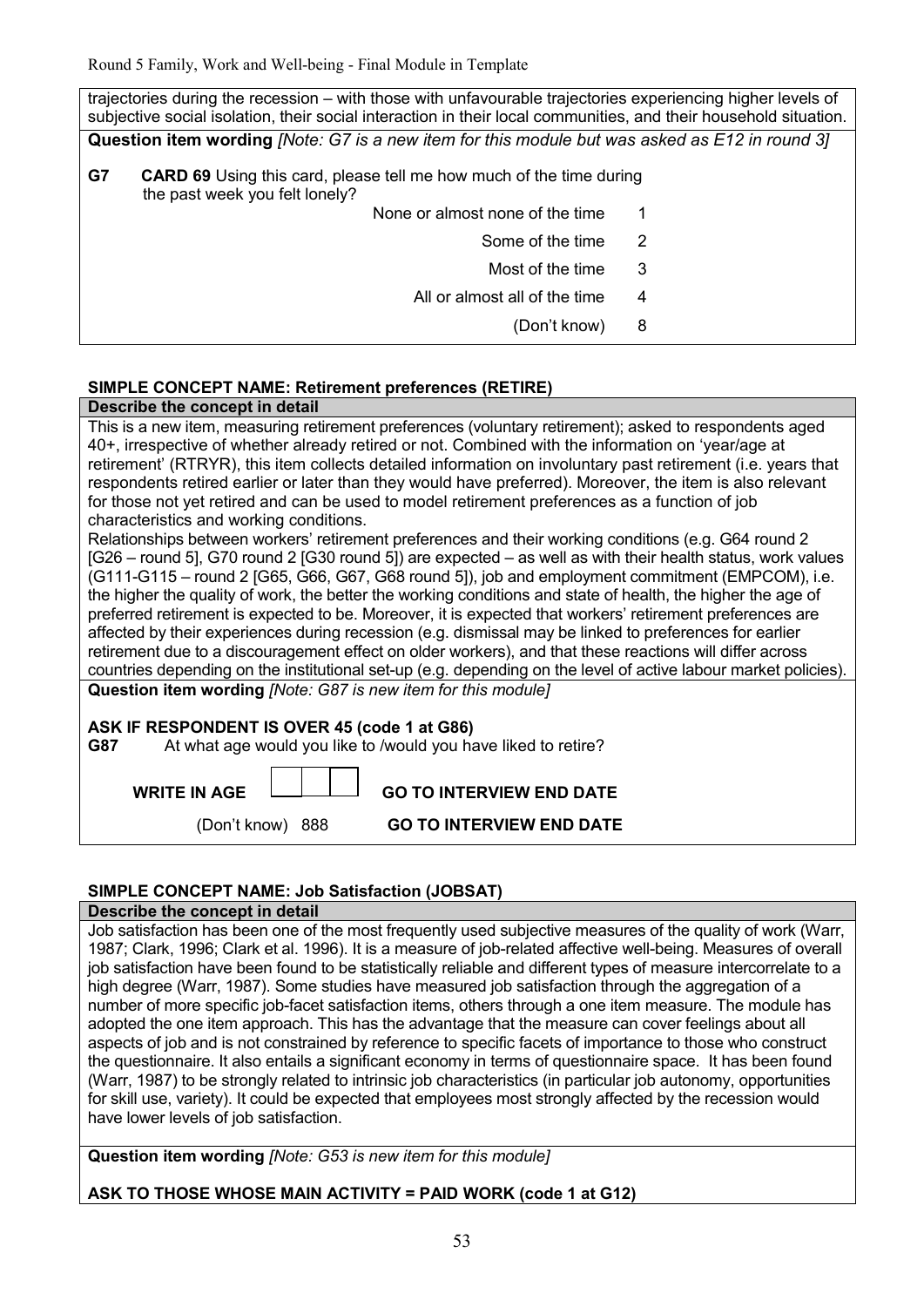|                                  |    |    |    |    | G53 CARD 86 How satisfied are you in your main job? Use this card where 0 is<br>extremely dissatisfied and 10 is extremely satisfied. |    |    |    |    |                               |                 |
|----------------------------------|----|----|----|----|---------------------------------------------------------------------------------------------------------------------------------------|----|----|----|----|-------------------------------|-----------------|
| <b>Extremely</b><br>dissatisfied |    |    |    |    |                                                                                                                                       |    |    |    |    | <b>Extremely</b><br>satisfied | (Don't<br>know) |
| 00                               | 01 | 02 | 03 | 04 | 05                                                                                                                                    | 06 | 07 | 08 | 09 | 10                            | 88              |

#### **SIMPLE CONCEPT NAME: Financial situation of firm (CHFIN)**

#### **Describe the concept in detail**

The item is designed to provide information on the context of work experiences and attitudes by capturing the degree of financial difficulty experienced by the organisation for which the person works. It takes a three year horizon on the assumption that there is a lag between the experience of economic difficulty and changes in work organization that may affect the quality of working life. At the same, the period was designed to take account of the potential decay in validity that may come with longer-term recall. It is expected to be related to employment changes in the firm (G63, i.e. the greater the financial difficulty of the firm, the more likely that the number of people working for the firm has decreased) as well as with the work effects in the recession (G58-G61, G33, i.e. the greater the financial difficulty of the firm, the more likely that the quality of respondent's job in this firm has deteriorated in terms of pay, security, interest, etc.). It could be expected that employees in firms that had experienced financial difficulty would have lower levels of job satisfaction (JOBSAT), in part due to higher exposure to workforce reductions (CHEMP).

#### **Question item wording** *[Note: G62 is a new item for this module]*

**G62** During the last three years, would you say that the organisation for which you work has experienced... **READ OUT...** 

#### **NOTE TO INTERVIEWER: if not in organisation for three years, ask 'since you joined the organisation'.**

- some financial difficulty, 2
- not much financial difficulty, 3
	- or, no financial difficulty? 4
		- (Don't know) 8

# **SIMPLE CONCEPT NAME: Firm Changes in Employment (CHEMP)**

#### **Describe the concept in detail**

The item is designed to provide information on the context of work experiences and attitudes by capturing the degree to which the organisation for which the person works has experienced workforce reductions in the recent past. It takes a three year horizon on the assumption that there is a lag between the experience of economic difficulty and changes in work organization that may affect the quality of working life. At the same, the period was designed to take account of the potential decay in validity that may come with longerterm recall. It could be expected that employees in firms that have experienced workforce reductions would have higher job insecurity and be subject to higher levels of work pressure, reducing their job satisfaction (JOBSAT).

**Question item wording** *[Note: G63 is a new item for this module]*

**G63** And during the last three years, would you say that the number of people employed at the organisation for which you work has... **READ OUT...** 

#### **NOTE TO INTERVIEWER: if not in organisation for three years, ask 'since you joined the organisation'.**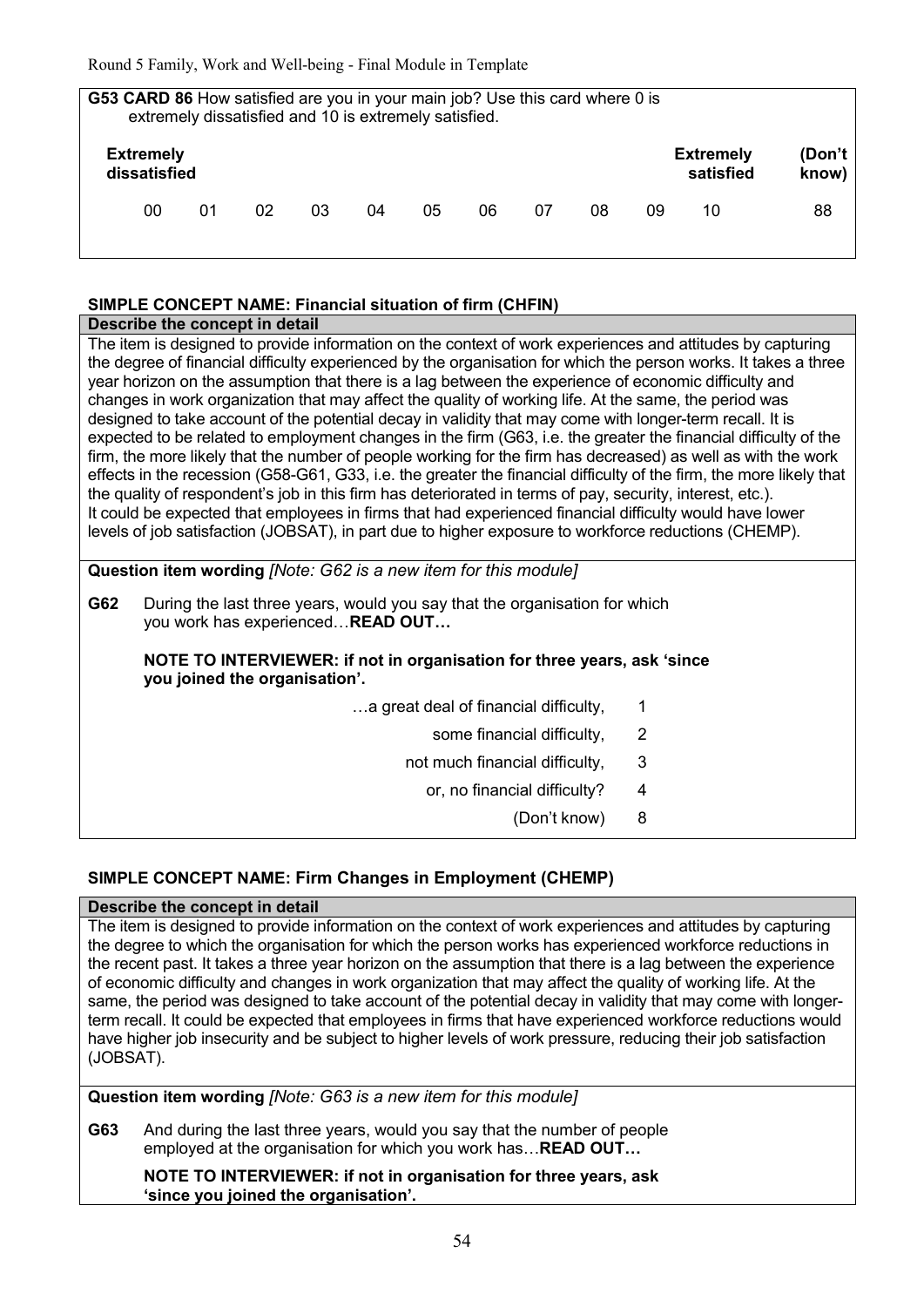| decreased a lot,     |   |
|----------------------|---|
| decreased a little,  | 2 |
| not changed,         | 3 |
| increased a little,  | 4 |
| or, increased a lot? | 5 |
| (Don't know)         | 8 |
|                      |   |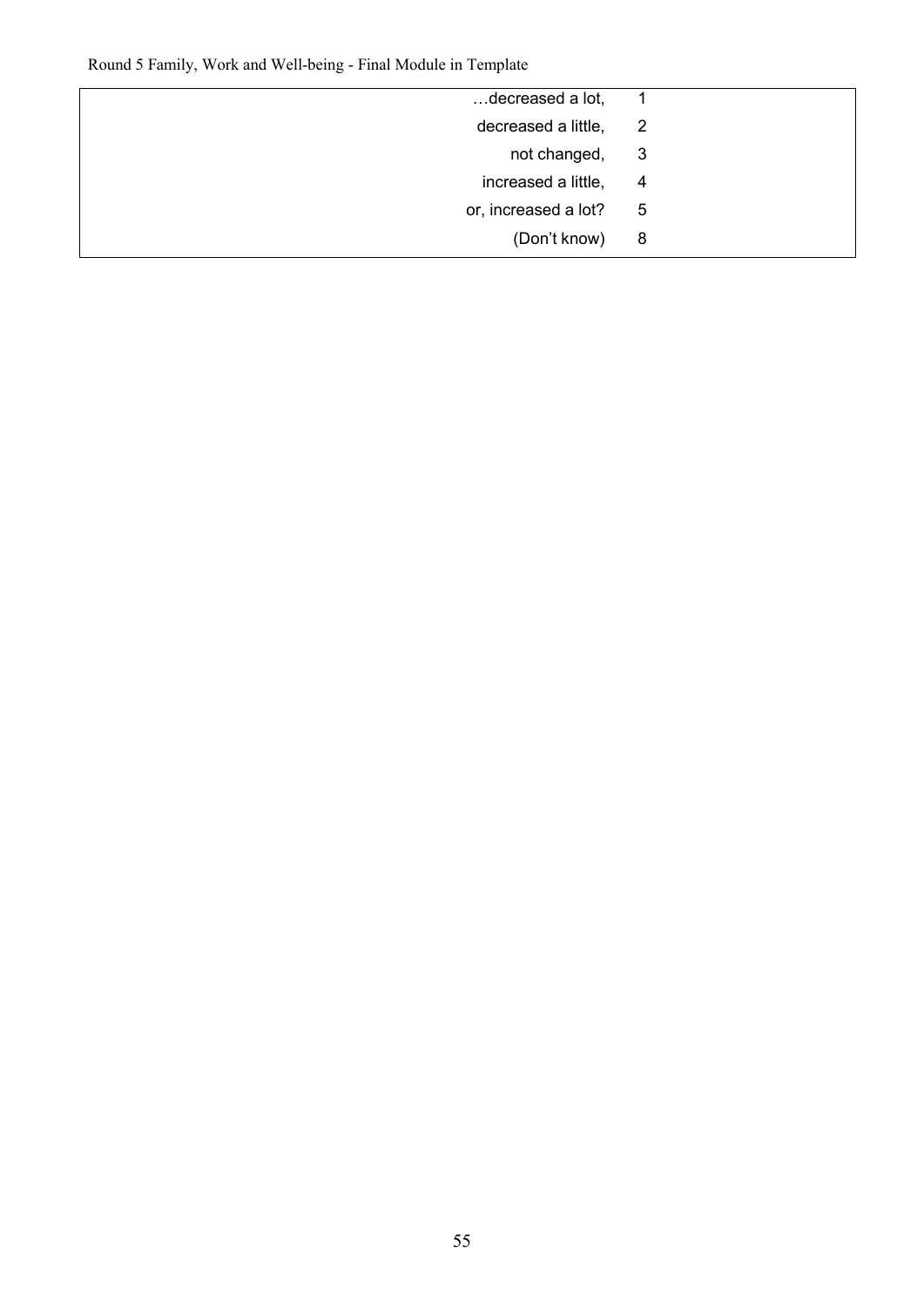#### **References**

Agnese, V., Billari, F. C., Prskawetz, A. et al. (2007) Preference Theory and Low Fertility: A Comparative Perspective, *European Demographic Research Papers 2*, Vienna Institute of Demography of the Austrian Academy of Sciences, Vienna.

Althauser, R.P and A.L. Kalleberg. 1981. "Firms, occupations, and the structure of labor markets: A conceptual analysis." Pp. 119-149 in I. Berg (ed.) *Sociological Perspectives on Labor Markets*. New York: Academic Press.

Althauser, R.P. 1989. "Internal labor markets." *Annual Review of Sociology*, 15: 143-61.

Autor, D.H., F. Levy and R.J. Murnane. 2003. "The skill content of recent technological change: An empirical exploration." *Quarterly Journal of Economics* 118: 1279-1333.

Bech P. Measuring the dimensions of psychological general well-being by the WHO-5 QoL Newsletter 2004; 32: 15-16

Beck U. (2000) *The Brave New World of Work,* Cambridge: Polity Press.

Becker, G.S. 1962. "Investment in human capital: A theoretical analysis." *Journal of Political Economy* 70: S9-49.

Becker, G.S. 1964. *Human Capital*. New York: Columbia University Press.

Boye, K. (2009) 'Relatively different? How do gender differences in well-being depend on paid and unpaid work in Europe? *Social Indicators Research* Volume 93, 3.

Brown, A., Charlwood, A., Forde, C. and Spencer, D. (2007) 'Job quality and the economics of New Labour: a critical appraisal using subjective survey data', *Cambridge Journal of Economics*, 31: 941-71.

Burchell B, Lapido D, Wilkinson F. (2002) *Job Insecurity and Work Intensification,* London: Routledge.

Cain, P.S. and D.J. Treiman. 1981. "The Dictionary of Occupational Titles as a source of occupational data." *American Sociological Review* 45:253–78.

Cappelli P, Bassi L, Katz H, Knoke D, Osterman P, Useem M. (1997) *Change at Work,* Oxford: Oxford University Press.

Carey, M.L. 1988. "Occupational tenure in 1987: Many workers have remained in their fields." *Monthly Labor Review* (October): 3-12.

Clark, A. E. (2005) 'Your money or your life: Changing job quality in OECD countries', *British Journal of Industrial Relations*, 43: 377-400.

Clark, A. (1996) 'Job Satisfaction in Britain', *British Journal of Industrial Relations*, 34, 2: 189-217.

Clark, A., Oswald, A., and Warr, P. (1996) 'Is job satisfaction U-shaped in age?', *Journal of Occupational and Organizational Psychology*, 69, 57-81.

Corrigall, E. A., & Konrad, A. M. (2007). Gender role attitudes and careers: A longitudinal study. Sex Roles, 56, 847–855.

Davis, S.N. & Greenstein, T. N. (2009) Gender Ideology: Components, Predictors, and Consequences, *Annual Review of Sociology*, 2009, 35: 87-105.

Dieckhoff, M. and Steiber, N. (2009) In Search of Gender Differences in Access to Continuing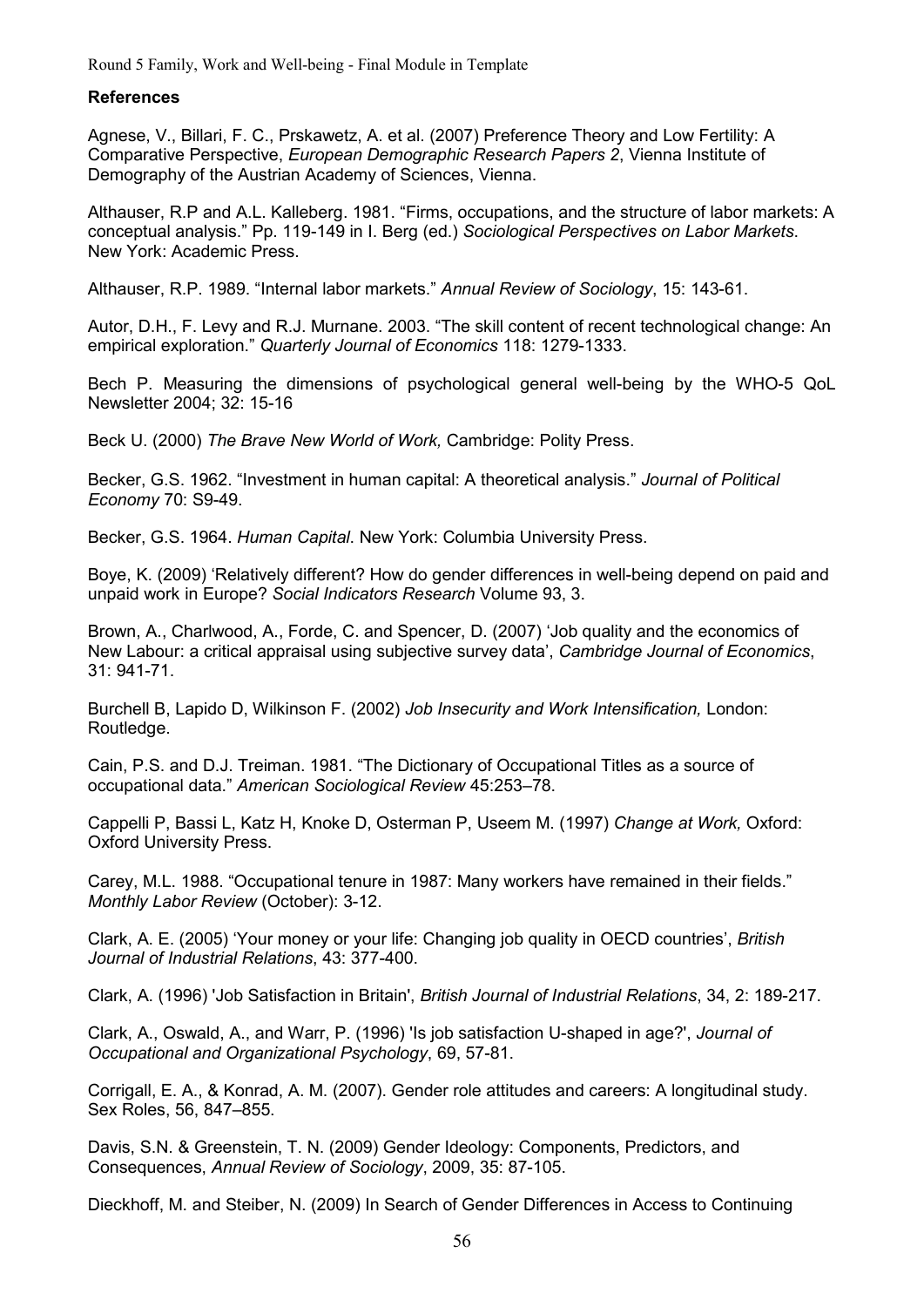Training: Is There a Gender Gap and If Yes, Why?, *WZB Discussion Paper*, Forthcoming.

Doeringer, P.B. and M. Piore. 1971. *Internal Labor Markets and Manpower Analysis*. Lexington, Mass.: Heath.

Edlund, J. and Grönlund, A. (2008) 'Class and Work Autonomy in 21 countries: A Question of Production Regime or Power Resources' (unpublished paper).

Edlund, J. and Grönlund, A. (2008) 'Protection of Mutual Interests? Employment Protection and Skill Formation in Different Labour Market Regimes', *European Journal of Industrial Relations*, 14, 245-264.

Edwards, R.C. 1979. *Contested Terrain. The Transformation of the Workplace in the 20th Century*. New York: Basic Books.

Erlinghagen, M. (2008) 'Self-Perceived Job Insecurity and Social Context: A Multi-Level Analysis of 17 European Countries' *European Sociological Review* 24(2): 183-197.

Felstead, A. and Green, F. (1994) 'Training During the Recession', *Work, Employment and Society*, 8: 199-219.

French JRPJ, Caplan RD, Harrison RV. (1982) *The Mechanisms of Job Stress and Strain,* Chichester: John Wiley and Sons.

Galasi, P. (2008) The Effect of Educational Mismatch on Wages for 25 Countries, *Budapest Working Papers on the Labour Market, BWP 2008/8*, Institute of Economics, Hungarian Academy of Sciences, Budapest.

Gallie, D. and Russell, H. (2009) 'Work-Life Conflict and Working Conditions in Western Europe', *Social Indicators Research* Volume 93, 3, 445-467

Gallie, D. (2007) *Employment Regimes and the Quality of Work*. Oxford: Oxford University Press.

Gallie D. (2007b) Production Regimes and the Quality of Employment in Europe. *Annu. Rev. Sociol.* 33:5.1-5.20

Gallie, D. and Paugam, S. eds (2000) *Welfare Regimes and the Experience of Unemployment*. Oxford: Oxford University Press.

Gallie, D., M. White, Y. Cheng and M. Tomlinson. 1998. *Restructuring the Employment Relationship*. Oxford: Clarendon Press.

Gash, V. (2009) 'Sacrificing their Careers for the Families? An Analysis of the Family Pay Penalty in Europe.' *Social Indicators Research* Vol 93, 3.

Geurts, S. A. E. and Demerouti, E. (2003) 'Work/Non-Work Interface: A Review of Theories and Findings,' in Schabracq, Marc J., Winnubst, Jacques A. M., and Cooper, C. L., *The Handbook of Work and Health Psychology (Second Edition).* Chichester: Wiley and Sons Ltd.

Goldthorpe, J.H. 2000. "Social class and the differentiation of employment contracts." Pp. 206-229 in Goldthorpe, J.H., *On Sociology: Numbers, Narratives, and the Intregration of Research and Theory*. Oxford: Oxford University Press.

Goos, M. and A. Manning. 2007. "Lousy and lovely jobs: The rising polarization of work in Britain." *Review of Economics and Statistics* 89: 118-33.

Green F, McIntosh S. (2001) The intensification of work in Europe. *Labour Economics* 8:291-308

Grusky, D. (ed.). 2008. *Social Stratification. Class, Race and Gender in Sociological Perspective*.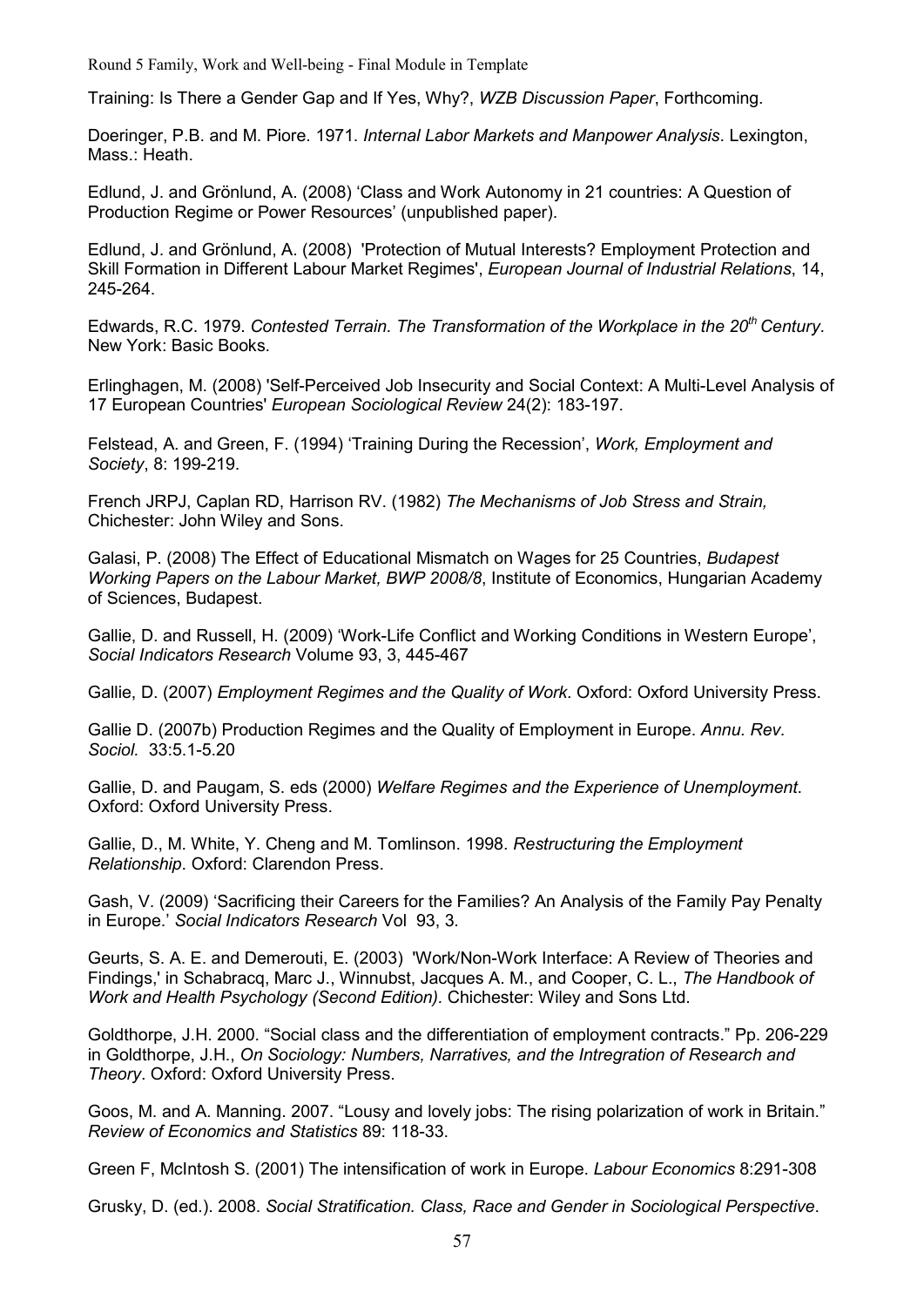3<sup>rd</sup> ed. Boulder: Westview.

Hackman, J.R. and Oldham, G.R. (1980) Work Redesign. Reading, Massachussetts: Addison-Wesley.

Hall, P. and D. Soskice (eds.) 2001. *Varieties of Capitalism: The Institutional Foundations of Comparative Advantage*. Oxford: Oxford University Press.

House, J.S. (1981) *Work Stress and Social Support*. Reading, Massachusetts: Addison-Wesley. Karesek R, Theorell T. (1990). *Healthy Work. Stress, Productivity and the Reconstruction of Work Life,* New York: Basic Books.

Kalleberg, A.L. and I. Berg. 1987. *Work and Industry. Structures, Markets and Processes*. New York: Plenum.

Karasek, R.A. and T. Theorell. 1990. *Healthy Work. Stress, Productivity, and the Reconstruction of Working Life*. New York: Basic Books.

Kasearu (2009) 'The effect of union type on work-life conflict in five European countries' *Social Indicators Research* , Volume 93, 3, 445-467.

Kohn M, Schooler C. (1983) *Work and Personality. An Inquiry Into the Impact of Social Stratification,* Norwood, New Jersey: Ablex Publishing Corporation.

Korpi, M. and M. Tåhlin. 2009. "Educational mismatch, wages, and wage growth: Overeducation in Sweden 1974-2000." *Labour Economics* 16: 183-93.

Lewis, J., Campell, M., and Huerta, C. (2008) 'Patterns of Paid and Unpaid Work in Western Europe: Gender, Commodification, Preferences and the Implications for Policy' *Journal of European Social Policy* 18(1): 21-37.

McGinnity, F. and Calvert, E. (2009) 'Work-Life Conflict and Social Inequality in Western Europe'. *Social Indicators Research* Volume 93, 3.

Meuleman, B., Davidov, E., and Billiet, J. (2008) 'Changing Attitudes Toward Immigration in Europe, 2002-200: A Dynamic Group Conflict Theory Approach' *Social Science Research* Online First.

Mincer, J. 1974. *Schooling, Experience and Earnings*. New York: Columbia University Press.

Nordenmark, M, Strandh, M & Layte, R. (2006) The Impact of Unemployment Benefit System on the Mental Well-Being of the Unemployed in Sweden, Ireland and Great Britain, European Societies, 8(1), 83-110.

Nordenmark, M. (2004). Does gender ideology explain differences between countries regarding the involvement of women and of men in paid and unpaid work? *International Journal of Social Welfare*, 13, 233–243.

Oi, W. 1962. "Labor as a quasi-fixed factor." *Journal of Political Economy* 70: 538-55.

Paugam, S. and Zhou, Y. (2007) 'Job Insecurity,' in Gallie, D., *Employment Regimes and the Quality of Work).* Oxford: Oxford University Press.

Pichler, F. (2008) 'Determinants of Work-Life Balance : Shortcomings in the Contemporary Measurement of WLB in Large-Scale Surveys' *Social Indicators Research*. Online First.

Polavieja, J.G. (2009) 'Domestic Supply, Job Specialization and Sex Differences in Pay' *Social Indicators Research*, Volume 93, 3.